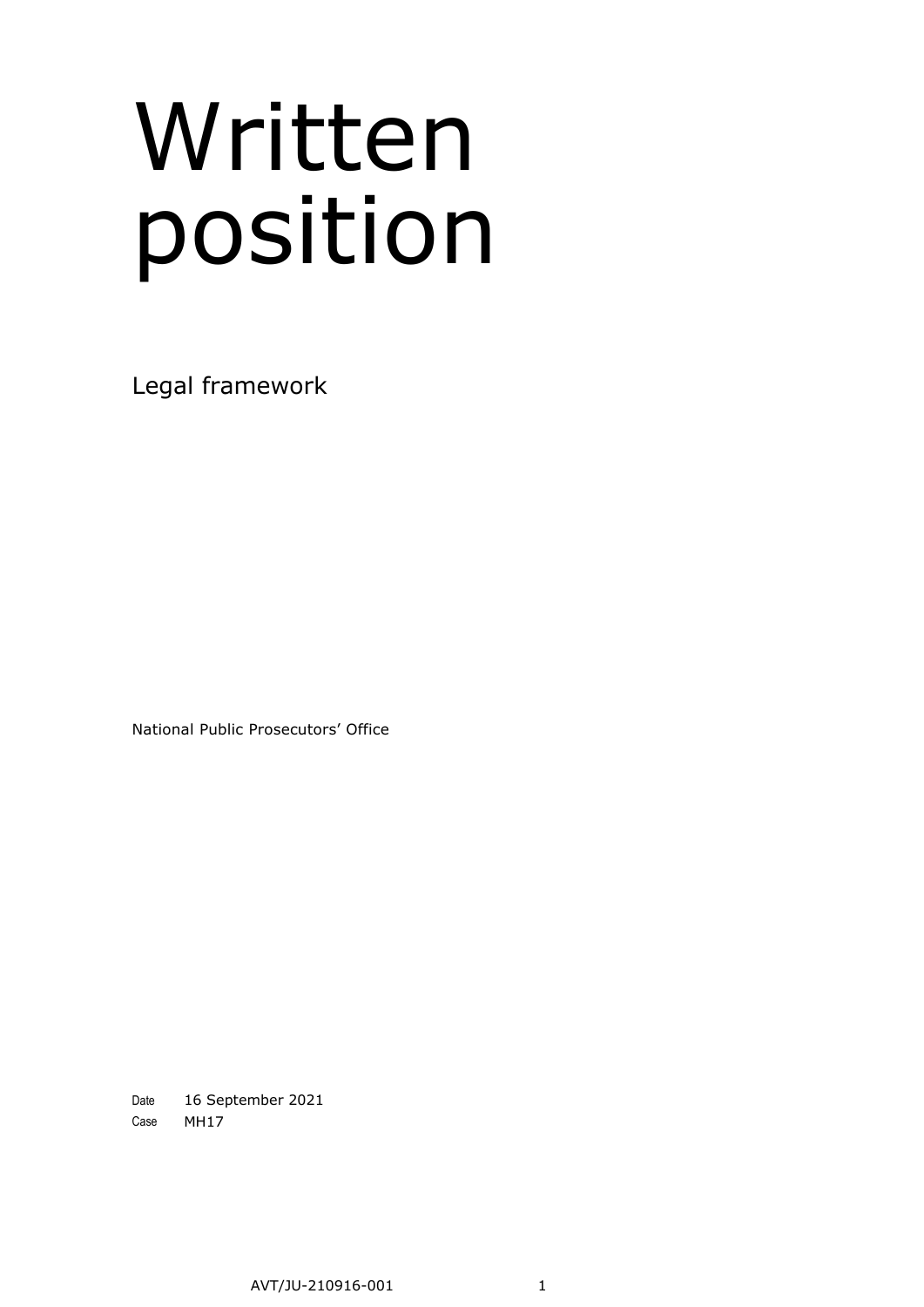# Table of contents

| 1   | Introduction                                                                 | 4  |
|-----|------------------------------------------------------------------------------|----|
| 2   | <b>Jurisdiction</b>                                                          | 5  |
| 3   | Evidence                                                                     | 7  |
| 3.1 | <b>Evidence from abroad</b>                                                  | 7  |
| 3.2 | <b>Evidence from public sources</b>                                          | 8  |
| 3.3 | <b>Evidence from intelligence services</b>                                   | 8  |
| 3.4 | <b>Threatened witnesses</b>                                                  | 8  |
| 3.5 | Witnesses whose identities are not established                               | 10 |
| 4   | Article 168 of the Criminal Code                                             | 10 |
| 4.1 | <b>Relationship to various treaties</b>                                      | 11 |
| 4.2 | Any aircraft                                                                 | 13 |
| 4.3 | 'Causes to crash'                                                            | 14 |
| 4.4 | <b>Criminal intent and unlawfulness</b>                                      | 14 |
| 4.5 | <b>Conclusion</b>                                                            | 15 |
| 5   | Article 289 of the Criminal Code.                                            | 16 |
| 5.1 | <b>Criminal intent</b>                                                       | 16 |
| 5.2 | <b>Premeditation</b>                                                         | 16 |
| 5.3 | <b>Conclusion</b>                                                            | 17 |
| 6   | Functional perpetration                                                      | 19 |
| 6.1 | <b>Introduction</b>                                                          | 19 |
| 6.2 | What is functional perpetration?                                             | 20 |
| 6.3 | The indictment                                                               | 21 |
| 6.4 | Is functional perpetration of the offences contained in articles 168 and 289 |    |
|     | of the Criminal Code possible?                                               | 22 |
| 6.5 | <b>Assessment framework</b>                                                  | 23 |
| 6.6 | Relationship between functional perpetrator and person who actually carried  |    |
|     | out the act                                                                  | 25 |
| 6.7 | Relationship to 'regular' forms of participation                             | 27 |
| 6.8 | <b>Conclusion</b>                                                            | 27 |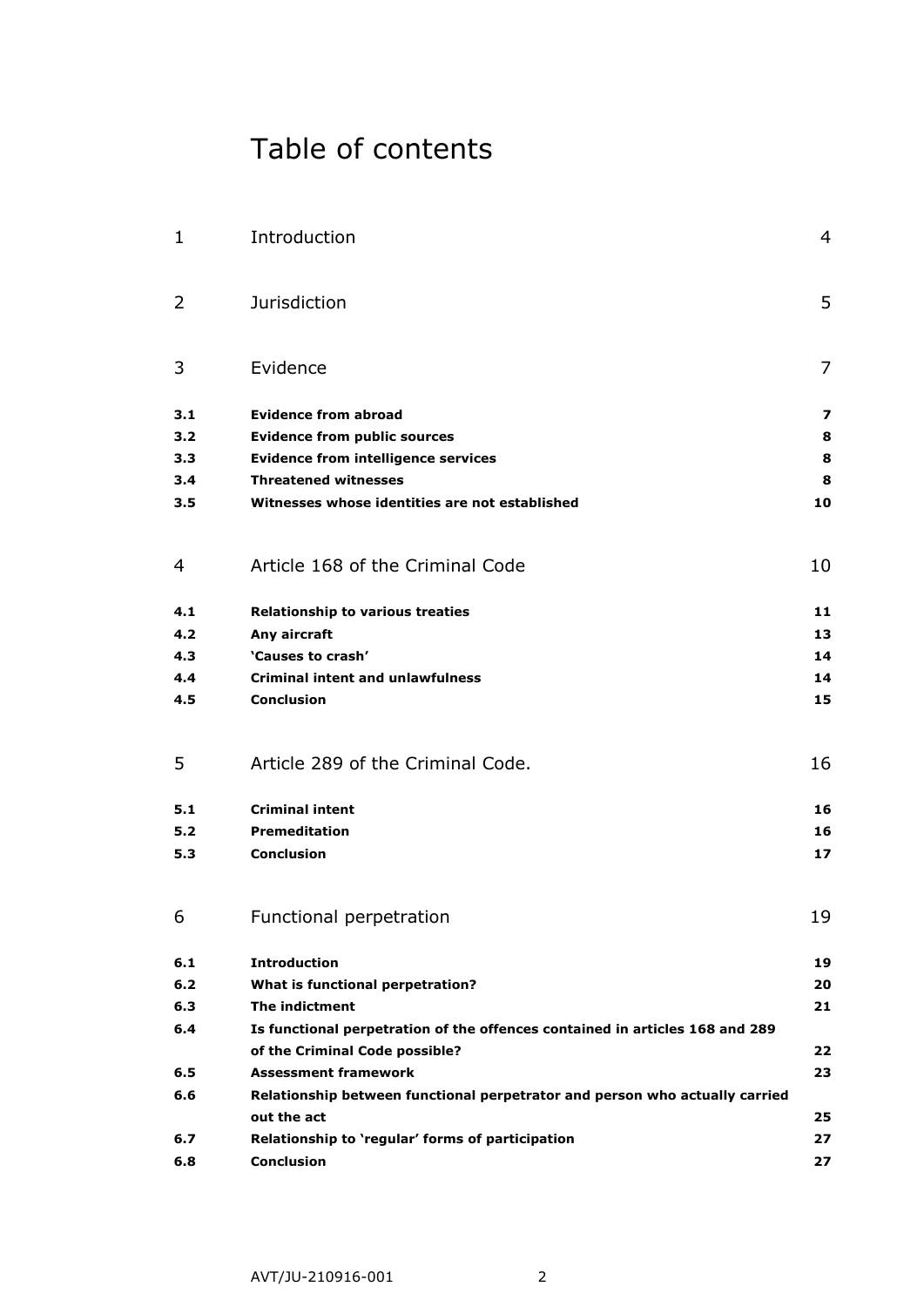| Participation |  |
|---------------|--|
|               |  |

| 7.1   | <b>Introduction</b>                    | 29 |
|-------|----------------------------------------|----|
| 7.2   | Joint perpetration                     | 29 |
| 7.2.1 | General ruling on joint perpetration   | 29 |
| 7.2.2 | Deliberate and close cooperation       | 29 |
| 7.2.3 | Double intent                          | 33 |
| 7.3   | <b>Perpetrator by solicitation</b>     | 36 |
| 7.4   | Being an accessory                     | 38 |
| 7.5   | <b>Combined forms of participation</b> | 39 |
| 7.6   | Overlap between forms of participation | 40 |

| 8   | Error in objecto/persona                                                       |    |
|-----|--------------------------------------------------------------------------------|----|
| 8.1 | <b>Introduction</b>                                                            | 41 |
| 8.2 | <i>Error in objecto/persona</i> and the perpetrator's liability to prosecution | 41 |
| 8.3 | <i>Error in objecto/persona</i> and the participant's criminal liability       | 44 |
| 8.4 | <b>Conclusion</b>                                                              | 46 |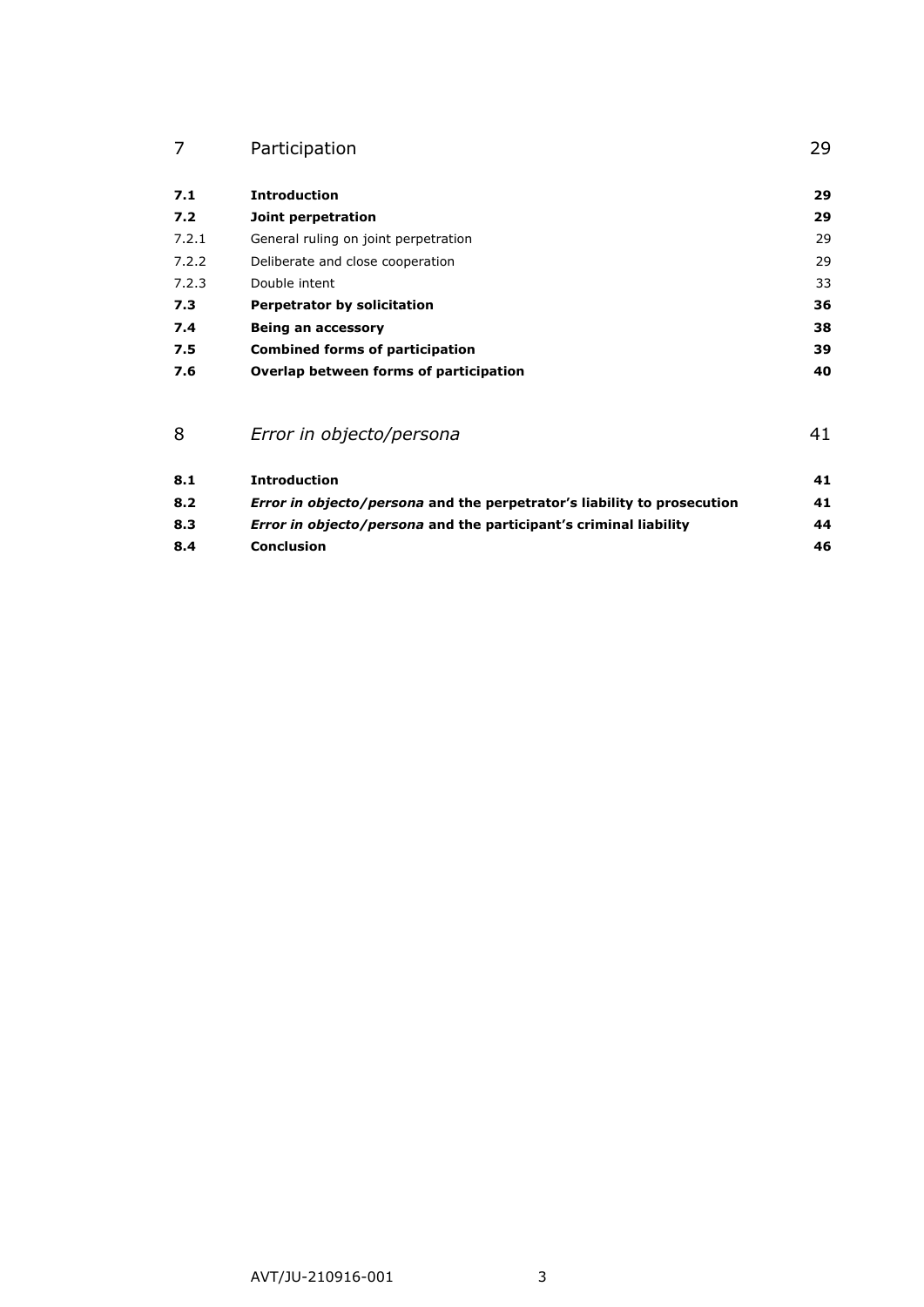# <span id="page-3-0"></span>1 Introduction

This written position explores a number of legal issues that, in the opinion of the Public Prosecution Service, are relevant to the *Primo* case. The aim of this written position is to provide a legal framework against which the criminal charges should be assessed. In some areas, a position is taken in this document. Further conclusions will be drawn in the public prosecutor's closing speech.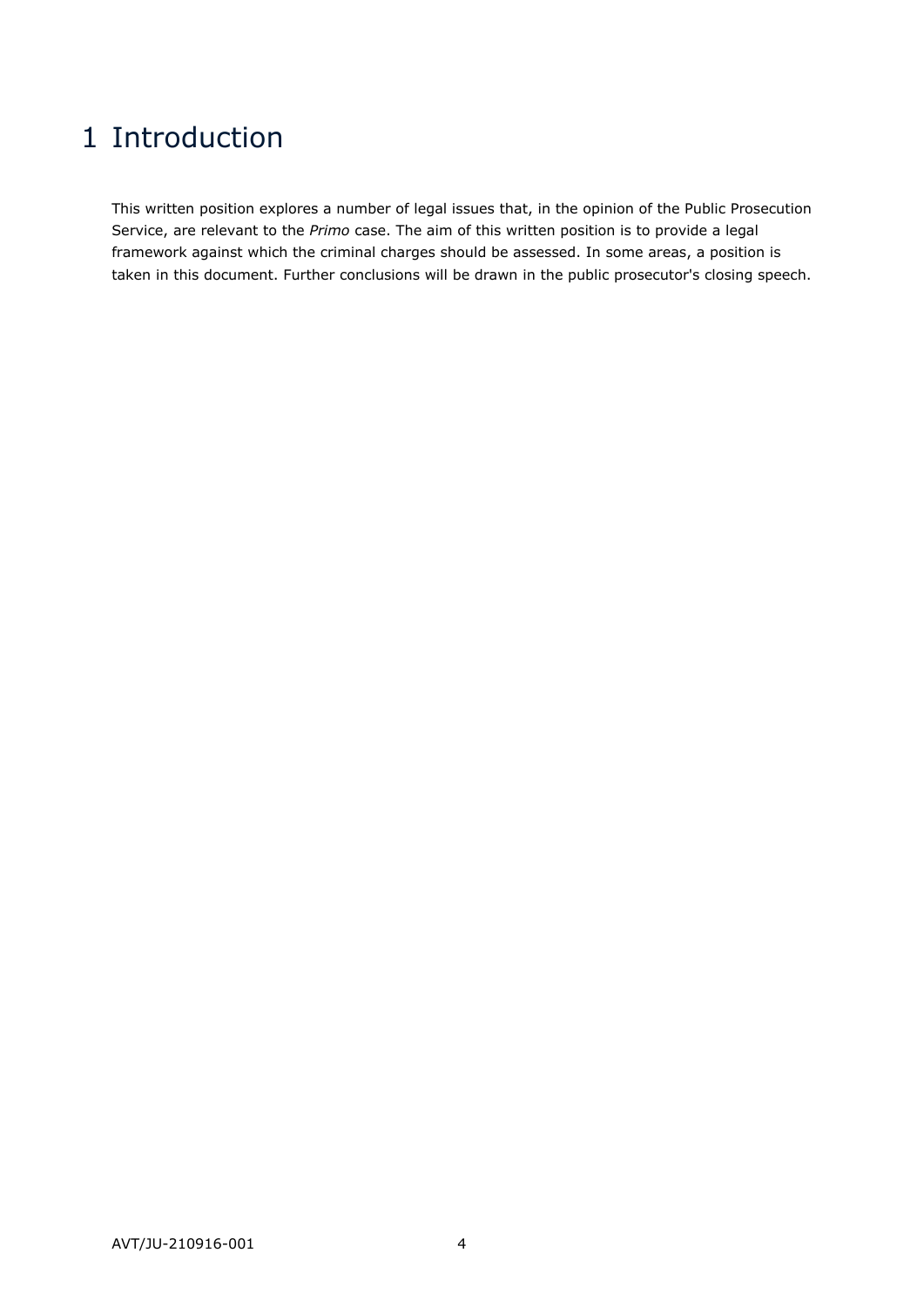# <span id="page-4-0"></span>2 Jurisdiction

Article 5, paragraph 1 of the Criminal Code reads as follows:

Dutch criminal law applies to any person committing a serious offence outside the Netherlands against a Dutch national, a Dutch public servant, or a Dutch vehicle, vessel or aircraft, in so far as the offence carries a statutory penalty of at least eight years' imprisonment and is punishable under the law of the country where it is committed.

If, as is the case in *Primo*, the offence concerns a single act resulting in multiple simultaneous fatalities, the material offence as a whole is designated as the serious offence over which article 5 of the Criminal Code grants jurisdiction. That jurisdiction extends to the taking of the lives of *all* the victims, including those who did not hold Dutch nationality but were killed by means of the same act.

A different reading of article 5 of the Criminal Code could lead to the court considering itself not competent to give judgment on the killing of the non-Dutch victims but giving a material decision on a complex of offences in which non-Dutch persons were in fact also victims. If a prosecution regarding the deaths of those non-Dutch victims should subsequently take place in another country, the result would be either that the defendant is prosecuted twice for the same complex of offences, or, if the court considers that prosecution is not possible on account of the principle of *ne bis in idem*, that any prosecution concerning the non-Dutch victims is permanently ruled out. After all, the *ne bis in idem* principle ensures that a defendant cannot be tried again after a previous final and unappealable judgment has been given on 'the same offence'. It follows from the case law of the Court of Justice of the European Union and the European Court of Human Rights that the European courts advocate a strict material interpretation of the *ne bis in idem* principle – i.e. one that is purely factual and thus free of legal elements.<sup>1</sup> Under the current law, both a defendant's double prosecution and a situation in which any prosecution concerning the non-Dutch victims is permanently ruled out would be unacceptable.

In some situations, including this case, this problem can be dealt with by taking over jurisdiction from the territorial state. However, this will not always be possible because in many cases the required treaty basis with the country concerned is not in place, or the territorial state in question is not prepared to transfer the proceedings. The scope for transferring proceedings thus cannot be an argument for a more restrictive reading of article 5 of the Criminal Code, because in by no means all cases can this prevent the violation of the rights of foreign next of kin that could result from such a restrictive reading.

Therefore the Netherlands has jurisdiction, on the basis of article 5 of the Criminal Code, over the entire offence and in respect of all the victims, regardless of their nationality and regardless of whether in this case the charges are based on article 168 of the Criminal Code or on articles 287

<sup>1</sup> zie J.W. Ouwerkerk, 'Het feitsbegrip bij *ne bis in idem* en eendaadse samenloop: tussen nationale uitlegging en internationale verplichtingen', DD 2012, p.490-507 en Borgers, M.J. (2013). 'De Hoge Raad en het ne bis in idembeginsel: een onbezonnen koers?', In: J.W. Fokkens, P.H.P.H.M.C. van Kempen, H.J.B. Sackers, & P.C. Vegter (eds.), *Ad hunc modum* (blz. 23-32). Deventer: Kluwer. Zie ook EHRM 10 februari 2009, ECLI:NL:XX:2009:BI6882, m.nt. Buruma (Zolotukhin t. Rusland) en HvJ EG 9 maart 2006, ECLI:EU:C:2006:165 (Van Esbroeck).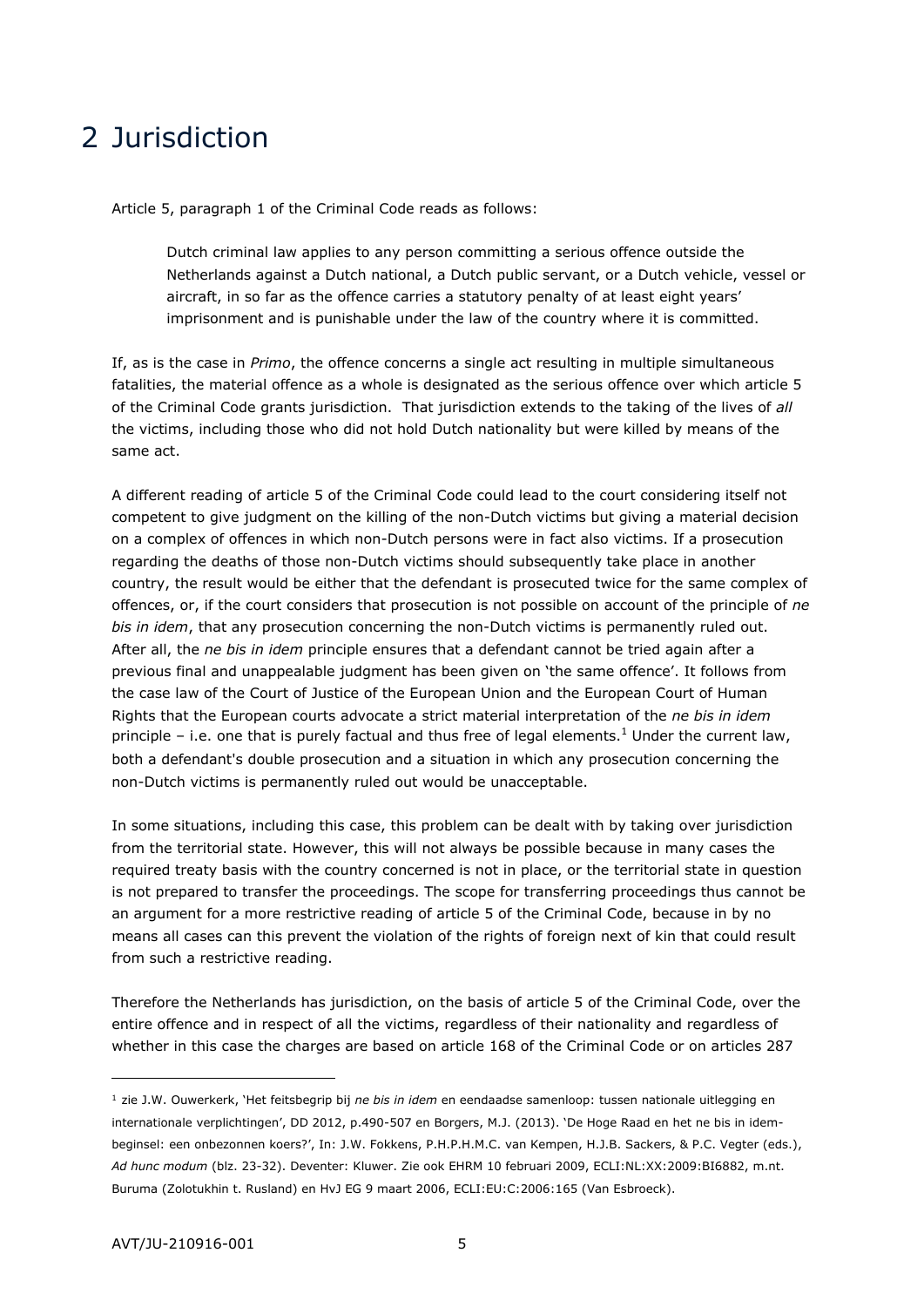and 289 of the Criminal Code. This reading of article 5 of the Criminal Code is in keeping with the manner in which jurisdiction is interpreted internationally on the basis of the passive personality principle.<sup>2</sup>

In so far as this reading of article 5 of the Criminal Code does not already follow from Dutch law, international law requires such a reading. Article 2 of the European Convention on Human Rights imposes positive obligations in respect of victims' next of kin on states conducting homicide investigations. These positive obligations also apply (to a certain extent) to foreign-based next of kin of foreign victims who have died abroad.<sup>3</sup> These obligations entail, *inter alia*, carrying out an effective and independent investigation and providing for the possibility of criminal prosecution and punishment.<sup>4</sup> In this connection, next of kin have the right to information and participation in so far as necessary to protect their legitimate interests.<sup>5</sup> These international obligations are not compatible with a reading of article 5 of the Criminal Code according to which jurisdiction is limited to the killing of Dutch victims and does not extend to the simultaneous killing of foreign victims. After all, the consequence of this would be that the next of kin of the foreign victims have no position in the Dutch investigation and prosecution, contrary to what the European Convention on Human Rights requires. It would also mean that the foreign next of kin's right to information and participation could be definitively denied by excluding them from the Dutch criminal proceedings. After all, given the principle of *ne bis in idem*, among other factors, a separate subsequent criminal prosecution abroad in respect of the foreign victims is not likely where the offence concerns a single act of violence resulting in multiple fatalities.

Although the Public Prosecution Service therefore believes that the Netherlands has original jurisdiction over all the offences in the indictment, for certainty's sake the proceedings have been transferred from Ukraine.<sup>6</sup> In so far as the court – in contrast to the Public Prosecution Service – should conclude that the Netherlands has no original jurisdiction over certain offences in the indictment, the Netherlands does have derivative (or subsidiary) jurisdiction over those offences.

<sup>&</sup>lt;sup>2</sup> Zie bijvoorbeeld European Committee on Crime Problems (Raad van Europa), Extraterritorial criminal jurisdiction, 1990, p. 12 ("In cases where there are several victims of different nationalities, the fact that one of them possesses the nationality of the State claiming jurisdiction is usually considered sufficient for the exercise of jurisdiction by that state.") en United States District Court, S.D. New York, United States of America v. Usama Bin Laden, et al, 109 F.Supp.2d 211, 2000 (veroordeling in de Verenigde Staten van verschillende personen met andere dan Amerikaanse nationaliteit voor meervoudige moord op vele slachtoffers met andere nationaliteiten dan de Amerikaanse in verband met bomaanslagen op Amerikaanse ambassades in Kenia en Tanzania).

<sup>3</sup> Zie EHRM 29 januari 2019 (*grand chamber*), Güzelyurtlu e.a. t. Cyprus en Turkije (Nr. 36925/07), r.o. 188; EHRM 9 juli 2019, Romeo Castaño tegen België (Nr. 8351/17) en HR 18 december 2018, ECLI:NL:HR:2018:2336, r.o. 5.2.

<sup>4</sup> Zie o.a. EHRM 29 januari 2019 (*grand chamber*), Güzelyurtlu e.a. t. Cyprus en Turkije (Nr. 36925/07), r.o. 219 en F. Vellinga-Schootstra en W.H. Vellinga, 'Positive obligations' en het Nederlandse straf(proces)recht (oratie), Deventer: Kluwer, 2008.

<sup>5</sup> Zie ook EHRM 7 juli 2011 (*grand chamber*), Al-Skeini e.a. tegen Groot-Brittannië (Nr. 55721/07), r.o. 167.

<sup>6</sup> Zie ook *Kamerstukken II* 2017/18, 34 915, nr. 3 p. 4. *Kamerstukken II* 2017/18, 34 916, nr. 3, p. 2 en 4.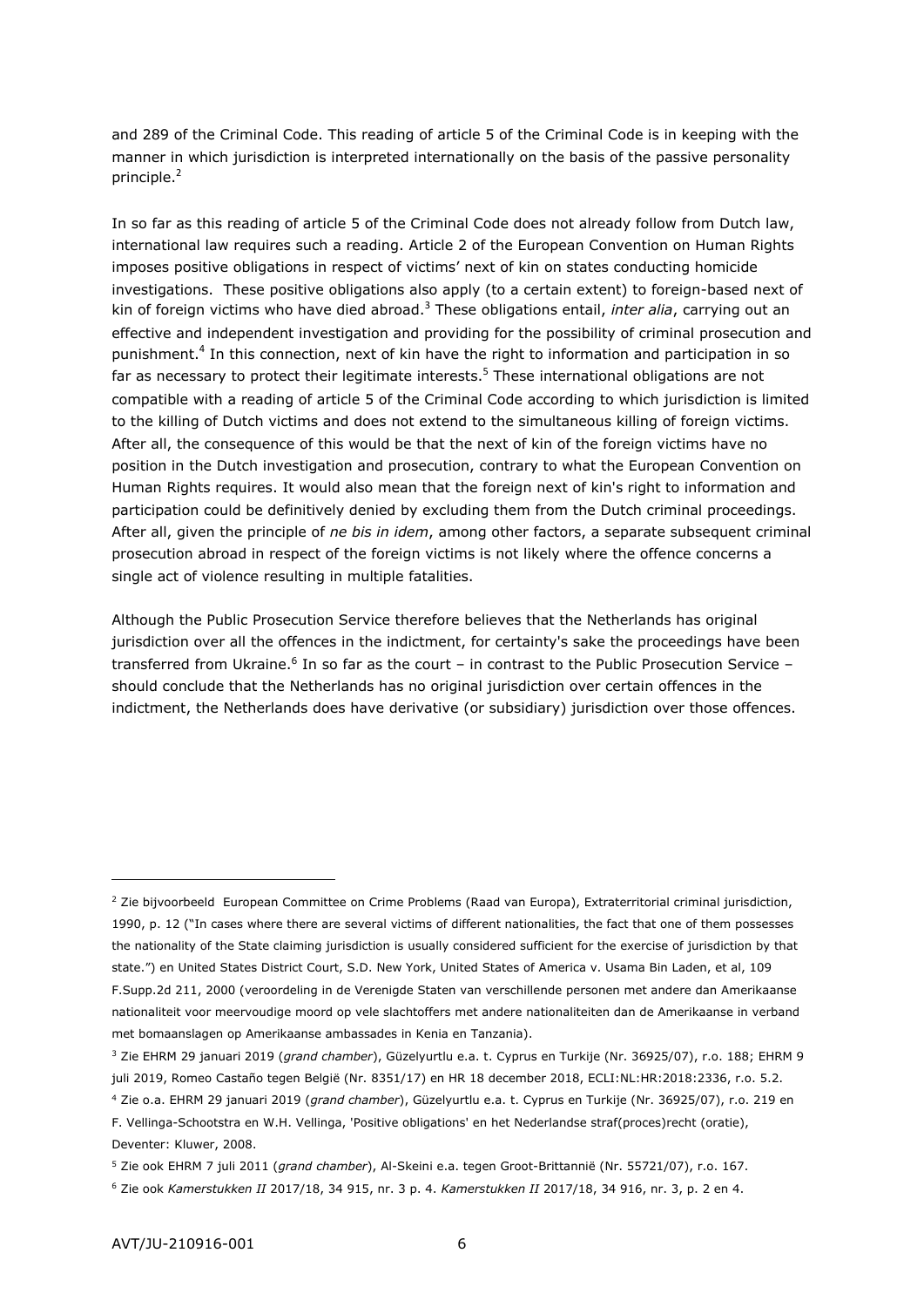# <span id="page-6-0"></span>3 Evidence

## <span id="page-6-1"></span>3.1 Evidence from abroad

The case file contains a great deal of evidence from abroad, which was obtained by the Joint Investigation Team (JIT) in this investigation, or on the basis of requests for legal assistance. As a general point of departure, the principle of mutual trust applies to such evidence from abroad. That principle forms, in the words of Hofstee, the 'backbone of the system of international mutual assistance' and as the fundamental point of departure it implies that states employing mutual legal assistance may rely on the integrity of the proceedings and the decisions (including on the evidence) taken by the authorities of the other state. $<sup>7</sup>$ </sup>

A JIT is an practical form of legal assistance if simultaneous investigations into the same criminal offences are going on in different countries. The JIT format enables the countries concerned to coordinate their activities, perform them jointly where efficient, and share evidence and information without unnecessary bureaucracy. The assessment of evidence that originated in other countries is not, in the case of a JIT, essentially different to that in other forms of legal assistance. Unless there are specific facts or circumstances that indicate the contrary, it should therefore be assumed that countries providing legal assistance acted correctly and with due respect for human rights and foreign law when obtaining and transferring the evidence they provided. In addition, if information and evidence are obtained in a foreign state through the application of investigative powers that are not covered by the same guarantees as those laid down in Dutch law or that are not as such regulated by statute in the Netherlands, they are in principle not excluded from use in Dutch criminal proceedings.

In principle, further investigation into the manner in which evidence was obtained abroad is appropriate only if there are strong indications that when exercising its powers the foreign state's actions were in breach of the essential norms of the Dutch legal order, including human rights guaranteed under international treaties.<sup>8</sup> In a judgment Amsterdam District Court has indicated on this point that the principle of mutual trust should be put aside only if it is shown that the manner in which information was obtained abroad '*shocks the judicial conscience*'.<sup>9</sup>

The Public Prosecution Service has already indicated previously that more caution was exercised with evidence that originated in Ukraine than would normally be the case in the system of mutual legal assistance.<sup>10</sup>

<sup>7</sup> PHR 29 mei 2012 (CAG Hofstee), ECLI:NL:PHR:2012:BW6798, pt. 11-16.

<sup>8</sup> Zie o.a. Rechtbank Rotterdam 22 mei 2006 (10/601072-05), HR 21 januari 2006, ECLI:NL:HR:2006:AU3426.

<sup>9</sup> Rechtbank Amsterdam 7 juni 2006, ECLI:NL:RBAMS:2006:AX7135. Zie ook Hof Amsterdam 12 juni 2012, ECLI:NL:GHAMS:2012:BW8380.

<sup>&</sup>lt;sup>10</sup> Spreektekst zitting 10 maart 2020, voortgang proces, par 2.1.2 (validatie).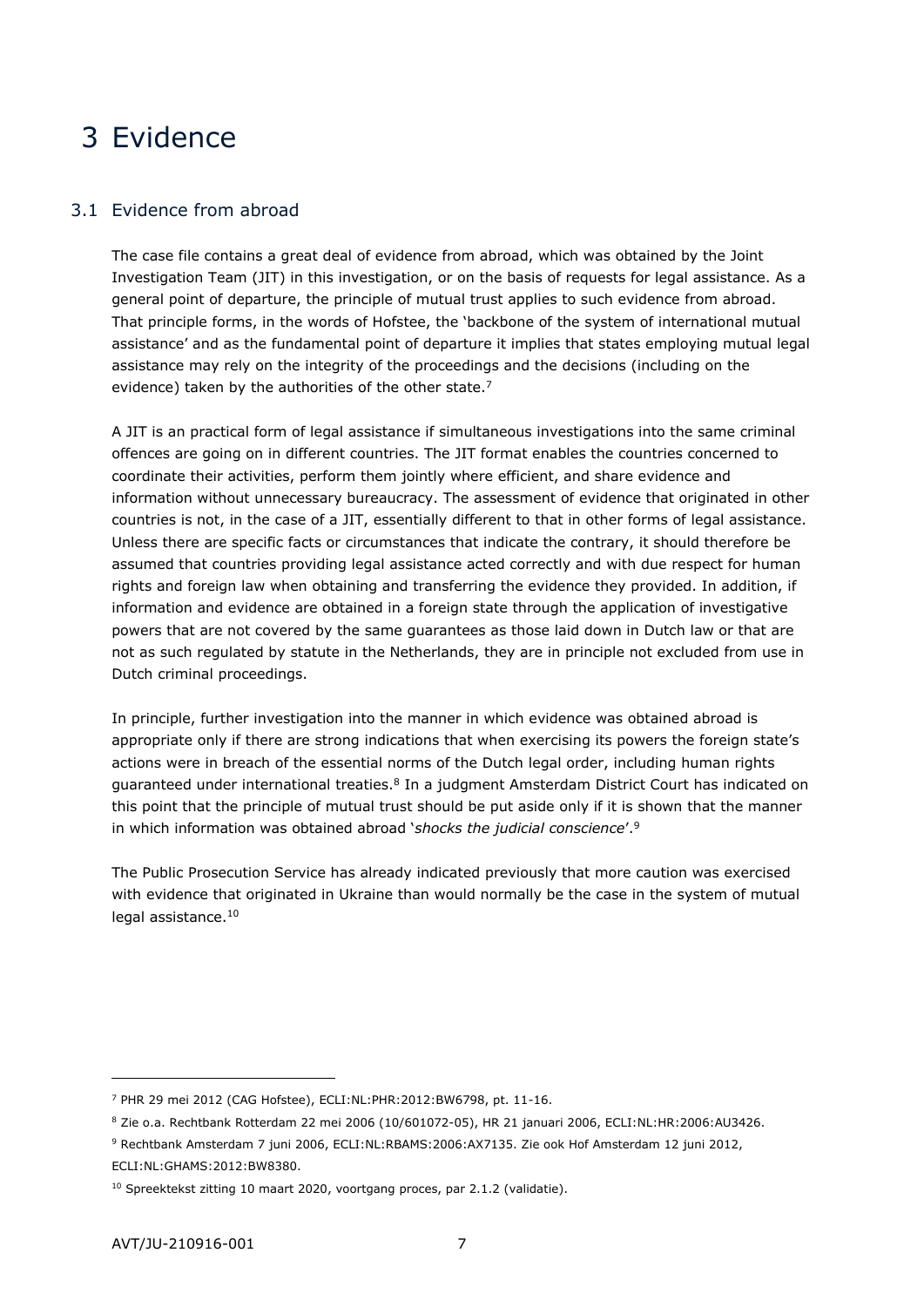# <span id="page-7-0"></span>3.2 Evidence from public sources

A great deal information was looked up on the internet and in other public sources as part of this investigation. Where relevant to this case, in whatever form, these documents (usually printed from the internet) were added to the prosecution file. These are written documents within the meaning of article 344, paragraph 1 (5) of the Code of Criminal Procedure.<sup>11</sup> The law does not require that the content of such documents must concern facts and circumstances that the person drafting the document has personally observed or experienced.<sup>12</sup> However, the law does provide that such documents may be used in evidence only in conjunction with the content or substance of other items of evidence. This means that articles, reports, etc. obtained from public sources and added to the case file may in principle be used as evidence. In the past such documents have indeed been used on multiple occasions in Dutch criminal cases. $13$ 

# <span id="page-7-1"></span>3.3 Evidence from intelligence services

In its judgment of 5 September 2006, the Supreme Court considered as follows:

'4.6. (...) There is no rule of law, therefore, that would prevent the use of intelligence provided by an intelligence and security service as information that initiates the institution of a criminal investigation. Nor is there any rule of law preventing the use of material collected by such a service as evidence in a criminal case. Where such use in evidence is concerned, it should be noted that the criminal court will need to consider on a case-bycase basis and with due caution whether the material in question can serve as evidence, given the sometimes-limited extent to which it can be assessed.'<sup>14</sup>

The caution referred to above will find expression primarily in a critical substantive assessment of the material in question using the other information in the file.

The Public Prosecution Service sees no need for or added value in the use in evidence of the official reports by the AIVD and MIVD contained in the file or the information provided by the United States about the missile launch location. After all, there are numerous other, more solid sources of evidence regarding the launch location.

# <span id="page-7-2"></span>3.4 Threatened witnesses

-

In this case, numerous witnesses have been granted the status of anonymous threatened witness. The legislature tasked the examining magistrate with assessing whether a witness can and must be designated an anonymous threatened witness (article 226a, paragraph 1 of the Code of Criminal Procedure). The relevant explanatory memorandum notes *inter alia* that:

<sup>11</sup> HR 10 december 1985, ECLI:NL:HR:1985:AC1737, *NJ* 1986, 495 mbt tot het gebruik van krantenberichten als bewijsmiddel ("de opvatting dat journalistieke producten niet onder geschriften in de zin van art. 344 eerste lid onder

<sup>5</sup> Sv begrepen kunnen worden vindt geen steun in het recht.").

<sup>12</sup> HR 21 januari 2003, ECLI:NL:HR:2003:AE8815.

<sup>&</sup>lt;sup>13</sup> Zie bijvoorbeeld Gerechtshof Den Haag 30 april 2015, ECLI:NL:GHDHA:2015:1082, o.a. r.o. 11.3.2.2.1.3.

<sup>14</sup> HR 5 september 2006, ECLI:NL:HR:2006:AV4149 (Eik).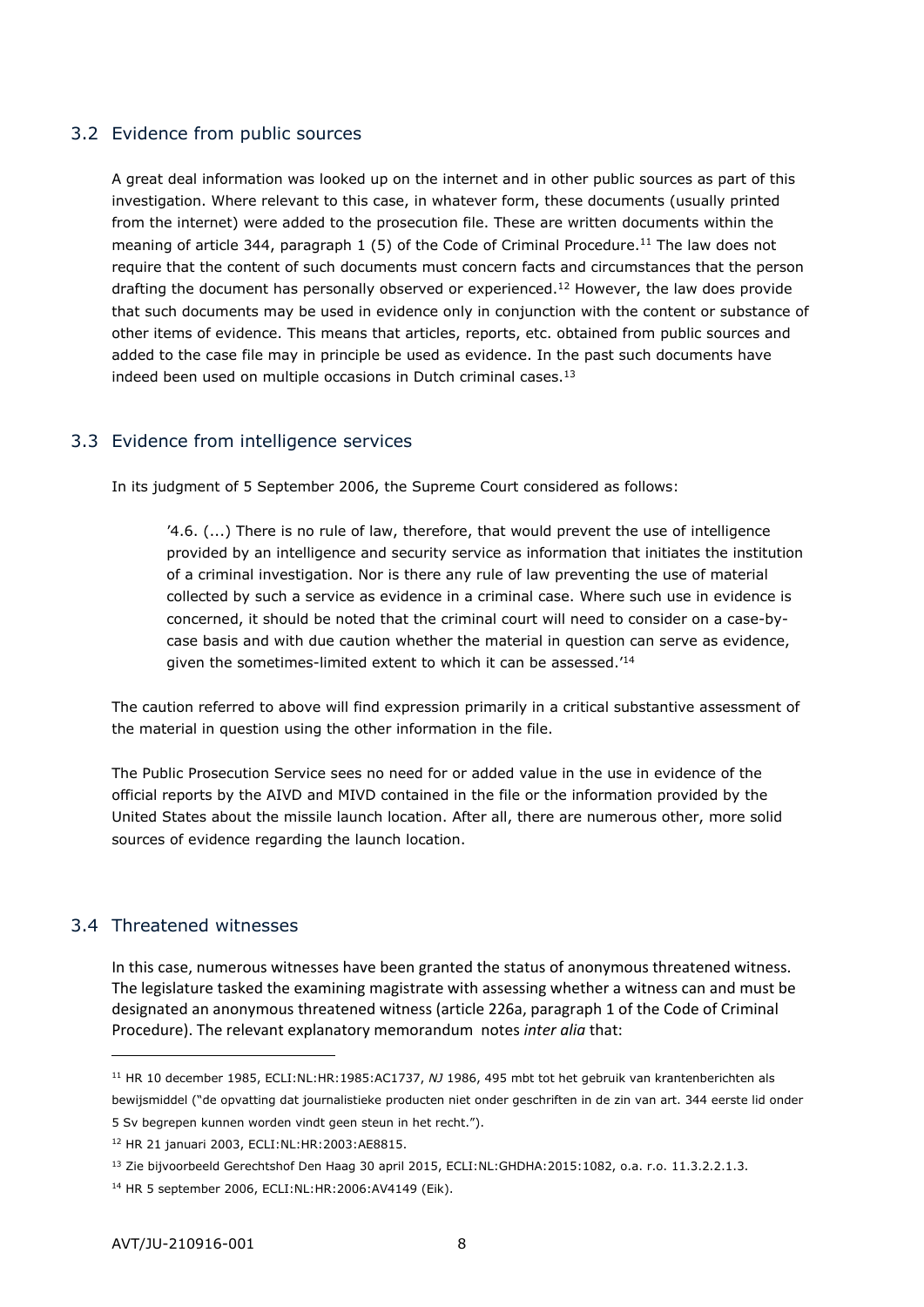'Once it has been decided by the court of competent jurisdiction that the identity of the witness must be concealed, this question should not be raised again during the remainder of the proceedings.'<sup>15</sup>

In its judgment of 30 June 1998, the Supreme Court therefore noted first and foremost:

'(...) that the legislature had wished to ensure that decisions on whether a witness was rightly treated as a threatened witness within the meaning of article 226a of the Code of Criminal Procedure should not be made by the trial judge.<sup>'16</sup>

In its judgment the Supreme Court did however consider it conceivable that:

'(...) the manner in which the decision was made or the content of an order made by the judge pursuant to article 226a and/or 226b of the Code that the identity of the witness should be concealed during examination was so fundamentally defective that the use by the trial judge of the results of the subsequent examination of that witness pursuant to article 226d of the Code would violate the right of the accused to a fair trial as guaranteed in the treaty provisions referred to in the ground for appeal [Public Prosecution Service's note: i.e. article 6 of the European Convention on Human Rights].'<sup>17</sup>

The Supreme Court repeated these considerations verbatim in further judgments, including those of 10 September 2002,<sup>18</sup> 28 March 2006<sup>19</sup> and 24 April 2018.<sup>20</sup> Together they constitute established case law. According to Keulen, the term 'fundamentally defective' referred to above primarily concerns a situation in which information comes to light demonstrating that the witness in fact had nothing to fear.<sup>21</sup>

There is thus a clear division of competences between, on the one hand, the examining magistrate who grants the status and the court in chambers that may have acted as appeal court in the proceedings under article 226a of the Code of Criminal Procedure and, on the other hand, the trial judge: the granting of status to threatened witnesses and the prior proceedings are assessed by the examining magistrate and possibly the court in chambers and are no longer subject to assessment by the trial judge. However, the question of to what extent the statements taken from 'article 226a witnesses' after the decision on witness status can be used in evidence is assessed by the trial judge. In this regard it is relevant to consider whether the [restrictions on the] right to question a witness have been sufficiently compensated and whether the use in evidence of the witness statements is compatible with article 6 of the European Convention on Human Rights.

The final statutory safeguard in respect of a threatened witness is the 'reasoning requirement' to which the trial judge is subject under article 360, paragraph 1 of the Code of Criminal Procedure: when giving judgment the court must explain why it considers the statement of the threatened

<sup>15</sup> *Kamerstukken II* 1991/92, 22 483, nr. 3, blz.18 (aangehaald in HR 30 juni 1998, ECLI:NL:HR:1998:ZD1214, *NJ* 1999, 88).

<sup>16</sup> HR 30 juni 1998, ECLI:NL:HR:1998:ZD1214, *NJ* 1999,88, r.o. 6.3.4.

<sup>17</sup> Idem, r.o. 6.3.5.

<sup>18</sup> HR 10 september 2002, ECLI:NL:HR:2002:AF0556, r.o. 4.2.

<sup>19</sup> HR 28 maart 2006, ECLI:NL:HR:2006:AU5471, r.o. 4.8.1.

<sup>20</sup> HR 24 april 2018, ECLI:NL:HR:2018:666, r.o. 2.4.

<sup>&</sup>lt;sup>21</sup> PHR 28 november 2017 (CAG Keulen), ECLI:NL:PHR:2017:1613, randnummer 22.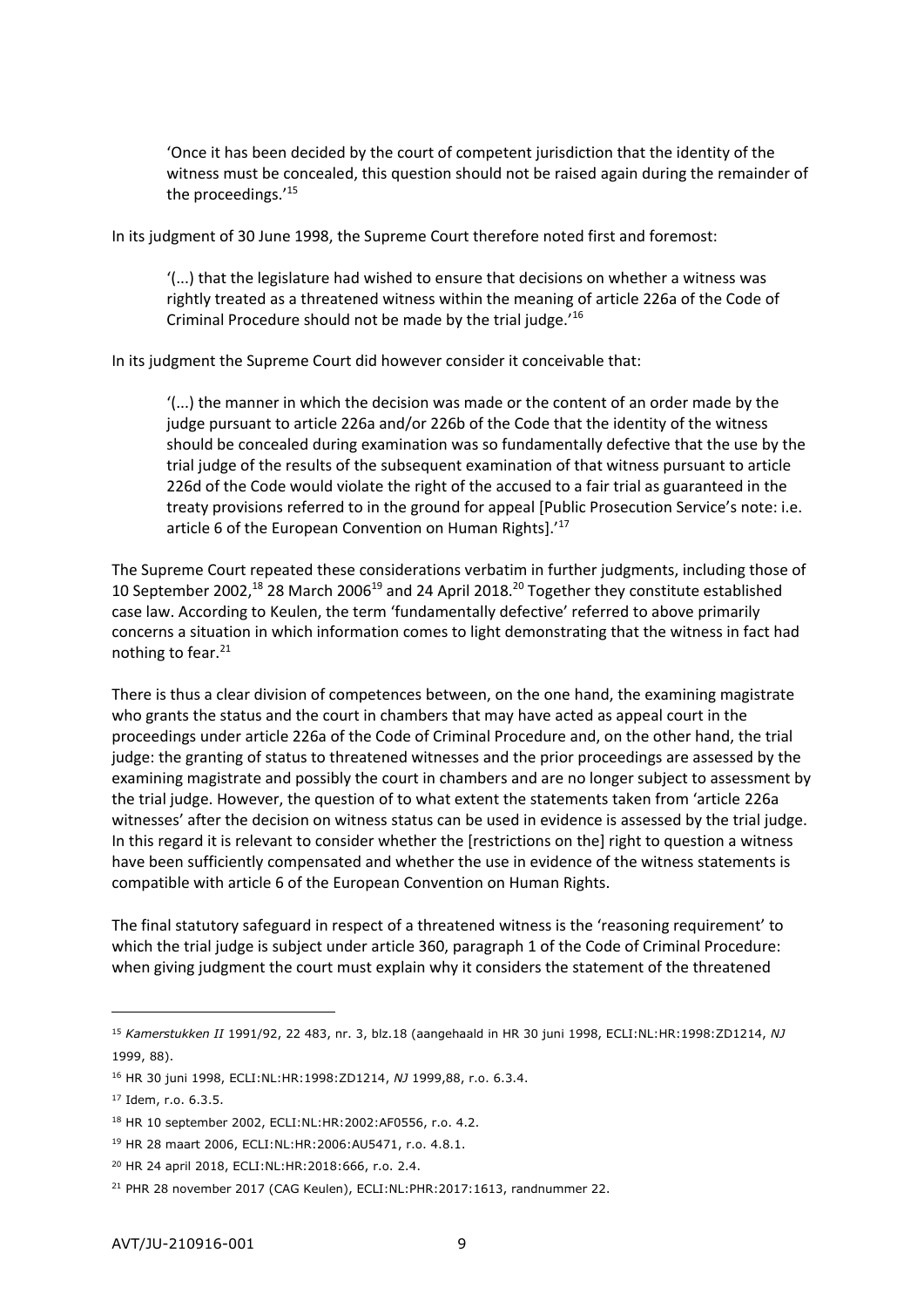<span id="page-9-0"></span>witness reliable. This explanation must in any event meet the conditions of use laid down in article 344a, paragraph 2 of the Code of Criminal Procedure.

#### 3.5 Witnesses whose identities are not established

Article 344a, paragraph 3 of the Code of Criminal Procedure sets out conditions for the use of a written document containing the statement of a 'person whose identity is not established'.<sup>22</sup> Such a statement may serve as evidence only if the finding that the charges are proven is largely supported by other types of evidence and the defence has not asked to examine the witness (or have him or her examined) at any point in the proceedings.

Examples of a witness 'whose identity is not established' include a random passer-by who gives a statement but refuses to reveal their identity, $23$  or a person who provides information over the telephone but wishes to remain anonymous.<sup>24</sup> A person who writes an anonymous letter also falls within the scope of this provision. The common denominator is that these witnesses' lack of individual identifying details makes them impossible to trace, and therefore impossible for the examining magistrate or trial judge to examine.

If a witness's personal details are not (or not fully) recorded in the official report containing their statement, but it has been established that there are sufficient details for them to be individually traced so that the defence can request their examination as a witness by the examining magistrate or the court, that witness does not meet the definition of a 'person whose identity is not established'.<sup>25</sup> The key point is that it must be possible for the person who has given a statement to be traced.

For this reason the statement given by witness S21, for example, cannot be deemed a written document within the meaning of article 344a, paragraph 3 of the Code of Criminal Procedure. Although S21's name is not known, he is individually traceable, meaning the defence can request his examination as a witness.

# <span id="page-9-1"></span>4 Article 168 of the Criminal Code

On 17 July 2014, article 168 of the Criminal Code read as follows:

Anyone who intentionally and unlawfully causes to sink, ground or crash, destroys, renders unusable or damages any vessel, vehicle or aircraft is liable to: 1°. a term of imprisonment not exceeding fifteen years or a fifth-category fine if there is

reason to fear that the act will endanger another person's life;

<sup>&</sup>lt;sup>22</sup> Zie voor een helder overzicht: E.T. Luining, 'De beperkt anonieme getuige: een puzzel', Strafblad 2018/8.

<sup>23</sup> HR 2 november 2010, ECLI:NL:HR:2010:BM9774, *NJ* 2011, 451.

<sup>24</sup> Bv. HR 17 april 2001, ECLI:NL:HR:2001:AB1271, *NJ* 2002, 107.

<sup>25</sup> HR 12 mei 2009, ECLI:NL:HR:2009:BG6608, *NJ* 2009, 239 en HR 18 juni 2013, ECLI:NL:HR:2013:CA3300, *NJ* 2013, 370.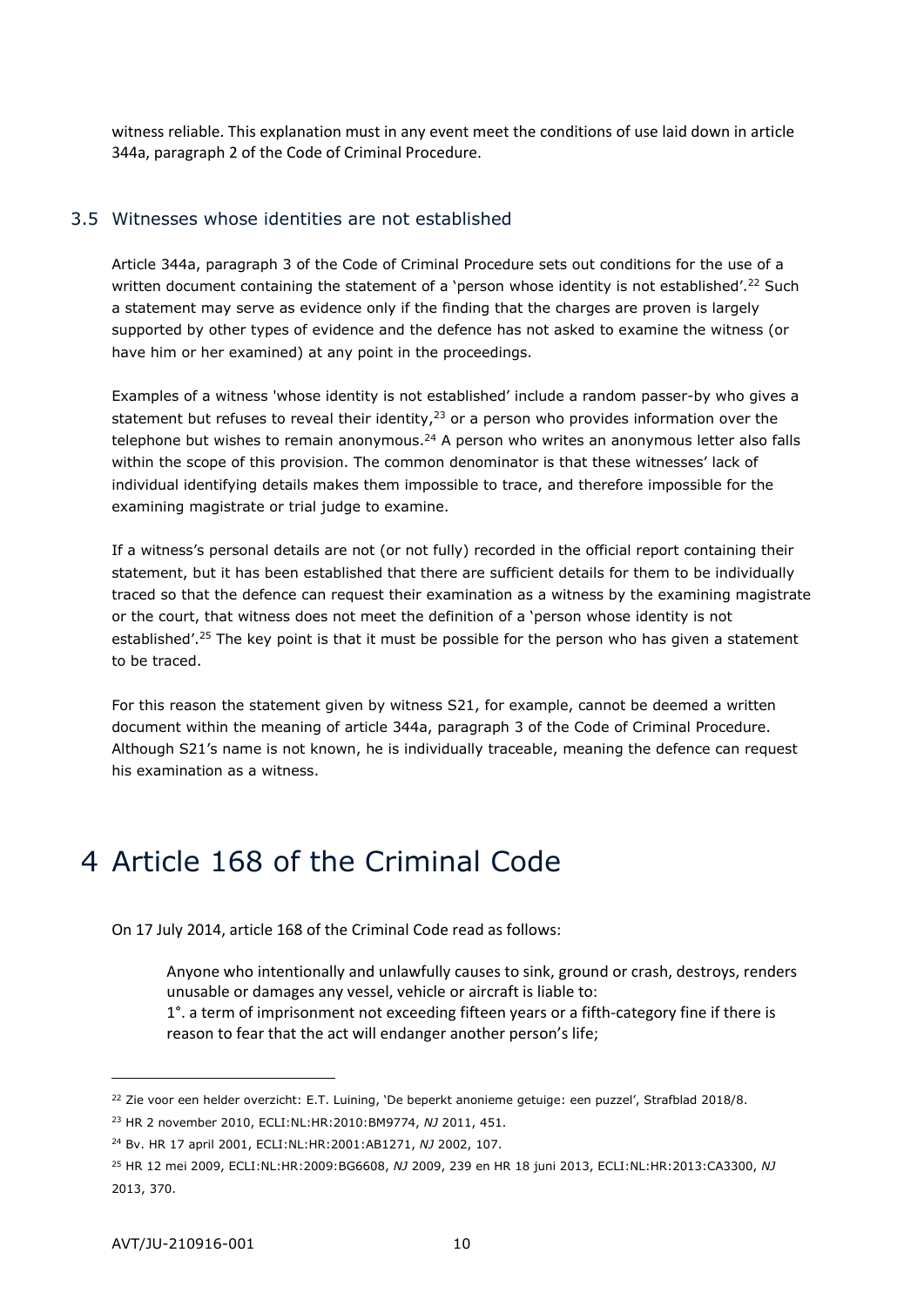2°. life imprisonment or a determinate term of imprisonment not exceeding thirty years or a fifth-category fine if there is reason to fear that the act will endanger the lives of others and it results in a person's death.

This provision has not been amended since that time.<sup>26</sup>

<span id="page-10-0"></span>Article 168 of the Criminal Code was originally applicable only to vessels. Later, aircraft and vehicles were added to the provision.

# 4.1 Relationship to various treaties

From the Extraterritorial Jurisdiction (International Obligations) Decree,<sup>27</sup> it is apparent that article 168 of the Criminal Code is now considered the implementing legislation in respect of obligations to establish certain acts as criminal offences, as laid down in various treaties and a European directive:

- the Convention for the suppression of unlawful seizure of aircraft (The Hague, 16 December 1970; Treaty Series 1971, 50);<sup>28</sup>
- $-$  the Convention for the suppression of unlawful acts against the safety of civil aviation (Montreal, 23 September 1971; Treaty Series 1971, 218); $^{29}$
- the Convention on offences and certain other acts committed on board aircraft (Treaty Series 1964, 115), as amended by the Protocol amending the Convention on offences and certain other acts committed on board aircraft (Montreal, 4 April 2014; Treaty Series 2019, 140 and Treaty Series 2020, 3); $30$
- the Convention on the Suppression of Unlawful Acts Relating to International Civil Aviation (Beijing, 10 September 2010; Treaty Series 2013, 134); $^{31}$
- Protocol Supplementary to the Convention for the Suppression of Unlawful Seizure of Aircraft (Beijing, 10 September 2010; Treaty Series 2013, 133);<sup>32</sup>
- the Convention for the Suppression of Unlawful Acts against the Safety of Maritime Navigation (Rome, 10 March 1988; Treaty Series 1989, 17);<sup>33</sup>
- Protocol of 2005 to the Convention for the Suppression of Unlawful Acts against the Safety of Maritime Navigation (London, 14 October 2005; Treaty Series 2006, 223);<sup>34</sup>
- the International Convention for the Suppression of Terrorist Bombings (New York, 15 December 1997; Treaty Series 1999, 161);<sup>35</sup>

-

<sup>34</sup> Ibid.

<sup>26</sup> De laatste wijziging dateert van 1 februari 2006; *Stb.* 2006, 11.

<sup>&</sup>lt;sup>27</sup> Besluit van 28 januari 2014, inwerkingtreding 1 juli 2014.

<sup>&</sup>lt;sup>28</sup> Zie artikel 2, eerste lid, onder a sub 1 Besluit internationale verplichtingen extraterritoriale rechtsmacht en de bijlage bij dat besluit waarin per artikel de corresponderende verdragen worden vermeld.

 $29$  Ibid.

<sup>30</sup> Ibid.

<sup>&</sup>lt;sup>31</sup> Zie artikel 2, eerste lid, onder a sub 6 Besluit internationale verplichtingen extraterritoriale rechtsmacht.

<sup>32</sup> Ibid.

<sup>33</sup> Zie artikel 2, eerste lid, onder b sub 1 Besluit internationale verplichtingen extraterritoriale rechtsmacht en de bijlage bij dat besluit.

<sup>35</sup> Zie artikel 2, eerste lid, onder e Besluit internationale verplichtingen extraterritoriale rechtsmacht en de bijlage bij dat besluit.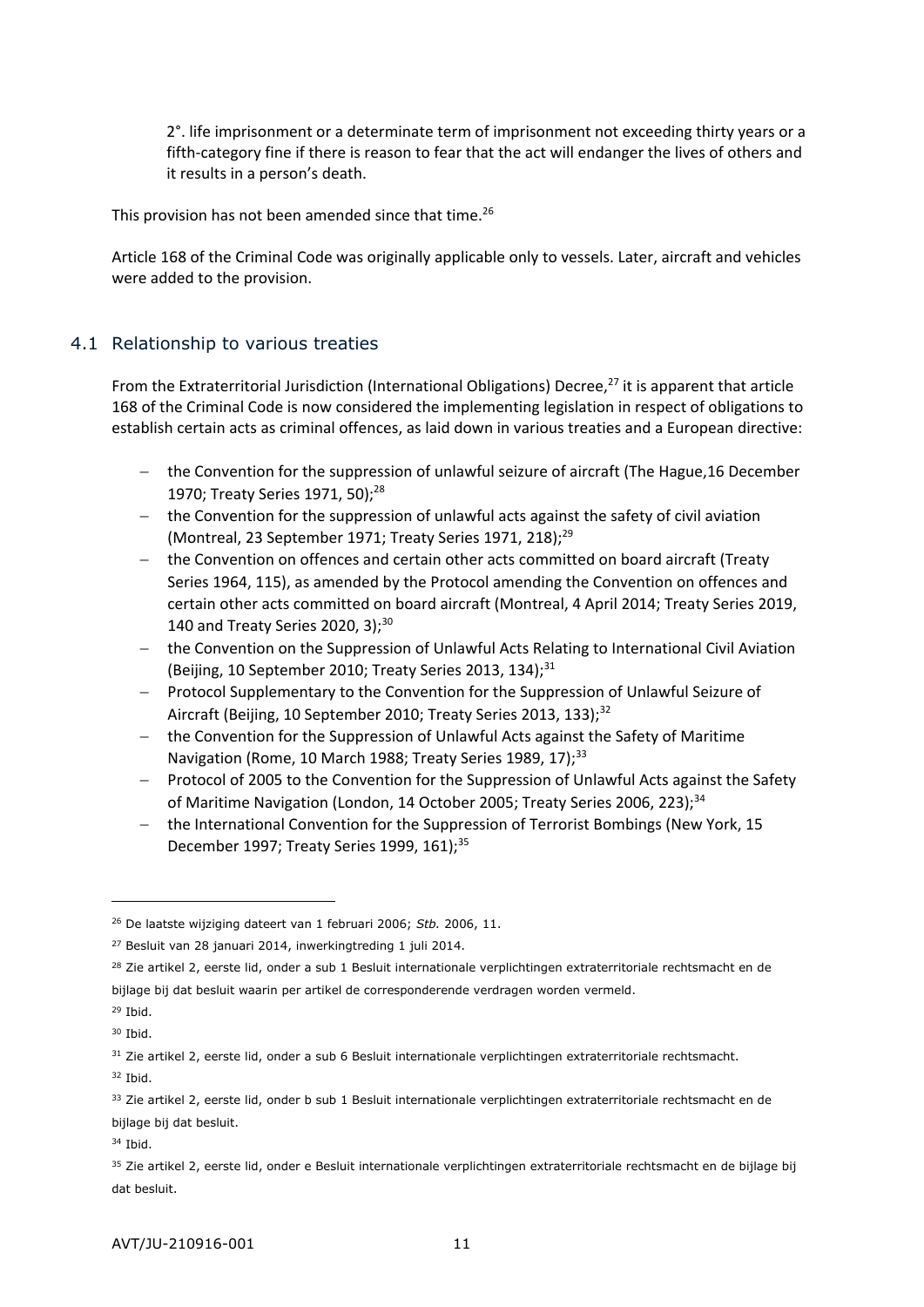Directive (EU) 2017/541 of the European Parliament and of the Council of 15 March 2017 on combating terrorism and replacing Council Framework Decision 2002/475/JHA and amending Council Decision 2005/671/JHA (OJ L 88/6).<sup>36</sup>

It should be noted that on 17 July 2014 Directive (EU) 2017/541 had not yet entered into force and article 168 of the Criminal Code was still considered the implementing legislation in respect of obligations to establish certain acts as criminal offences under Council Framework Decision 2002/475/JHA of 13 June 2002 on combating terrorism.<sup>37</sup>

It is important to note that although article 168 of the Criminal Code is considered the implementing legislation with regard to international obligations to establish certain acts as criminal offences, the elements of the provision that are relevant in this case were not introduced in response to a previous treaty. By Act of 31 March 1971 (Bulletin of Acts and Decrees, 166) 'aircraft' (*luchtvaartuig*) was added as a protected legal interest and 'causes to crash' (*doen verongelukken*) as a means by which that legal interest is infringed. The Bill that preceded the Act was submitted to parliament on 18 March 1970.<sup>38</sup>

In essence, the government was anticipating the anti-hijacking conference that was due to take place in The Hague from 1 to 16 December 1970. The legislative process for the Netherlands' criminalisation of causing an aircraft to crash, as laid down in article 168 of the Criminal Code, was thus initiated *before* the establishment of the aviation conventions of 1970 and 1971. It is also important to note that all the treaties and the EU directive referred to above formulate *minimum requirements* that national criminal provisions must meet, but they are not intended to *harmonise* national criminal legislation. That is why the treaties and directive contain provisions to the effect that they are not intended to restrict more far-reaching national law.<sup>39</sup>

This relationship between these treaties and Dutch law was addressed during the Dutch legislative process in respect of various aviation treaties, and the government explicitly advocated having broader criminal provisions in the Dutch legislation than those prescribed in the various treaties.<sup>40</sup>

<sup>&</sup>lt;sup>36</sup> Zie artikel 4, eerste lid, onder c en tweede lid Besluit internationale verplichtingen extraterritoriale rechtsmacht en de bijlage bij dat besluit jo. artikel 83 Sr.

<sup>37</sup> Zie *Kamerstukken II* 2001/02, 28 463, nr. 3, p. 6, 13 en 16.

<sup>38</sup> *Kamerstukken II* en *I*, 1969/70 en 1970/71, 10 594.

<sup>39</sup> Zie o.a. het op 23 september 1971 in Montreal tot stand gekomen Verdrag tot bestrijding van wederrechtelijke gedragingen gericht tegen de veiligheid van de burgerluchtvaart (*Trb*. 1971, 218) artikel 5 lid 3; het op 16 december 1970 te 's-Gravenhage tot stand gekomen Verdrag tot bestrijding van het wederrechtelijk in zijn macht brengen van luchtvaartuigen (*Trb*. 1971, 50) artikel 4 lid 3; het Verdrag inzake strafbare feiten en bepaalde andere handelingen begaan aan boord van luchtvaartuigen (*Trb*. 1964, 115), zoals gewijzigd door het op 4 april 2014 te Montreal tot stand gekomen Protocol tot wijziging van het Verdrag inzake strafbare feiten en bepaalde andere handelingen begaan aan boord van luchtvaartuigen (*Trb*. 2019, 140 en *Trb*. 2020, 3) artikel 3 lid 3; het op 10 maart 1988 te Rome tot stand gekomen Verdrag tot bestrijding van wederrechtelijke gedragingen gericht tegen de veiligheid van de zeevaart (*Trb*. 1989, 17) artikel 6 lid 5; het op 15 december 1997 te New York tot stand gekomen Verdrag inzake de bestrijding van terroristische bomaanslagen (*Trb*. 1999, 161) artikel 6 lid 5; artikelen 1 en 19 lid 6 richtlijn 2017/541. <sup>40</sup> Zie *Kamerstukken II* 1971/72, 11 866, nr. 3, p. 3 ("Het vernielen of beschadigen van een luchtvaartuig valt thans

onder artikel 168 van het Wetboek van Strafrecht, dat, ook waar het luchtvaartuigen betreft, ruimer is dan het verdrag, dat zich slechts richt tegen vernieling en beschadiging van luchtvaartuigen in bedrijf en niet tegen elke vernieling en beschadiging. De nationale wetgever mag echter verder gaan dan het verdrag.") en p. 5, en *Kamerstukken II*, 1992/93, 23 229, nr. 3, p. 2. De laatste twee passages komen hieronder nog nader aan de orde bij de bespreking van het begrip 'enig luchtvaartuig'.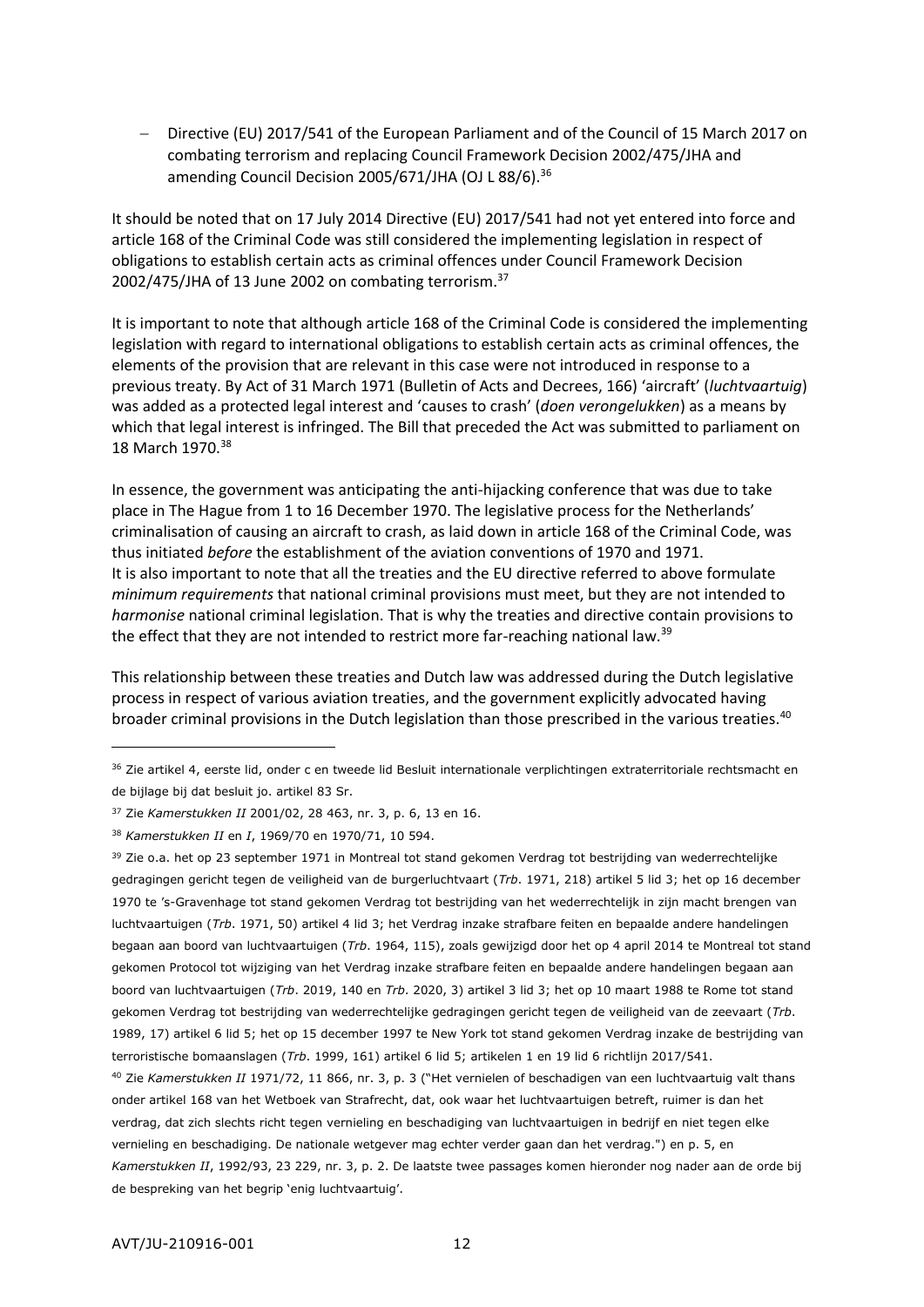The conclusion is that although article 168 of the Criminal Code contains various criminal provisions required by international law, the article's scope is deliberately broader than the minimum requirements formulated in the various treaties.

## <span id="page-12-0"></span>4.2 'Any aircraft'

Article 168 of the Criminal Code applies to 'any aircraft'<sup>41</sup> and makes no distinction between military aircraft and civil aviation. This is also the case in respect of other aviation-related offences, such as those referred to in articles 162a, 385a and 385b of the Criminal Code. The legislative history contains the following passages in this connection:

'Both conventions (The Hague: article 3, paragraph 2 and Montreal: article 4, paragraph 1) explain, further to older aviation conventions (Chicago and Tokyo) that they do not apply to aircraft used in military, customs or police services. This does not mean that a contracting state may not criminalise the hijacking of a military, customs or police aircraft, or the sabotage of such an aircraft; it means only that the conventions provide no basis in international law for expanding the normal operation of national criminal law to cover such offences.'<sup>42</sup>

#### and

-

'Further to the Act of 10 May 1973 ( Bulletin of Acts and Decrees 228), in which the implementing provisions for the Hague and Montreal Conventions are laid down, the proposed new criminal provisions are not limited to international civil aviation. This is in line with the system used for similar criminal provisions, where no such limitation is laid down either. An attack on a military airfield in the Netherlands would thus also fall under the new criminal provisions. There is after all no reason to make a distinction in the national legislation between military and civil aviation.<sup>'43</sup>

Where the Criminal Code speaks of 'any' or 'a(n)' aircraft or of 'aviation', any type of aircraft is thus included, regardless of whether it is a military or civilian aircraft.<sup>44</sup>

ECLI:NL:RBLEE:2011:BU4453 (luchtvaartuig uit artikelen 162a en 385b Sr is een militaire helicopter).

<sup>41</sup> Een luchtvaartuig is volgens artikel 1 onderdeel b luchtvaartwet jo artikel 1.1 lid 1 Wet luchtvaart een toestel, dat in de dampkring kan worden gehouden ten gevolge van krachten die de lucht daarop uitoefent, met inbegrip of met uitzondering van bij algemene maatregel van bestuur aan te wijzen toestellen. Er zijn derhalve meer luchtvaartuigen dan alleen vliegtuigen.

<sup>42</sup> *Kamerstukken II* 1971/72, 11 866, nr. 3, p. 5. Zie ook p. 6 ("In het Wetboek van Strafrecht wordt tot dusver wel het begrip Nederlandse schepen gedefinieerd (artikel 86), maar niet het begrip Nederlandse luchtvaartuigen. Aangenomen wordt dat hieronder luchtvaartuigen worden verstaan die in Nederlandse luchtvaartuigregisters zijn ingeschreven. Voorgesteld wordt thans dit in een nieuw artikel 86a in het wetboek vast te leggen. Nederlandse luchtvaartuigregisters zijn de registers bedoeld in artikel 5 van de Luchtvaartwet nl. het register genoemd in de artikelen 3 en volgende van de Regeling Toezicht Luchtvaart, alsmede de militaire luchtvaartuigregisters." <sup>43</sup> *Kamerstukken II*, 1992/93, 23 229, nr. 3, p. 2.

<sup>44</sup> Zie ook Rechtbank Gelderland 25 januari 2021, ECLI:NL:RBGEL:2021:715 (luchtvaartuig uit artikel 385b Sr, zijnde een vorm van luchtverkeer uit art. 164 Sr, is een Apache gevechtshelicopter); Gerechtshof Arnhem 1 juni 2012, ECLI:NL:GHARN:2012:BW7255 (luchtvaartuig uit artikel 169 Sr is een Apache gevechtshelicopter) – bevestigd in Hoge Raad 28 januari 2014, ECLI:NL:HR:2014:223; Rechtbank Leeuwarden 15 november 2011,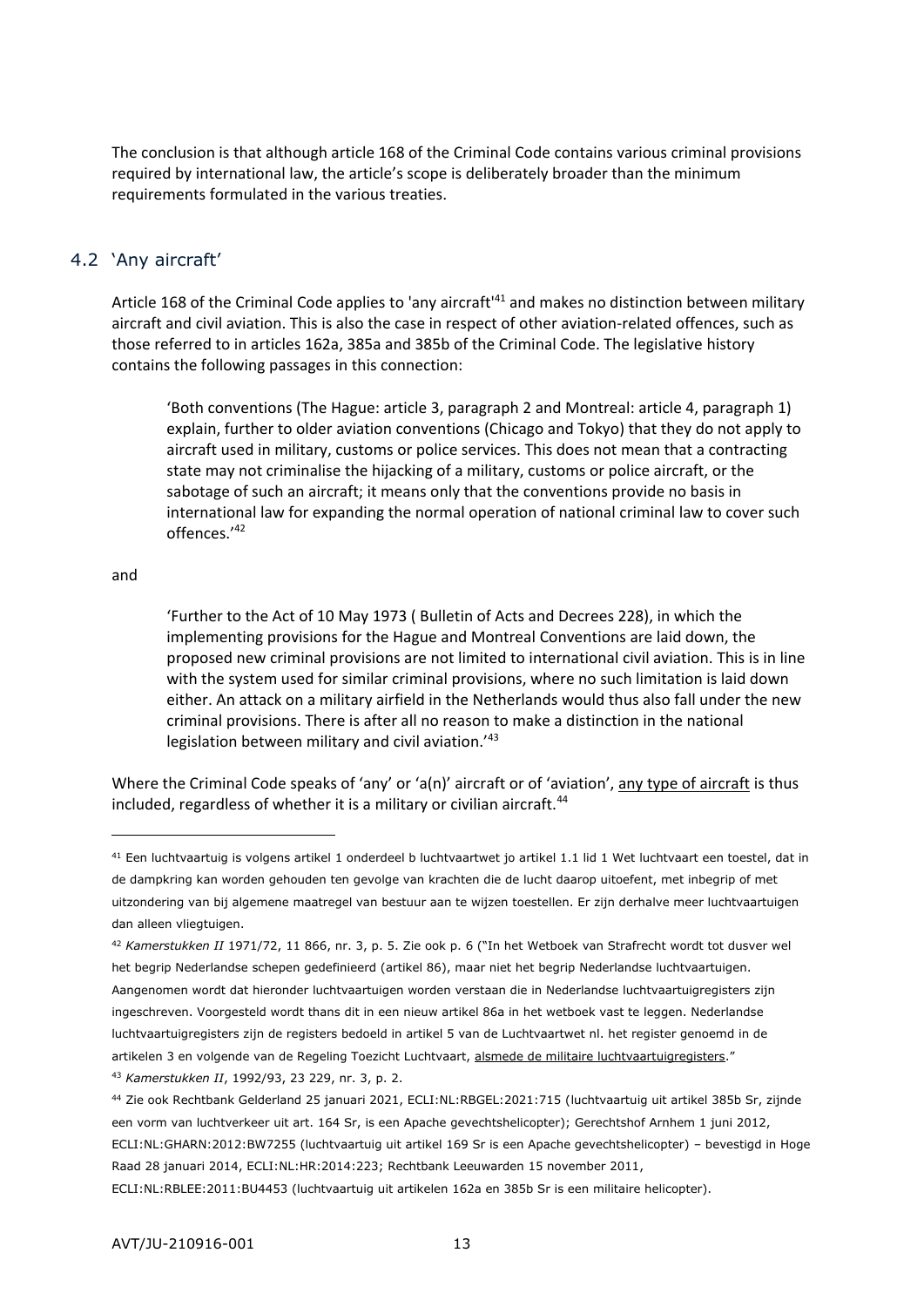## <span id="page-13-0"></span>4.3 'Causes to crash'

-

The term 'causes to crash' (*doen verongelukken*), in normal usage, means to bring about a crash. There is no relationship between it and the term 'procuring [the commission]' (*doen plegen*) as referred to in article 47, paragraph 1 (1) of the Criminal Code. As in other parts of the Code, the word *doen* in article 168 of the Criminal Code means to 'effectuate, get done or bring about'.<sup>45</sup>

## <span id="page-13-1"></span>4.4 Criminal intent and unlawfulness

The explanatory memorandum (1879) that accompanied the entry into force of the Criminal Code stated the following with regard to Title VII (offences that endanger the safety of persons or goods):

'[A]s soon as the acts which the law deems to endanger general safety have been performed, the offence has occurred. The intent needs only to be aimed at the acts described in the law, regardless of the general danger and the consequences for certain persons.'<sup>46</sup>

Article 168 of the Criminal Code thus only requires criminal intent on the part of the perpetrator with regard to the act described in the opening words, in this case 'causes to crash' (*doen verongelukken*). Therefore, no criminal intent on the part of the perpetrator is required with regard to the unlawfulness of the act.<sup>47</sup> This follows from the general rule that intent relates to all elements included after the intent requirement in the definition of the offence,<sup>48</sup> unless those elements are grammatically coordinate [with the intent requirement].<sup>49</sup> Given the use of the conjunction 'and' between the words 'intentionally' and 'unlawfully' in article 168 of the Criminal Code, this latter element (unlawfully) is not connected with the question of intent. The unlawfulness of the act will, in accordance with the established case law of the Supreme Court, need to be interpreted broadly as 'in breach of the law' or 'incompatible with objective law'.<sup>50</sup>

<sup>45</sup> Vergelijk bijvoorbeeld C.P.M. Cleiren, J.H. Crijns & M.J.M. Verpalen (red.), *Strafrecht. Tekst & Commentaar*, Deventer: Wolters Kluwer 2020, aantekening 9c op artikel 231 Sr (J.M. Verheul).

<sup>46</sup> H.J. Smidt (1891), *Geschiedenis van het wetboek van strafrecht*, Haarlem, H.D. Tjeenk Willink, tweede deel, p.116. Vergelijk HR 5 juni 2012, ECLI:NL:HR:2012:BW4230, m.nt. F.W. Bleichrodt, *NJ* 2012, 670, r.o. 5.2.

<sup>47</sup> C.P.M. Cleiren, J.H. Crijns & M.J.M. Verpalen (red.), *Strafrecht. Tekst & Commentaar*, Deventer: Wolters Kluwer 2020, aantekening 10a bij artikel 168 Sr (A. de Lange): "*De (aan het schuldverband onttrokken) wederrechtelijkheid is ingevoegd omdat er situaties konden zijn waarbij het doen stranden van schepen geschiedde om erger te voorkomen en derhalve niet strafbaar was (Smidt II, p. 154-155)*." T.J. Noyon, G.E. Langemeijer en J. Remmelink (voortgezet door J.W. Fokkens, E.J. Hofstee en A.J.M. Machielse), *Het Wetboek van Strafrecht*, Deventer: Kluwer, aantekening 5 op artikel 168 Sr (bijgewerkt tot en met 1 maart 2006 door J.W. Fokkens) en M.L.C.C. de Bruijn-Lückers e.a. (red.), *Sdu Commentaar Strafrecht*, aantekening C.4.4 op artikel 168 Sr (bijgewerkt tot 22 maart 2015 door M. van Delft).

<sup>48</sup> Zie J. de Hullu, *Materieel strafrecht. Over algemene leerstukken van strafrechtelijke aansprakelijkheid naar Nederlands recht*, Deventer: Wolters Kluwer 2021, par IV.2.3.1.

<sup>49</sup> Zie J. de Hullu, *Materieel strafrecht.* l Wolters Kluwer 2021, par IV.2.3.2: "*Samenvattend is dus de hoofdregel dat er geen opzet op het overtreden van de wet behoeft te worden bewezen. Op deze hoofdregel van het kleurloze opzet bestaan twee uitzonderingen. De belangrijkste daarvan is een delictsomschrijving waarin de formulering 'opzettelijk … wederrechtelijk' wordt gebezigd zonder dat beide bestanddelen zijn verbonden door het voegwoord 'en'*". <sup>50</sup> C.P.M. Cleiren, J.H. Crijns & M.J.M. Verpalen (red.), *Strafrecht. Tekst & Commentaar*, Deventer: Wolters Kluwer 2020, aantekening 10a bij artikel 168 Sr (A. de Lange) en M.L.C.C. de Bruijn-Lückers e.a. (red.), *Sdu Commentaar Strafrecht*, aantekening C.4,4 op artikel 168 Sr (bijgewerkt tot 22 maart 2015 door M. van Delft).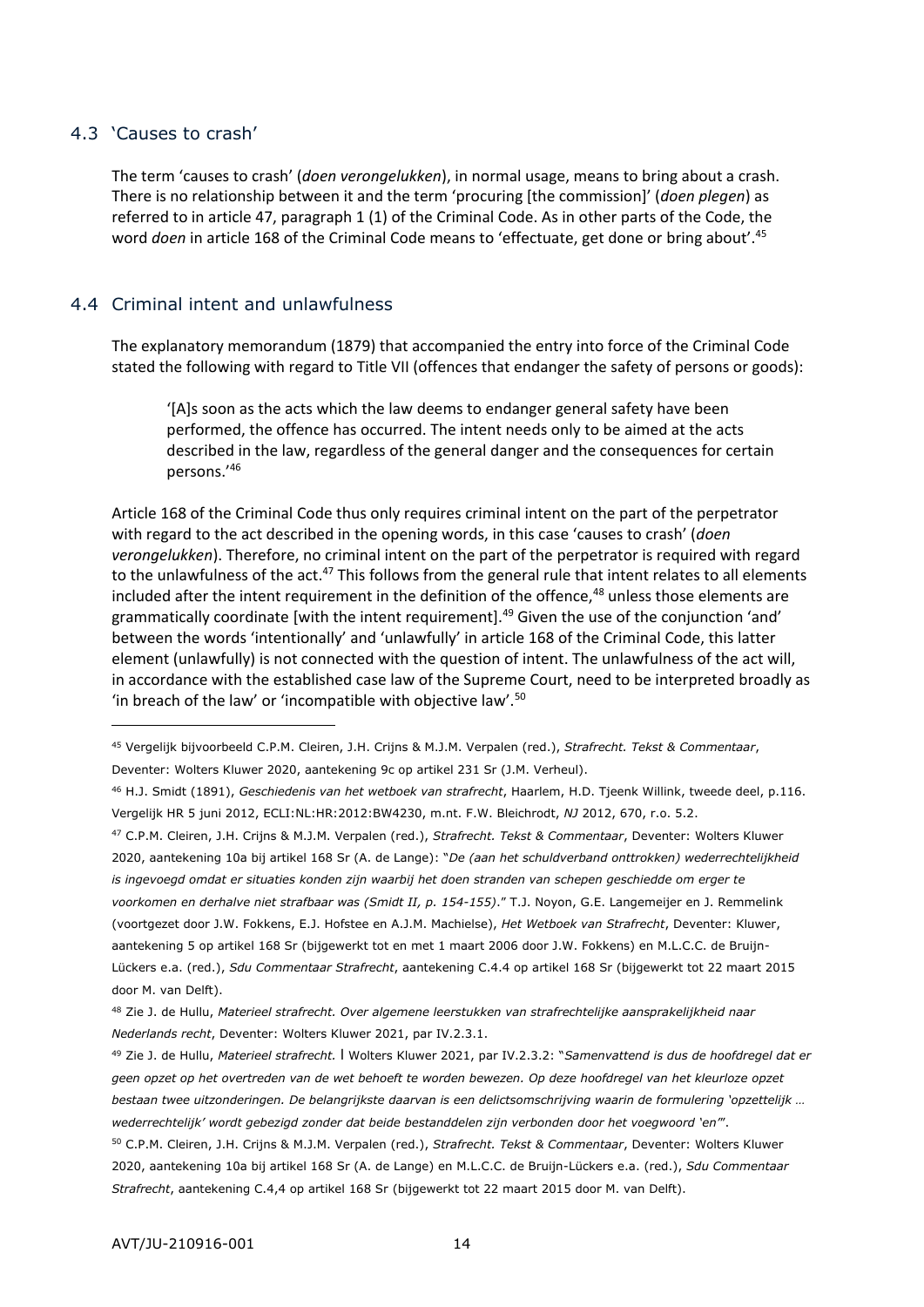Nor does the perpetrator's intent need to be aimed at the constitutive consequence described in 1° and 2° ('endanger another person's life') or the aggravating consequence described in 2° ('results in a person's death').<sup>51</sup> In order to prove endangerment of life, as referred to in 1° and 2°, it is therefore irrelevant whether the perpetrator themselves actually foresaw the danger. The only relevant factor is whether, judging from general experience, it was foreseeable.<sup>52</sup>

According to Fokkens, the syntax makes clear that the intent encompasses only 'causes to sink' (*doen zinken*), etc., but the perpetrator does not have to have known that the object of their action was a vessel, vehicle or aircraft.<sup>53</sup> De Lange too points out that the perpetrator does not need have to have knowledge regarding the purpose of the object they cause to sink, etc.<sup>54</sup>

## <span id="page-14-0"></span>4.5 Conclusion

Among other things, article 168 of the Criminal Code establishes as a criminal offence deliberately causing any aircraft to crash, which in plain language means deliberately bringing about an air crash. Article 168 of the Criminal Code applies to both military aircraft and civilian aircraft. The manner in which the air crash is brought about is not relevant. Causing the aircraft to crash must be unlawful, which means: in breach of the law. The criminalisation of such an act requires criminal intent in regard to the act of causing the aircraft to crash, but not in regard to the unlawfulness of the act, the risk of endangering lives or the aggravating consequence, i.e. the death of the aircraft's occupant(s). Nor does the nature or identity of the object of the act fall within the scope of the intent requirement. This will be discussed in more detail in the section concerning *error in objecto*.

<sup>51</sup> Zie C.P.M. Cleiren, J.H. Crijns & M.J.M. Verpalen (red.), *Strafrecht, Tekst en Commentaar,* Deventer: Kluwer 2020, aantekening 9 (De Lange) "Het opzet behoeft evenmin gericht te zijn op de bijkomende voorwaarde voor strafbaarheid of het kwalificerende gevolg". M.L.C.C. de Bruijn-Lückers e.a. (red.), *Sdu Commentaar Strafrecht*, aantekening C.2 op artikel 168 Sr (bijgewerkt op 22 maart 2015 door M. van Delft).

<sup>52</sup> HR 17 februari 2009, ECLI:NL:HR:2009:BG1653.

<sup>53</sup> T.J. Noyon, G.E. Langemeijer en J. Remmelink (voortgezet door J.W. Fokkens, E.J. Hofstee en A.J.M. Machielse), *Het Wetboek van Strafrecht*, Deventer: Kluwer, aantekening 4 op artikel 168 Sr (bijgewerkt tot en met 1 maart 2006 door J.W. Fokkens).

<sup>54</sup> C.P.M. Cleiren, J.H. Crijns & M.J.M. Verpalen (red.), *Strafrecht. Tekst & Commentaar*, Deventer: Wolters Kluwer 2020, aantekening 10a bij artikel 168 Sr (A. de Lange)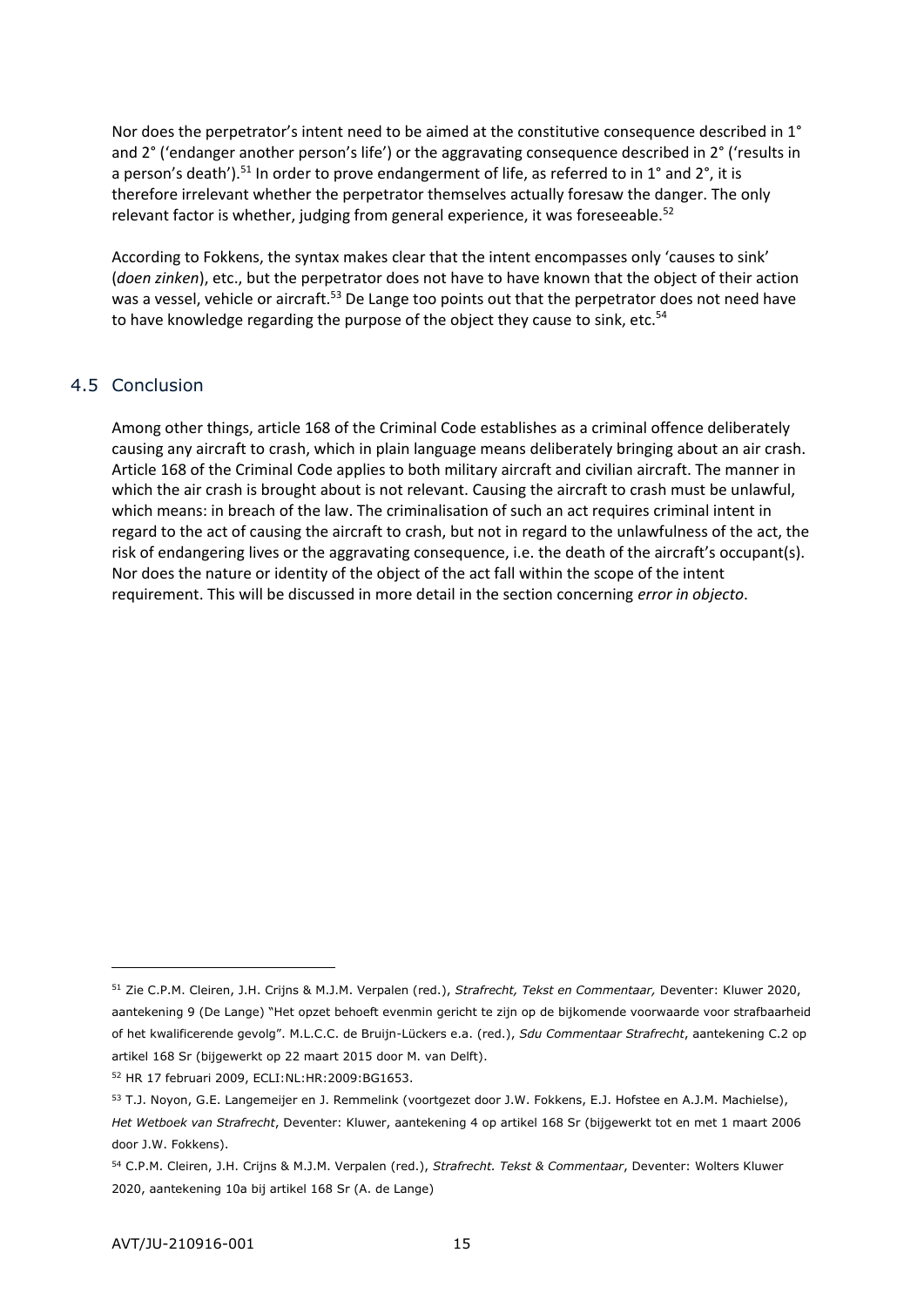# <span id="page-15-0"></span>5 Article 289 of the Criminal Code.

<span id="page-15-1"></span>Manslaughter (*doodslag)* is the deliberate taking of a life. Murder (*moord*) is manslaughter with premeditation. A charge of murder implicitly includes an alternative charge of manslaughter.<sup>55</sup>

## 5.1 Criminal intent

Both murder and manslaughter can be accompanied by any form of criminal intent, including, therefore, recklessness.<sup>56</sup> Some acts can, on their face, be determined to be so clearly aimed at the death of a victim that it is impossible in the absence of indications to the contrary for the defendant not to have intended the death or at least to have accepted the considerable chance of that outcome, which constitutes recklessness.<sup>57</sup>

## <span id="page-15-2"></span>5.2 Premeditation

A finding that the element of 'premeditation' is proven requires that it be established that the defendant had time to consider the taking of the decision he took and did not act in the sudden heat of passion. This means he had the opportunity to consider the significance and consequences of the intended act and take those factors into account.

The question concerning the existence of premeditation inherently involves the assessment and evaluation of the circumstances of the specific case by the court, and these must determine the weight of the indications for and against a finding that premeditation has been proven. The finding that the defendant had sufficient time to consider the decision may be an important objective indication that he acted with premeditation, but it does not prevent the court from affording greater weight to indications to the contrary.

For example, the decision-making and action may have taken place in a sudden fit of anger; the decision and action may have taken place in rapid succession; or the opportunity for reflection may not have arisen until the decision was already being acted on. In this way, certain circumstances (or a constellation of circumstances) may ultimately lead the court to conclude that the defendant in a given case did not act with premeditation.

Partly with a view to the aggravating consequence that this element entails, certain requirements must be met for a finding that the opportunity necessary for premeditation existed, and the court must pay detailed attention to it in the reasons given for such a finding, especially if premeditation does not follow directly from the evidence.

<sup>57</sup> HR 25 maart 2003, ECLI:NL:HR:2003:AE9049, *NJ* 2003, 552.

<sup>55</sup> HR 19 oktober 1999, ECLI:NL:HR:1999:ZD1600, *NJ* 2000, 109 m.nt. De Hullu.

<sup>56</sup> H.A. Demeersseman, *Met voorbedachte rade*, Arnhem: Gouda Quint 1989; T.J. Noyon, G.E. Langemeijer en J. Remmelink (voortgezet door J.W. Fokkens, E.J. Hofstee en A.J.M. Machielse), *Het Wetboek van Strafrecht*, Deventer: Kluwer, aantekening 4 bij artikel 289 Sr (bijgewerkt tot en met 26 mei 2015 door A.J.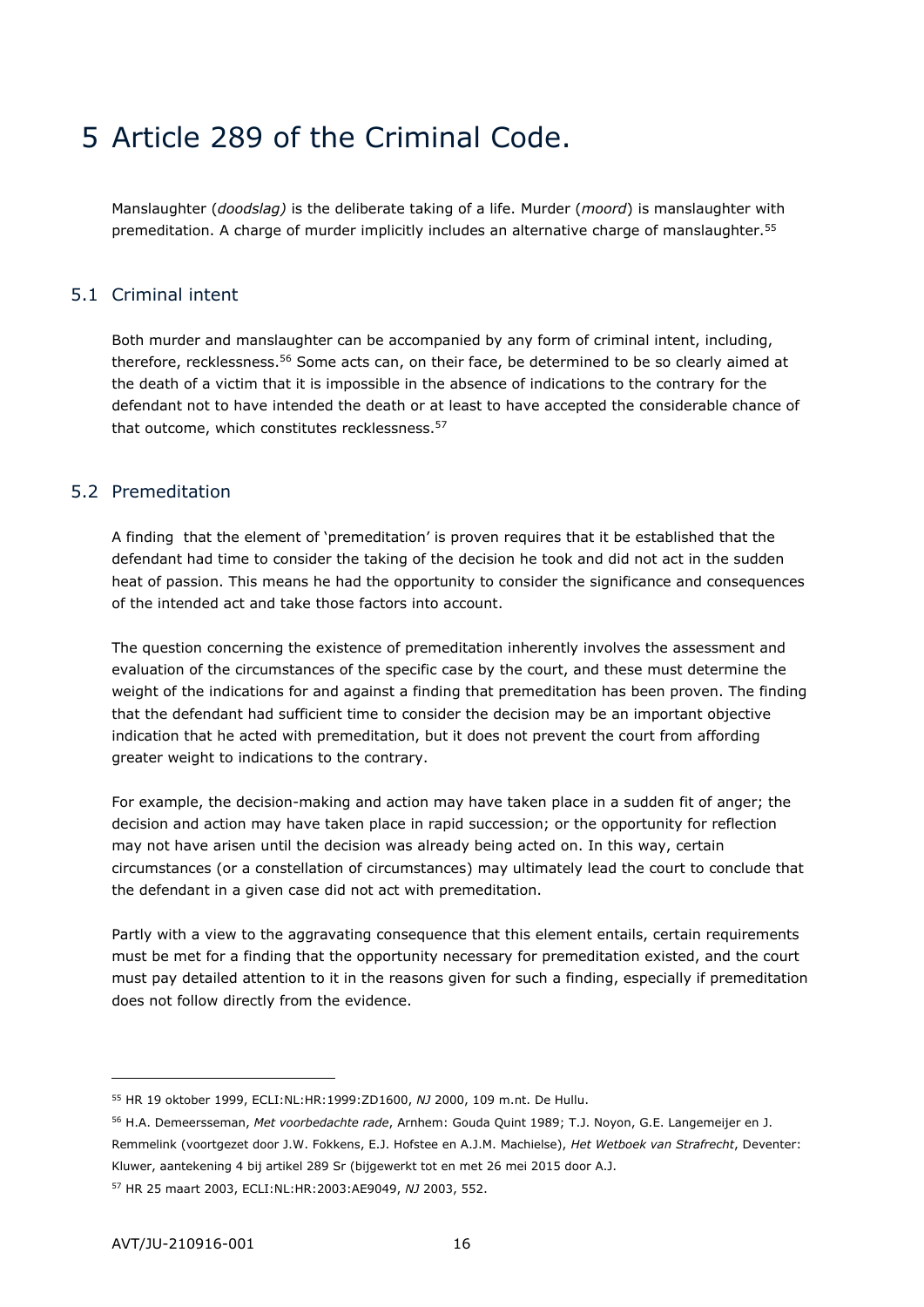If it is established that the defendant had the opportunity to consider the significance and consequences of his intended act and to take those factors into account, it is reasonable to assume that the defendant made use of that opportunity and thus actually considered the significance and consequences of his intended act and took those factors into account. After all, it is difficult under the criminal law of evidence to prove that a defendant actually reflected on the act and its significance and consequences, especially if the statements of the defendant and/or any witnesses provide no insight into the defendant's state of mind prior to and during the commission of the offence. Therefore, whether premeditation can be proven in such a case very much depends on the aforementioned opportunity to consider the significance and consequences of the intended act and on the other factual circumstances of the case, such as the nature of the offence, the circumstances in which it was committed and the behaviour of the defendant before and during the commission of the offence. It should also be noted that premeditation cannot be deduced solely on the basis that it has not been established that the defendant acted in the sudden heat of passion.<sup>58</sup>

The premeditation need not be related to the time and location of the offence.<sup>59</sup> Nor does the premeditation need to be related to the intended victim. Former Advocate General Fokkens has observed the following in this regard:

'The fact that this person was not [the victim] whom the appellant, according to the evidence, was targeting, does not negate the premeditation.<sup>'60</sup>

Circumstances *after* the killing can also contribute to the assessment that the offence was premeditated, for example if the defendant enquires shortly after the commission of the offence as to whether it succeeded. In a liquidation case, Arnhem-Leeuwaarden Court of Appeal held as follows:

'The premeditation of [co-defendant 1] and the defendant is also explained (and illustrated) by the telephone conversation that the co-defendant [individual 4] had with the co-defendant [co-defendant 2] shortly after the liquidation, in which [co-defendant 2] asked [individual 4]: 'Is it done?'.<sup>61</sup>

<span id="page-16-0"></span>Establishing motive is not relevant for a finding that murder (or manslaughter) is proven. $62$ 

# 5.3 Conclusion

-

Criminal intent within the meaning of articles 289 and 287 of the Criminal Code covers all forms of criminal intent. Evidence of premeditation is in principle a question of whether there was an opportunity to consider the significance and consequences of the intended act and it can (thus) also be reasonably assumed that use was made of that opportunity. Such an assessment can take

<sup>58</sup> HR 28 februari 2012, ECLI:NL:HR:2012:BR2342, HR 15 oktober 2013, ECLI:NL:HR:2013:963, HR 23 september 2014, ECLI:NL:HR:2014:2761, HR 27 oktober 2015, ECLI:NL:HR:2015:3167 en HR 20 december 2016, ECLI:NL:HR:2016:2907.

<sup>59</sup> HR 15 april 1986, ECLI:NL:HR:1986:AC4108, *NJ* 1986, 741.

<sup>60</sup> CAG Fokkens bij HR 8 april 1997, *NJ* 1997, 443.

<sup>61</sup> Hof Arnhem-Leeuwarden 26 april 2013, ECLI:NL:GHARL:2013:BZ8949.

<sup>62</sup> Zie PHR 8 januari 2008, ECLI:NL:PHR:2008:BC3744, randnummer 4.2 en Rb Midden-Nederland 28 oktober 2009, ECLI:NL:RBUT:2009:BK1485.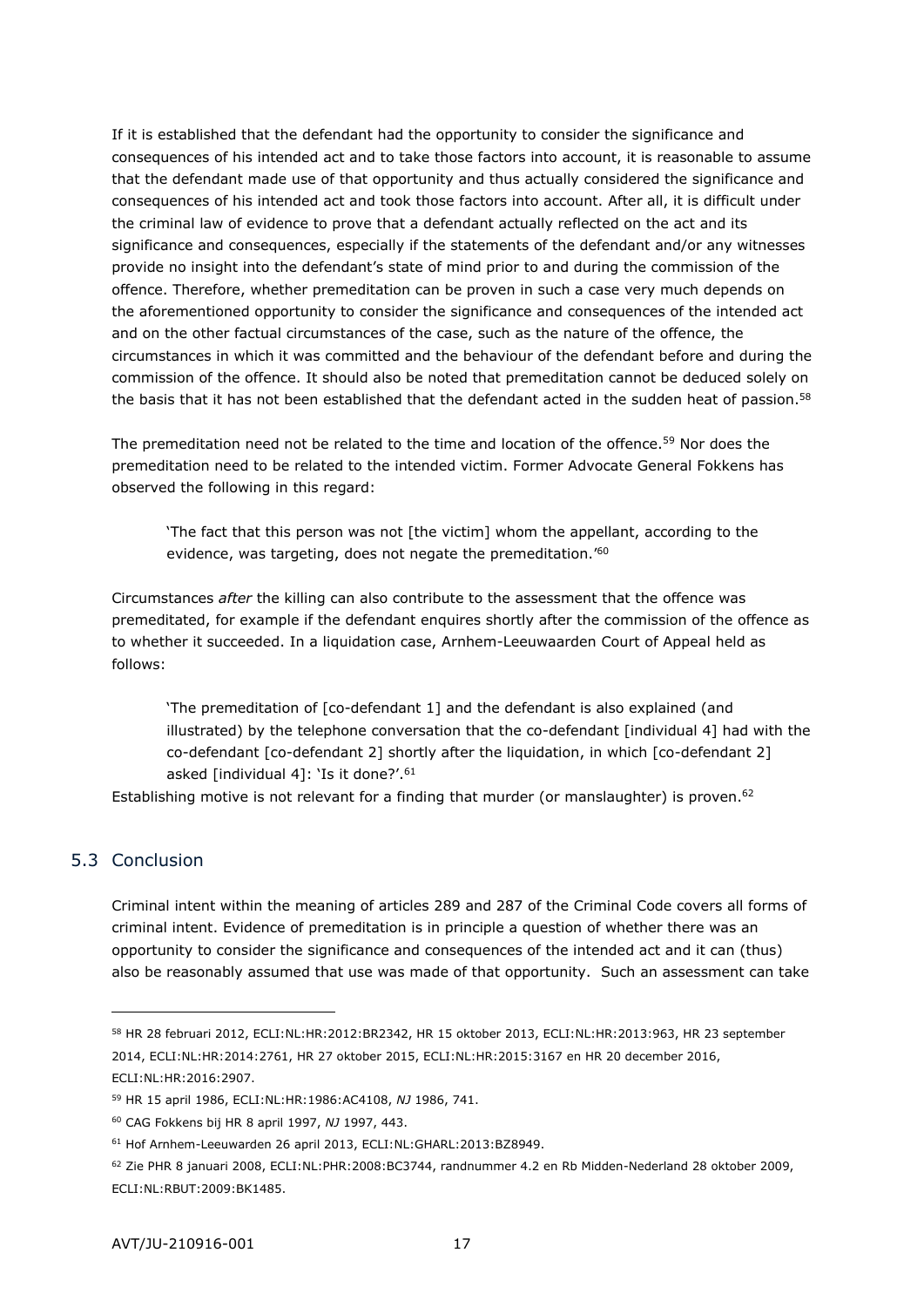account of circumstances before, during and after the murder took place. The premeditation need not be related to the time or place of the murder, nor to the identity of the victim. This last matter, the identity of the victim, will be discussed in more detail in the section dealing with *error in persona*. The motive for manslaughter or murder is not relevant for a finding that such an offence has been proven.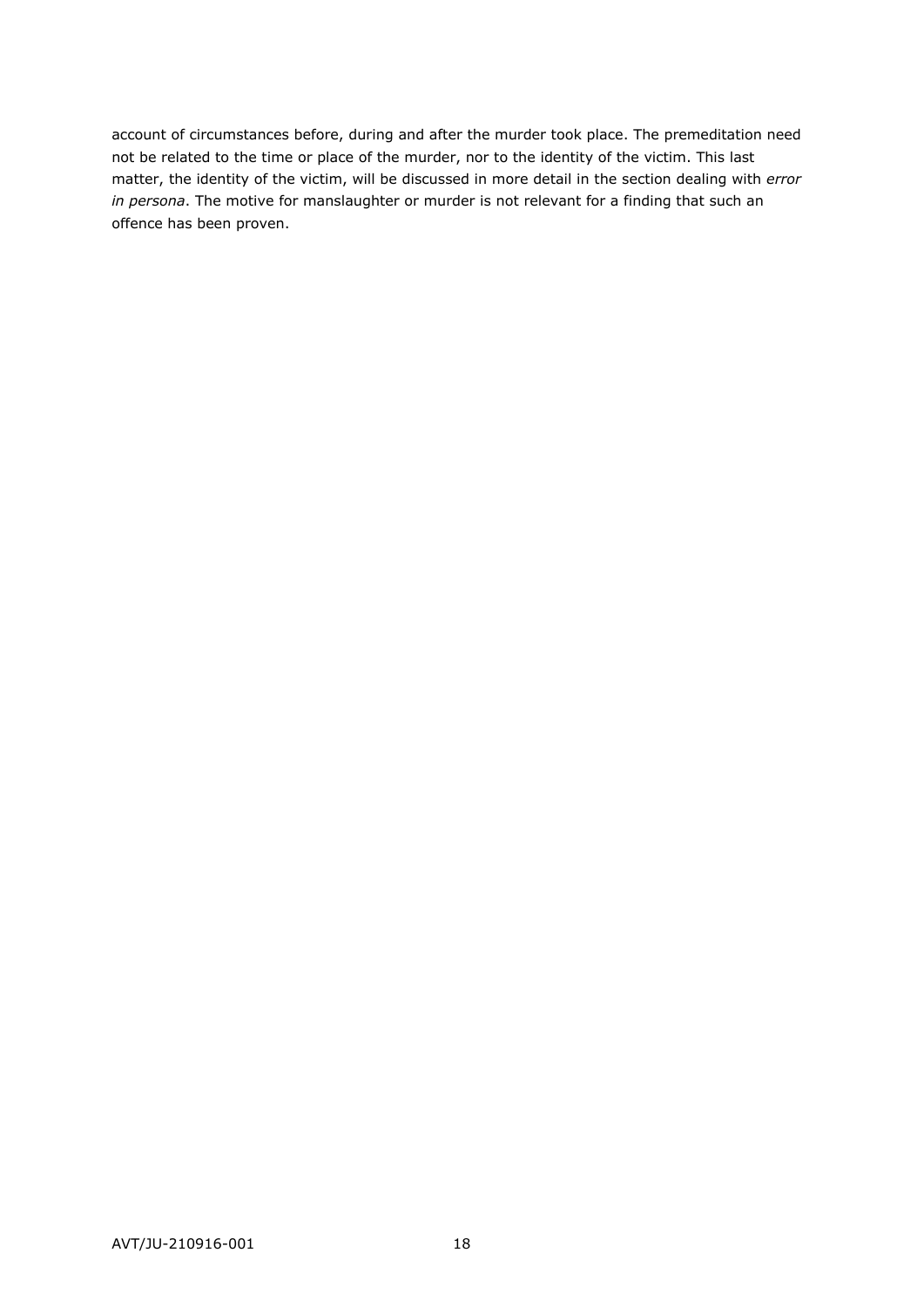# <span id="page-18-0"></span>6 Functional perpetration

# <span id="page-18-1"></span>6.1 Introduction

Functional perpetration is not often specified in an indictment or found to be proven. In recent years both the literature<sup>63</sup> and the Supreme Court have noted that it is both possible and advisable to make broader use of functional perpetration, particularly when it comes to offences covered by criminal law as laid down in Books 2 and 3 of the Criminal Code (i.e. criminal law not relating to tax or political, public office or military offences). In this connection the Supreme Court took the following into consideration.

'3.1 Articles 47 to 51 inclusive of the Criminal Code offer a range of possibilities, under specific conditions, to hold someone criminally liable for their involvement in a criminal offence, even if they do not themselves entirely fulfil the definition of the offence, whether in a so-called functional form or otherwise.

3.3.1 It is striking that, compared with economic offences, when prosecuting offences covered by Books 2 and 3 of the Criminal Code and other non-economic offences, the Public Prosecution Service appears to make more frequent use of (sometimes-complex) participation constructions than of the apparently better-suited approach of functional perpetration. (Cf. Supreme Court, 24 May 2011, ECLI:NL:HR:2011:BP6581, NJ 2011/481 concerning the sale of cannabis plants by the owner of a grow shop).'<sup>64</sup>

In this section of the Public Prosecution Service's written position, the following topics will be discussed in turn:

- what is functional perpetration?;
- the charges;
- is functional perpetration of the offences contained in the indictment possible?;
- the assessment framework;
- the relationship between the functional perpetrator and the person who actually performed the act;
- The relationship with 'regular' forms of participation.

This will then be followed by a conclusion.

<sup>63</sup> Zie o.a. J. de Hullu, *Materieel strafrecht*. *Over algemene leerstukken van strafrechtelijke aansprakelijkheid naar Nederlands recht*, Deventer: Wolters Kluwer 2021, par III.1.4.4; J.M. ten Voorde, 'Van containers en growshops. Over functioneel daderschap als alternatief voor medeplegen', *Tijdschrift voor Bijzonder Strafrecht en handhaving* 3(1) p. 3- 11; B.F. Keulen e.a,, *Daderschap en deelneming doorgelicht*, Zutphen: Uitgeverij Paris 2010, p. 109-110; H. van der Wilt, *Het kwaad in functie*, Amsterdam: Vossiuspers UvA 2005, p. 20-25.

<sup>64</sup> Zie HR 2 december 2014, ECLI:NL:HR:2014:3474, r.o. 3.1.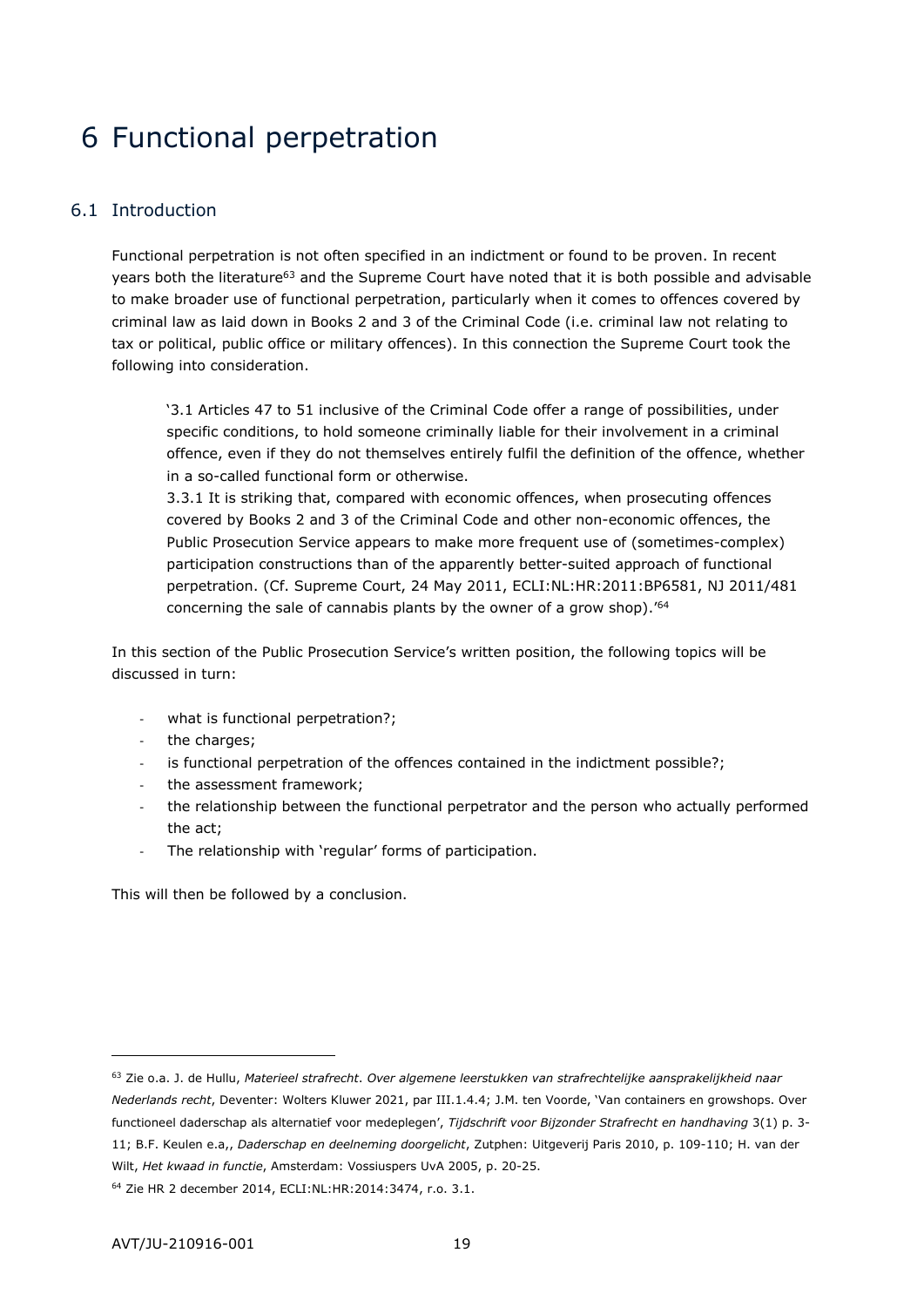## <span id="page-19-0"></span>6.2 What is functional perpetration?

The essence of the concept of functional perpetration is that someone who did not themselves physically commit the criminal act is nonetheless criminally liable because they are *responsible* for the act.<sup>65</sup> The person is deemed to have committed the offence themselves. Thus, according to De Hullu, it is no longer an appropriate line of reasoning to identify only the carpenter as the builder of a house constructed in violation of the regulations and to view the contractor as merely procuring or soliciting the commission of the offence. It is more appropriate to designate both parties as builder, and the contractor perhaps even as having the primary role.<sup>66</sup> Keizer speaks of indirect perpetration, or acting by means of others.<sup>67</sup>

The origins of the concept of functional perpetration in Dutch case law can be found in the 1887 judgment in the 'Butter case', in which the Supreme Court succinctly held that 'a person must be considered to have done himself anything that he has another person do.'<sup>68</sup> According to Postma,

'The emphasis nowadays is on the person responsible for the accomplishment of the actual criminal act. The question of who actually carried out the act is not (or is no longer) the decisive factor in this regard. This idea forms the basis of functional perpetration.'<sup>69</sup>

Functional perpetration is not a form of participation but a way of interpreting the criminal act. The question is whether the act contained in the indictment can be attributed to the defendant<sup>70</sup> to the extent that it can be said that they committed the act themselves. Hornman states:

'The question at the heart of functional perpetration is whether carrying out the criminal act through the intervention of another party can be viewed as fulfilling the definition of the offence – in other words, committing the offence – oneself. (...) This is primarily a matter of interpretation of the offence: can ensuring that another person physically carries out the criminal act be deemed as (functionally) carrying out the act oneself? If the latter is the case, the functional perpetrator is equally liable as the person who physically carried out the acts, and he or she is thus 'simply' a perpetrator. Viewed this way, functional perpetration is not a separate liability concept or form of perpetration, but a specific manifestation of regular perpetration that is encapsulated in the definition of the offence.<sup>'71</sup>

<sup>65</sup> J. de Hullu, *Materieel strafrecht*. *Over algemene leerstukken van strafrechtelijke aansprakelijkheid naar Nederlands recht*, Deventer: Wolters Kluwer 2021, par III.1.4.1.

<sup>66</sup> Ibid. Ook een architect kan 'bouwen', zie rechtbank Middelburg 6 maart 1964, *NJ* 1965, 317.

<sup>67</sup> Zie noot Keijzer onder HR 24 mei 2011, ECLI:NL:HR:2011:BP6581, *NJ* 2011, 481, in het bijzonder pt. 4 en 5.

<sup>68</sup> HR 31 oktober 1887, W 5492. Zie ook A.M. van Woensel, *In de daderstand verheven*, Arnhem: Gouda Quint 1994, p. 34.

<sup>69</sup> A. Postma, *Opzet en toerekening bij medeplegen. Een rechtsvergelijkend onderzoek*, diss. Groningen, Oisterwijk: Wolf Legal Publishers 2014, p. 20.

<sup>70</sup> Ook de Hoge Raad spreekt in dit verband over 'toerekenen'. Zie HR 8 december 2015, ECLI:NL:HR:2015:3487, *NJ* 2016, 23.

<sup>71</sup> M.J. Hornman, 'Feitelijk leidinggeven: Hoe een weinig vernieuwend arrest toch veel nieuws kan brengen; een kritische beschouwing', *TBS&H* 2016/3, p. 134.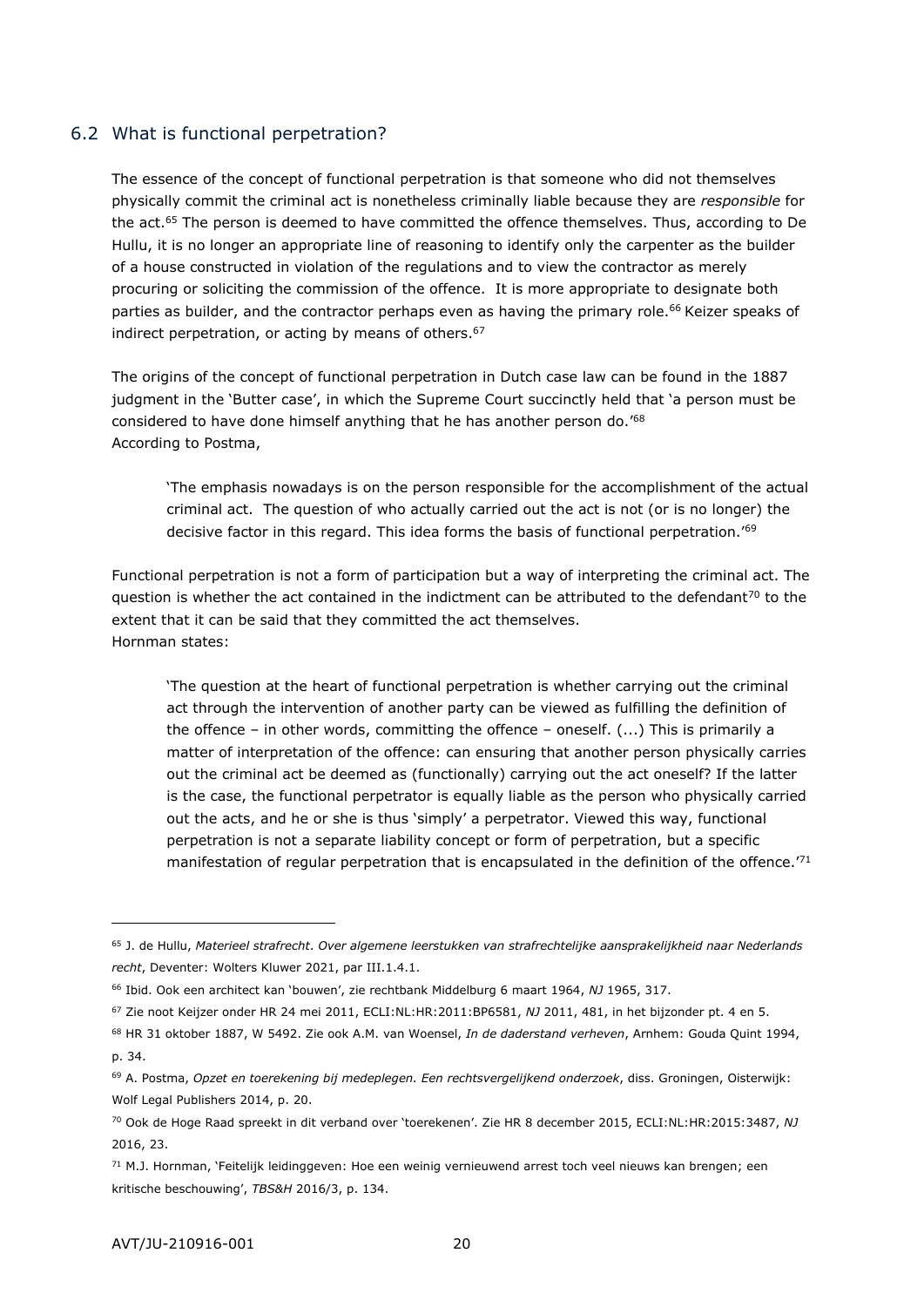Van Woensel states:

'Functional perpetration in fact amounts to an attribution construction: the actual act of another person is attributed to the defendant, and by means of the "functional" interpretation, this attribution results in perpetration.<sup>72</sup>

Various judgments of the Supreme Court show that not only perpetration, but also joint perpetration, solicitation and being an accessory can be interpreted in a functional sense.<sup>73</sup> A functional perpetrator is someone who has another person carry out a serious offence. If they do so in close and deliberate cooperation with others and have the serious offence performed by one or more third parties, they can also be designated a functional co-perpetrator.

#### <span id="page-20-0"></span>6.3 The indictment

In these criminal proceedings, the principal charge under offence no. 1 is that the four defendants, either as functional perpetrators or functional co-perpetrators, caused an aircraft to crash by means of launching a Buk missile. The principal charge under offence no. 2 is that, acting in this capacity, they premeditatedly took the lives of the occupants of an aircraft (i.e. flight MH17) by firing a Buk missile at that aircraft from a Buk TELAR.

The question, in a 'functional' interpretation of these offences, is whether these defendants – either in close and deliberate cooperation or otherwise – contributed to the offences in the indictment to such an extent that responsibility for those offences can be attributed to them.

The question of whether there was (also) close and deliberate cooperation between the defendant on the one hand and the individuals who actually fired the missile on the other is thus – in contrast to the alternative charges of 'regular' joint perpetration under offences no. 1 and no. 2 – of no importance per se. From a criminal-procedure perspective there is no need to distinguish between functional perpetration or joint perpetration and 'regular' perpetration or joint perpetration in the indictment: after all, functional joint perpetration is not a separate form of participation. However, making a distinction in the indictment does make it possible to request the court to give judgment on the functional variant of perpetration or joint perpetration before giving judgment on the 'regular' variant of perpetration or joint perpetration.<sup>74</sup> For this reason the choice was made to explicitly make the principal charges functional perpetration or joint perpetration in respect of both offences.

<sup>72</sup> A.M. van Woensel, *In de daderstand verheven. Beschouwingen over functioneel daderschap in het Nederlandse strafrecht,* Arnhem: Gouda Quint 1994, p. 428.

<sup>73</sup> Zie o.a. HR 1 juli 2014, ECLI:NL:HR:2014:1593, r.o. 2.3 ("De art. 47 tot en met 51 Sr bieden - al dan niet in zogenoemd functionele vorm - diverse mogelijkheden om iemand onder specifieke voorwaarden strafrechtelijk aansprakelijk te stellen voor zijn betrokkenheid bij een strafbaar feit.") en HR 24 mei 2011,

ECLI:NL:HR:2011:BP6581, r.o. 2.3. Zie ook J. de Hullu, *Materieel strafrecht*. *Over algemene leerstukken van strafrechtelijke aansprakelijkheid naar Nederlands recht*, Deventer: Wolters Kluwer 2021, par III.1.4.1 ("functioneel daderschap ziet overigens niet alleen op plegen maar ook op (de gedraging uit) de deelnemingsvormen") en J.M. ten Voorde, 'Van containers en growshops. Over functioneel daderschap als alternatief voor medeplegen', *Tijdschrift voor Bijzonder Strafrecht en handhaving*, p. 3-11.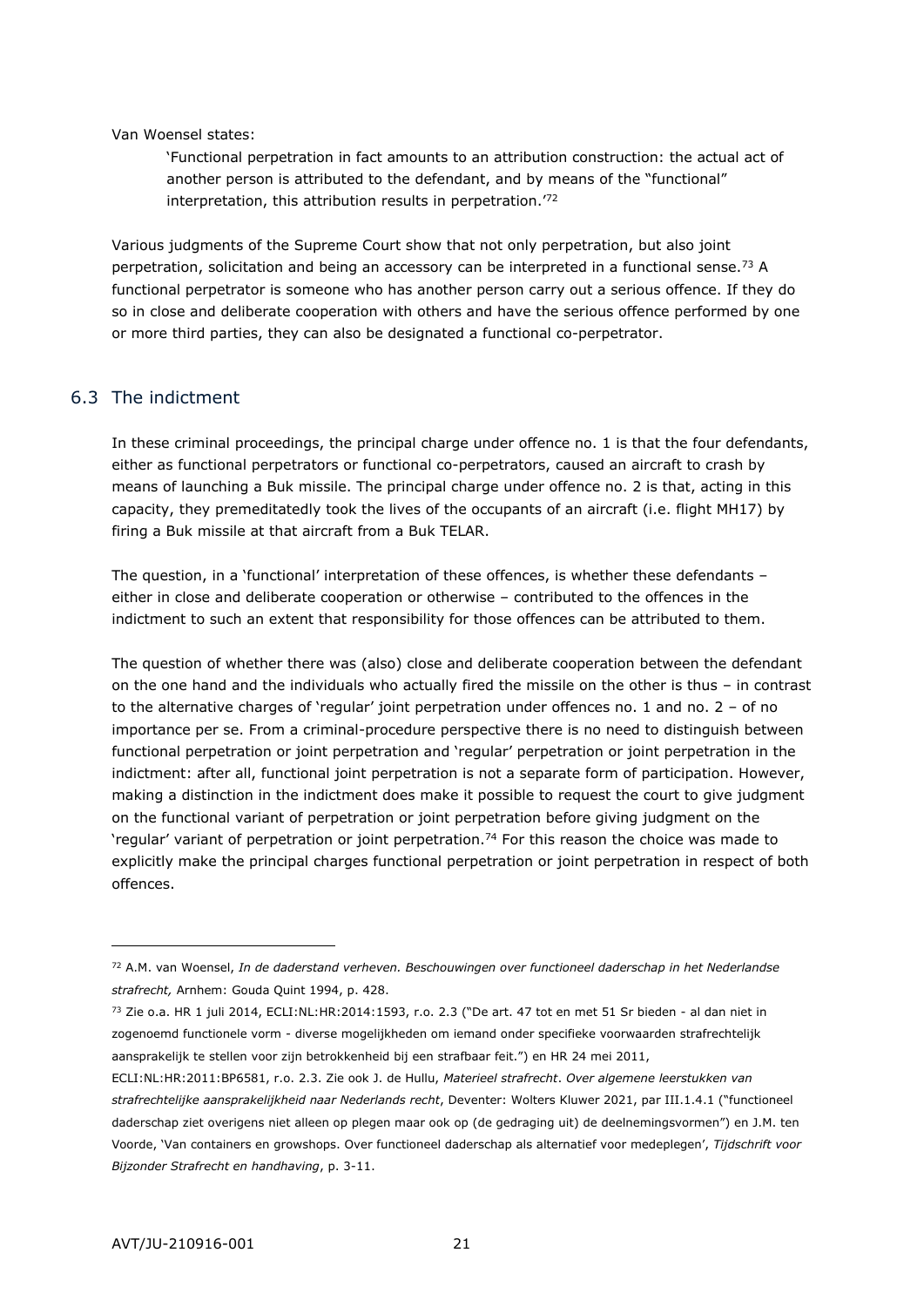# <span id="page-21-0"></span>6.4 Is functional perpetration of the offences contained in articles 168 and 289 of the Criminal Code possible?

Functional perpetration is often associated with economic offences committed within a given corporate context. However the concept is not limited to such offences. Other criminal offences can also involve functional perpetration. Above we noted that in 2014 the Supreme Court held that use of the functional perpetration concept was possible in respect of 'offences covered by Books 2 and 3 of the Criminal Code and other non-economic offences'. Examples of such use in the case law include fraud,<sup>75</sup> forgery,<sup>76</sup> offences under the Arms, Ammunition and Offensive Weapons Act,<sup>77</sup> drugs offences,<sup>78</sup> culpable handling,<sup>79</sup> theft,<sup>80</sup> and crimes of expression.<sup>81</sup> Violent offences<sup>82</sup> and <sup>83</sup> homicide can also be committed in a functional capacity.<sup>84</sup> Examples in the case law where a 'functional' interpretation is rejected are exceptional.<sup>85</sup>

In De Hullu's view, the decisive factor in the scope for functional perpetration lies not so much in the nature of the offence, but in the description of the act in the definition of the offence. In particular, acts that are primarily tied to a result, such as producing something or causing something to happen, can be committed in a functional capacity, according to De Hullu.<sup>86</sup> In his view, the so-called 'Abortion judgment',  $87$  in which a doctor was convicted of murder because he had instructed his assistant to perform a termination when the pregnancy was too far advanced, shows that there is probably no limit *per se* to the types of offences to which the functional perpetration construction can be applied.

<sup>75</sup> Zie o.a. HR 1 oktober 2019, ECLI:NL:HR:2019:1454, m.nt. N. Jörg, r.o. 2.3 en de daar genoemde jurisprudentie; HR 18 juni 1968, ECLI:NL:HR:1968:AB5202, *NJ* 1969, 70.

<sup>76</sup> Bakker, F.C., *Valsheid in geschrift*, s.n. 1985, p. 134: "het delict van art. 225 Sr kan ook in de vorm van functioneel daderschap worden gepleegd". Zie HR 14 november 1938, ECLI:NL:HR:1938:19, *NJ* 1939, 367, HR 12 juni 1934, W 12760, HR 26 februari 1934, *NJ* 1934, 788 en HR 10 juni 2014, ECLI:NL:HR:2014:1358, *NJ* 2014, 512, m.nt. P.A.M. Mevis.

<sup>77</sup> PHR 7 april 2020, ECLI:NL:PHR:2020:333, randnummers 40-44.

<sup>78</sup> Zie HR 24 mei 2011, ECLI:NL:HR:2011:BP6581, r.o. 2.4.

<sup>79</sup> HR 3 juli 1989, ECLI:NL:HR:1989:ZC8171, *NJ* 1990, 165.

<sup>80</sup> HR 19 mei 2015, ECLI:NL:HR:2015:1251, *NJ* 2015, 259, zie ook D.H. de Jong, De klassieke vermogensdelicten: nieuwe wijn in oude zakken, *Tijdschrift voor Bijzonder Strafrecht & Handhaving*, 2021 (1).

<sup>81</sup> Zie bijvoorbeeld HR 13 maart 1933, *NJ* 1933, p. 1385 (De tribune (Atalanta)).

<sup>82</sup> Zie PHR 4 november 2014, ECLI:NL:PHR:2014:2255, randnummer 29.

<sup>83</sup> HR 29 mei 1990, ECLI:NL:HR:1990:ZC8539, *NJ* 1991, 217, m.nt Schalken. Zie ook E. Gritter, 'Functioneel plegen door een natuurlijke persoon' in: J.B.J. van der Leij (red.) (2007) *Plegen en deelnemen*, Deventer: Wolters Kluwer, p. 2-3 en A.M. van Woensel, *In de daderstand verheven. Beschouwingen over functioneel daderschap in het Nederlandse strafrecht*. Arnhem: Gouda Quint 1994, p. 88.

<sup>84</sup> Zie ook B.J.V. Keupink, *Daderschap bij wettelijke strafrechtelijke zorgplichtbepalingen*, Nijmegen: Wolf legal publishers 2011, p. 63-64 (opmerkingen over functioneel daderschap bij zedendelicten en rijden onder invloed).

<sup>85</sup> Als dat al gebeurt, zoals in het Sproeivliegtuig-arrest, lijkt dat eerder te gaan om een gebrek in de kwaliteit van de door de delictsomschrijving geadresseerden dan om een afwijzing van functionele interpretatie als zodanig. Zie HR 2 juni 1992, ECLI:NL:HR:1992:ZC9042 (Sproeivliegtuig), *NJ* 1992, 754 m.nt. Knigge.

<sup>86</sup> Zie J. de Hullu, *Materieel strafrecht*. *Over algemene leerstukken van strafrechtelijke aansprakelijkheid naar Nederlands recht*, Deventer: Wolters Kluwer 2021, par III.1.4.3.

<sup>87</sup> HR 29 mei 1990, ECLI:NL:HR:1990:ZC8539, *NJ* 1991, 217 m.nt. T.M. Schalken.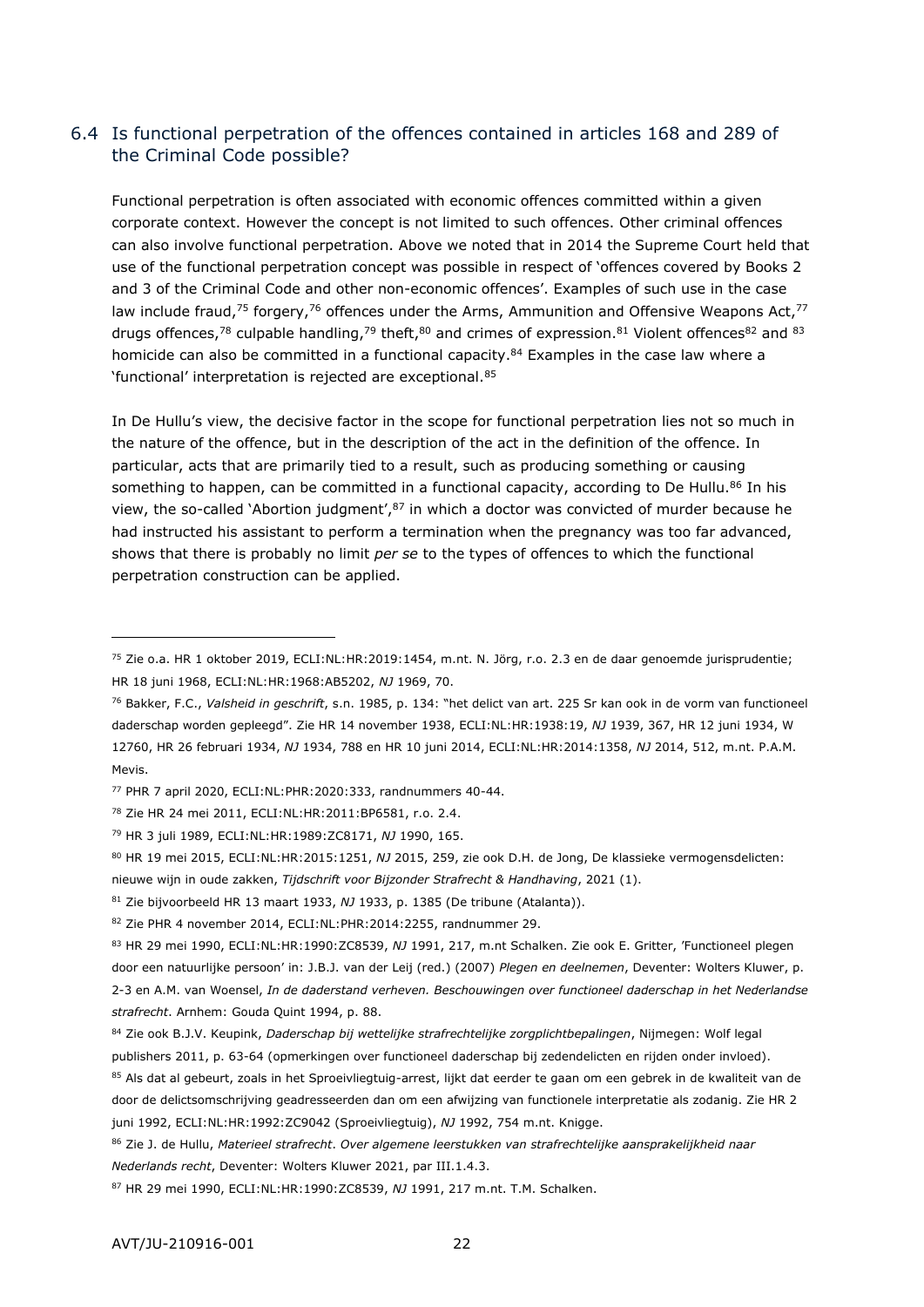The nature of the definitions of the offences provided for by articles 168 and 289, with which the defendants have been charged, is thus no impediment to a 'functional' interpretation of these articles. On the contrary, these criminal provisions are especially well suited to such an interpretation, since they criminalise in general terms the causing of a particular result: 'causes to crash (...) any (...) aircraft' and 'takes another person's life'.

In fact, in some situations a 'functional' interpretation of an offence better reflects the actual course of events. For example, Vellinga-Schootstra wonders rhetorically why someone who arranges a murder and exerts authority over the person who does the 'dirty work' could not be convicted as the *perpetrator* of the murder (Public Prosecution Service's italics).<sup>88</sup>

#### <span id="page-22-0"></span>6.5 Assessment framework

According to the Supreme Court, functional perpetration can *in any event* be established if the defendant 'had control of whether the act did or did not take place and if the actual course of events shows that the defendant accepted or tended to accept such or similar behaviour.' This acceptance includes 'not exercising the care that could reasonably have been expected of the defendant with a view to preventing the act'.<sup>89</sup>

These so-called 'Iron Wire Criteria', later expanded in the 'Slurry judgment', are not exhaustive.<sup>90</sup> They were developed with a view to businesses and in particular to situations in which the party accused of the specific act in the indictment was not aware of the act but tended to accept the commission of similar offences.<sup>91</sup> However, functional perpetration can also be established in other ways.<sup>92</sup>

Knigge states:

-

'(...) that the question of whether someone can be 'designated' a perpetrator is a matter of interpretation that centres on the definition of the offence and in which the reasonableness of the attribution serves as a guideline. In this approach, the criteria for perpetration are

<sup>90</sup> Vergelijk HR 10 juni 2014, ECLI:NL:HR:2014:1358, *NJ* 2014, 512 m.nt. Mevis, met punt 10 van de bijbehorende CAG. Zie ook o.a J. de Hullu, *Materieel strafrecht*. *Over algemene leerstukken van strafrechtelijke aansprakelijkheid naar Nederlands recht*, Deventer: Wolters Kluwer 2021, par III.1.4.4; de noot van Mevis bij HR 10 juni 2014, ECLI:NL:HR:2014:1358, *NJ* 2014, 512; H.D. Wolswijk, 'Functioneel daderschap en IJzerdraadcriteria', *DD* 2001/10, p. 1088-1114, p. 1106-1113 en H.D. Wolswijk, *Plegen en/of deelnemen*, Deventer: Wolters Kluwer, 2015 p. 3, 4 en 10- 12; G. Knigge, Doen en laten; enkele opmerkingen over daderschap, *DD* 1992/2, p. 128-154, p. 140-146 en G. Knigge, 'De dader heeft het niet gedaan', in: A. Dijkstra, B.F. Keulen en G. Knigge. (red.), *Het roer recht: liber amicorum Feikje en Wim Vellinga* (pp. 221-230), Zutphen: Uitgeverij Paris 2013, p. 223; J.M. ten Voorde, 'Van containers en growshops. Over functioneel daderschap als alternatief voor medeplegen', *TBS&H* 2016, p. 3-11, p. 6. <sup>91</sup> Zie G. Knigge, 'Doen en Laten; enkele opmerkingen over daderschap', *DD* 1992/2, p. 145 en 151. <sup>92</sup> H. Wolswijk, *Plegen en/of deelnemen*. Deventer: Wolters Kluwer 2015, p. 9.

<sup>88</sup> Zie F. Vellinga-Schootstra, 'Het daderschap van de natuurlijke persoon', in: J.L. van der Neut (red.), Daderschap en deelneming, 4e druk, Deventer 1999, p. 21.

<sup>89</sup> HR 21 oktober 2003, ECLI:NL:HR:2003:AF7938 (Drijfmest) en HR 8 december 2015, ECLI:NL:HR:2015:3487.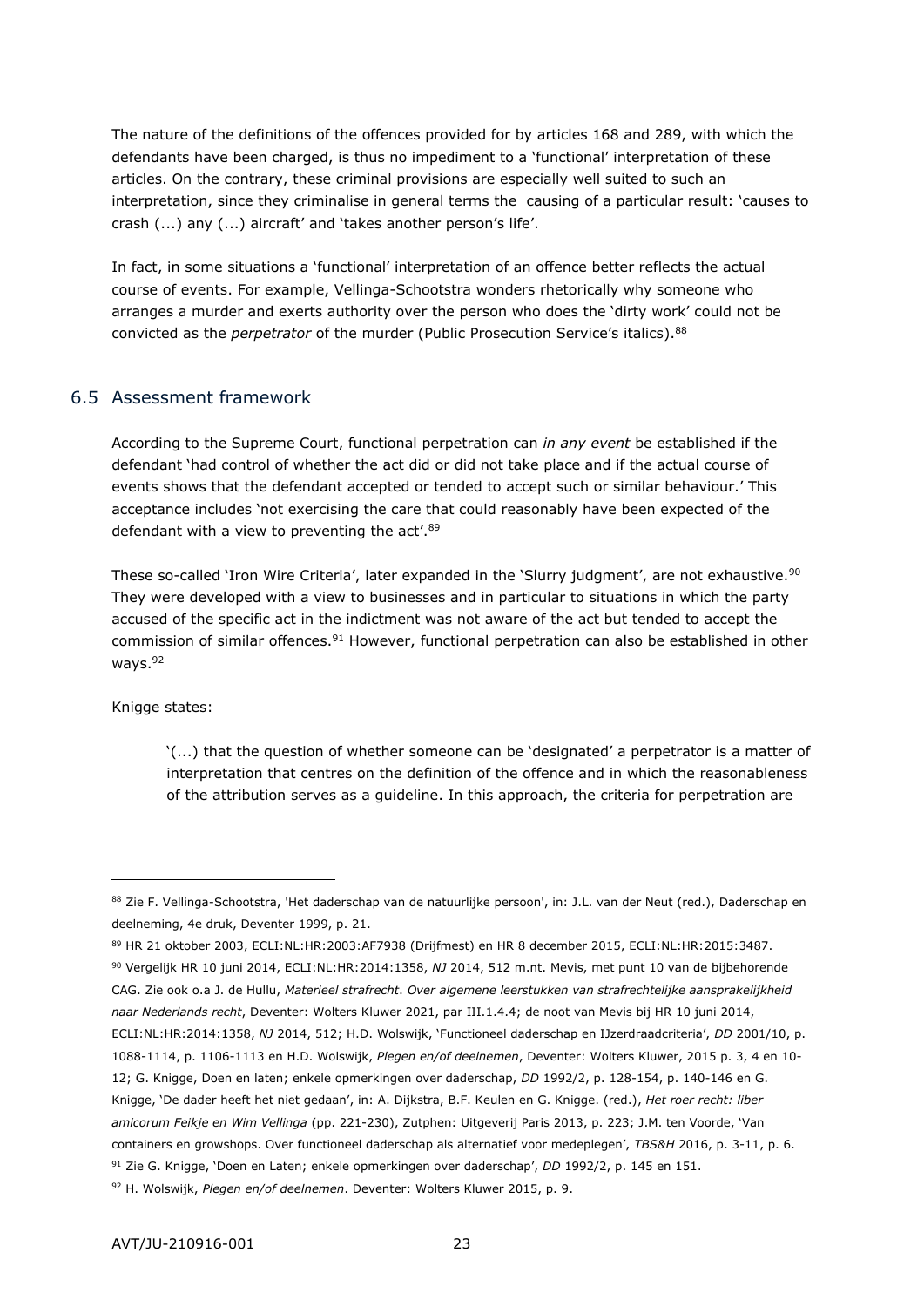derived from the concrete definition of the offence, meaning there appears to be no place for abstract criteria that apply to every offence.<sup>'93</sup>

Functional perpetration can be established in cases involving omissions, but is easier to establish in cases involving positive acts. In this way, a prohibited act can be attributed more quickly to a defendant if they played an active, initiating or organising role in that act.

On this subject, Keijzer states that:

'By accepting acts performed by his lackey, the master makes them his own. *A fortiori* one can act indirectly by instructing a subordinate to actually perform the act in question.<sup>'94</sup>

Thus, a person can 'smuggle' goods by hiring others and then following them across the border, 95 'take another person's life' by instructing someone else to do it,<sup>96</sup> and even 'create' a forgery by dictating the contents to another individual.<sup>97</sup> The contractor who 'builds' the house in De Hulla's example also plays an active, organising role.<sup>98</sup>

In such situations – where defendants themselves make an active, indirect, intellectual and/or material contribution to the offence – the 'Iron Wire' criteria do not constitute the assessment framework for establishing functional perpetration.<sup>99</sup> In this connection Knigge notes that it is debatable whether the Supreme Court in the 'Iron Wire judgment' would have set the same benchmark if the owner of the business had been much more directly involved in the acts performed by other parties, for example if he himself, rather than the export manager, had arranged the transport. Knigge suspects that the owner would then have been deemed a (functional) perpetrator, even though it was not a matter of acceptance: in that case, 'his involvement in the criminal events is (...) such that he can be held to account as the person primarily responsible for the lack of proper paperwork.'<sup>100</sup>

Mevis writes,

-

'It is not the case that the somewhat elaborate normative decision-making criteria from the Iron Wire judgment have in all cases bound the courts to the condition that in cases of functional interpretation they must explicitly establish that the requirements for functional perpetration as set out in that judgment have been met. Those requirements did not apply even prior to that judgment. As Van Woensel (op cit, p. 43) wrote, surveying the case law from prior to 1930, 'The courts certainly did not have a monogamous relationship with the concept of physical action.' She gives plentiful examples of judicial decisions in which a 'functional' interpretation of a definition of an offence can be found. See also Van

<sup>93</sup> G. Knigge, 'Doen en Laten; enkele opmerkingen over daderschap', *DD* 1992/2, p. 141.

<sup>94</sup> Noot Keijzer onder HR 24 mei 2011, ECLI:NL:HR:2011:BP6581, *NJ* 2011, 481, pt. 4.

<sup>95</sup> HR 22 juni 1947,ECLI:NL:HR:1947:144, *NJ* 1947, 469.

<sup>96</sup> HR 29 mei 1990, ECLI:NL:HR:1990:ZC8539, *NJ* 1991, 217, m.nt Schalken.

<sup>97</sup> HR 10 juni 2014, ECLI:NL:HR:2014:1358, *NJ* 2014, 512 m.nt. P.A.M. Mevis.

<sup>98</sup> J. de Hullu, *Materieel strafrecht*. *Over algemene leerstukken van strafrechtelijke aansprakelijkheid naar Nederlands recht*, Deventer: Wolters Kluwer 2021, par III.1.4.1.

<sup>99</sup> Zie bijvoorbeeld PHR 7 april 2020, ECLI:NL:PHR:2020:333, randnummers 40-44.

<sup>100</sup> G. Knigge, 'Doen en Laten; enkele opmerkingen over daderschap', *DD* 1992/2, p. 142.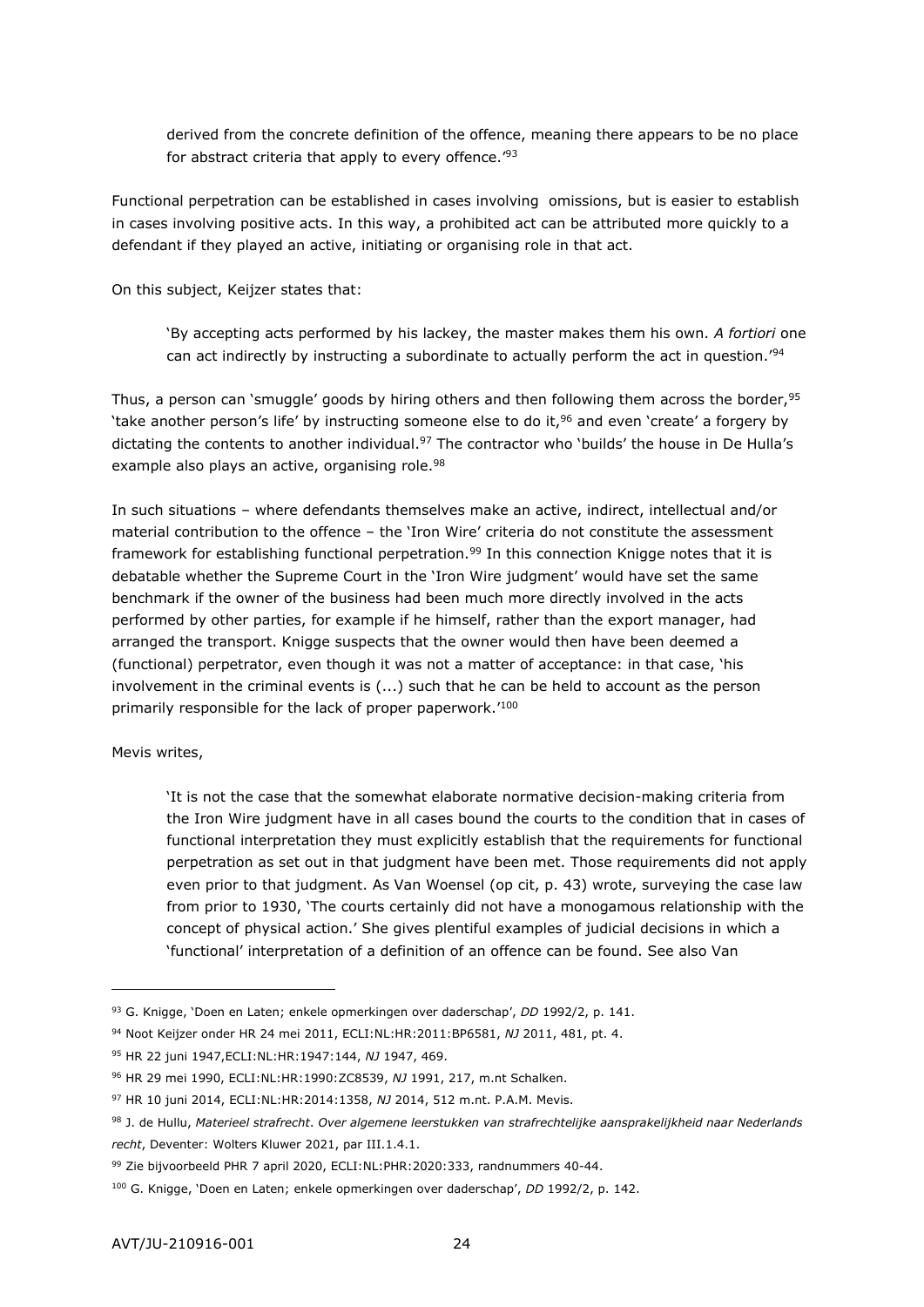Toorenburg, *Medeplegen,* p. 11-16. But also after the 'Iron Wire judgment' the Supreme Court has allowed scope for a 'functional' interpretation that results in 'perpetration', without requiring that the court establish explicitly in the judgment that normative perpetration criteria have been met, as in the case of perpetration by a legal person.'<sup>101</sup>

Nor is it a requirement for functional perpetration that a hierarchical relationship must exist between the functional perpetrator and a person in a subordinate position who physically performed the act.<sup>102</sup> It is a circumstance that can help establish functional perpetration and that often arises in the passive variant of the concept ('had control of') but it is not a *sine qua non*. 103 There are many examples in the case law where functional perpetration is established, even if the person who physically carried out the act did not have a hierarchical or subordinate position.<sup>104</sup>

Functional perpetration is thus solely a matter of interpretation which is guided by the serious offence and form of participation with which the defendant is charged. It must then be established whether a 'functional' interpretation of the criminal act in question is reasonable in the specific case concerned.

#### As Knigge states:

-

'The key question is whether the specific involvement in the criminal incident is such that it can reasonably form the basis of criminal liability.' <sup>105</sup>

# <span id="page-24-0"></span>6.6 Relationship between functional perpetrator and person who actually carried out the act

The legal concept of functional perpetration makes it possible to convict as a perpetrator or coperpetrator individuals who (actively) bring about the occurrence of an offence and individuals who (passively) have control of and accept the occurrence of the offence, without requiring evidence of close and deliberate cooperation between those who actually carried out the offence and the

<sup>102</sup> Zie bijvoorbeeld de noot van Rozemond bij HR 27 maart 2018, ECLI:NL:HR:2018:432, A. Postma, *Opzet en toerekening bij medeplegen. Een rechtsvergelijkend onderzoek*, diss. Groningen, Oisterwijk: Wolf Legal Publishers 2014, p. 262 en K. Lindenberg en H.D. Wolswijk, *Het materiële strafrecht*. Deventer: Wolters Kluwer 2021, p. 340. <sup>103</sup> Zie H. Wolswijk, *Plegen en/of deelnemen.* Deventer: Wolters Kluwer 2015, p. 8-9.

ECLI:NL:PHR:1988:AC3339, *NJ* 1989, 499, HR 28 augustus 2007, ECLI:NL:HR:2007:BA5659, HR 15 december 2009, ECLI:NL:HR:2009:BI9326, HR 10 juni 2014, ECLI:NL:HR:2014:1358, vergelijk HR 9 december 2014,

medeplegen', *Tijdschrift voor Bijzonder Strafrecht en handhaving* 2016, p. 3-11, par 2.2.

<sup>101</sup> Noot Mevis pt. 8 bij HR 10 juni 2014, ECLI:NL:HR:2014:1358, *NJ* 2014, 512.

<sup>104</sup> Zie bijvoorbeeld HR 22 juli 1947, ECLI:NL:HR:1947:144, *NJ* 1947, 469, HR 13 december 1988,

ECLI:NL:HR:2014:3538 (jongensbesnijdenis) – geen functioneel maar wel middellijk daderschap zonder hiërarchische relatie verdachte en uitvoerder.

<sup>105</sup> G. Knigge, 'Doen en Laten; enkele opmerkingen over daderschap', *DD* 1992/2, p. 142. Zie ook: M.J. Hornman,

M.J., 'Feitelijk leidinggeven: Hoe een weinig vernieuwend arrest toch veel nieuws kan brengen; een kritische beschouwing', *TBS&H* 2016/3, p. 134-135; H.D. Wolswijk, 'Functioneel daderschap en IJzerdraadcriteria', *DD* 2001/10, p. 1090, J.M. ten Voorde, 'Van containers en growshops. Over functioneel daderschap als alternatief voor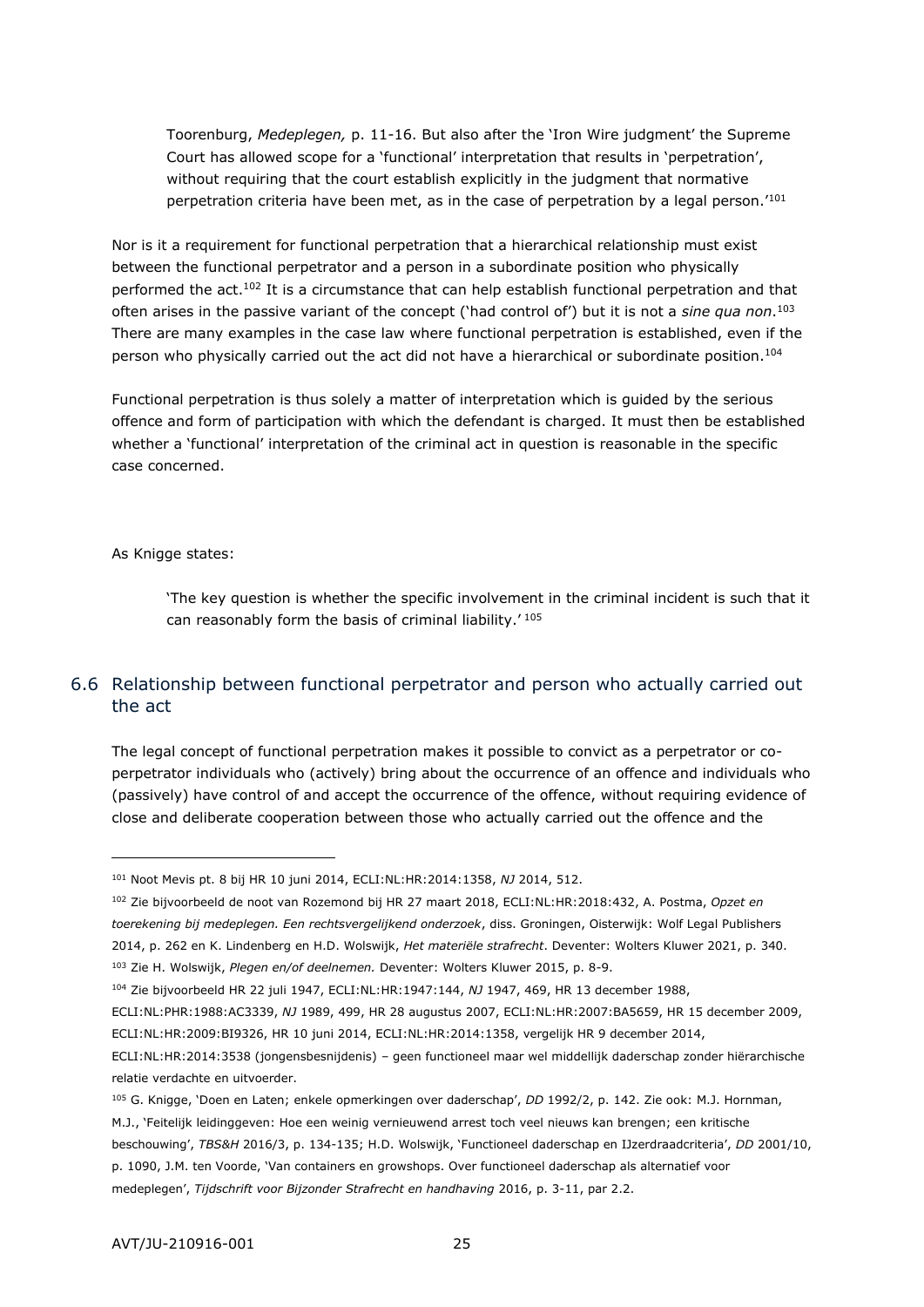functional (co-)perpetrators.<sup>106</sup> A series of judgments concerning cannabis cafés makes clear that this is relevant in practice, since the Supreme Court sets strict requirements regarding evidence of deliberate and close cooperation in joint perpetration, even if a defendant's responsibility can be established on the basis of other evidence.<sup>107</sup> Where there is evidence of the defendant's responsibility for an offence but not of their close and deliberate cooperation with the person who physically carried it out, such responsibility can be expressed by means of functional perpetration. In a judgment concerning male circumcision, for example, the defendant was acquitted of joint perpetration of assault because of a lack of evidence of cooperation between the defendant and the doctor who carried out the procedure, but he was nonetheless convicted of the assault of his sons because he had allowed the doctor to remove their foreskins.<sup>108</sup> In the case of multiple, closely cooperating functional perpetrators, it is necessary only to establish that the functional coperpetrators, acting in close and deliberate cooperation, played an essential, organising role. The precise nature of their relationship to those physically performing the act is not relevant to the finding as to whether the charges are proven. Although the relationship between the defendant and the person who physically performed the act plays an important part in regular forms of participation, the 'functional' interpretation centres on the relationship between the defendant and the offence committed.

If any relationship *can* be demonstrated between the defendant and one of the individuals who physically carried out the act, this need not stand in the way of establishing functional coperpetration. De Hullu offers the example of a company director who could also be a coperpetrator in the event that a subordinate jointly commits an offence with his agreement or on his instructions.<sup>109</sup>

Whether or not the person physically performing the act is criminally liable is not relevant to the criminal liability of the functional perpetrator.<sup>110</sup> The case law contains examples of functional perpetration both where those who physically performed the act were not criminally liable (such as the doctor's assistant who was unaware that the statutory deadline for terminating a pregnancy had passed) and where the those who physically performed the act could also be prosecuted and punished (such as the co-perpetrator in the 'Telecom' case $111$ ). In the latter variant, the criminal liabilities of functional perpetrators and those who physically carry out the acts concerned exist side by side, without any mutual dependency.<sup>112</sup> Remmelink notes in this regard that:

'The Court has even acknowledged the possibility – which to me seems an excellent solution – that the import standard can be violated by different individuals each acting in

<sup>106</sup> Zie HR 24 mei 2011, ECLI:NL:HR:2011:BP6581, r.o. 2.4.

<sup>107</sup> Zie o.a. HR 1 juli 2014, ECLI:NL:HR:2014:1593, *NJ* 2014, 513, m.nt. P.A.M. Mevis; HR 24 mei 2011,

ECLI:NL:HR:2011:BP6581, *NJ* 2011, 481; HR 23 maart 2010, ECLI:NL:HR:2010:BL1689, *NJ* 2010, 196; HR 30 mei 2006, ECLI:NL:HR:2006:AV2344, *NJ* 2006, 315.

<sup>108</sup> Gerechtshof Amsterdam 14 december 2012, ECLI:NL:GHAMS:2012:BY6521.

<sup>109</sup> J. de Hullu, *Materieel strafrecht*. *Over algemene leerstukken van strafrechtelijke aansprakelijkheid naar Nederlands recht*, Deventer: Wolters Kluwer 2021, par III.1.4.1.

<sup>110</sup> Zie ook M.A.M. Hoeks en J.T.C. Leliveld, Geen overzichtsarrest voor functioneel daderschap, *Strafblad* 2018/6, nr. 5.

<sup>111</sup> HR 10 juni 2014, ECLI:NL:HR:2014:1358, *NJ* 2014, 512 m.nt. P.A.M. Mevis.

<sup>112</sup> J. de Hullu, *Materieel strafrecht*. *Over algemene leerstukken van strafrechtelijke aansprakelijkheid naar Nederlands recht*, Deventer: Wolters Kluwer 2021, par III.1.4.1.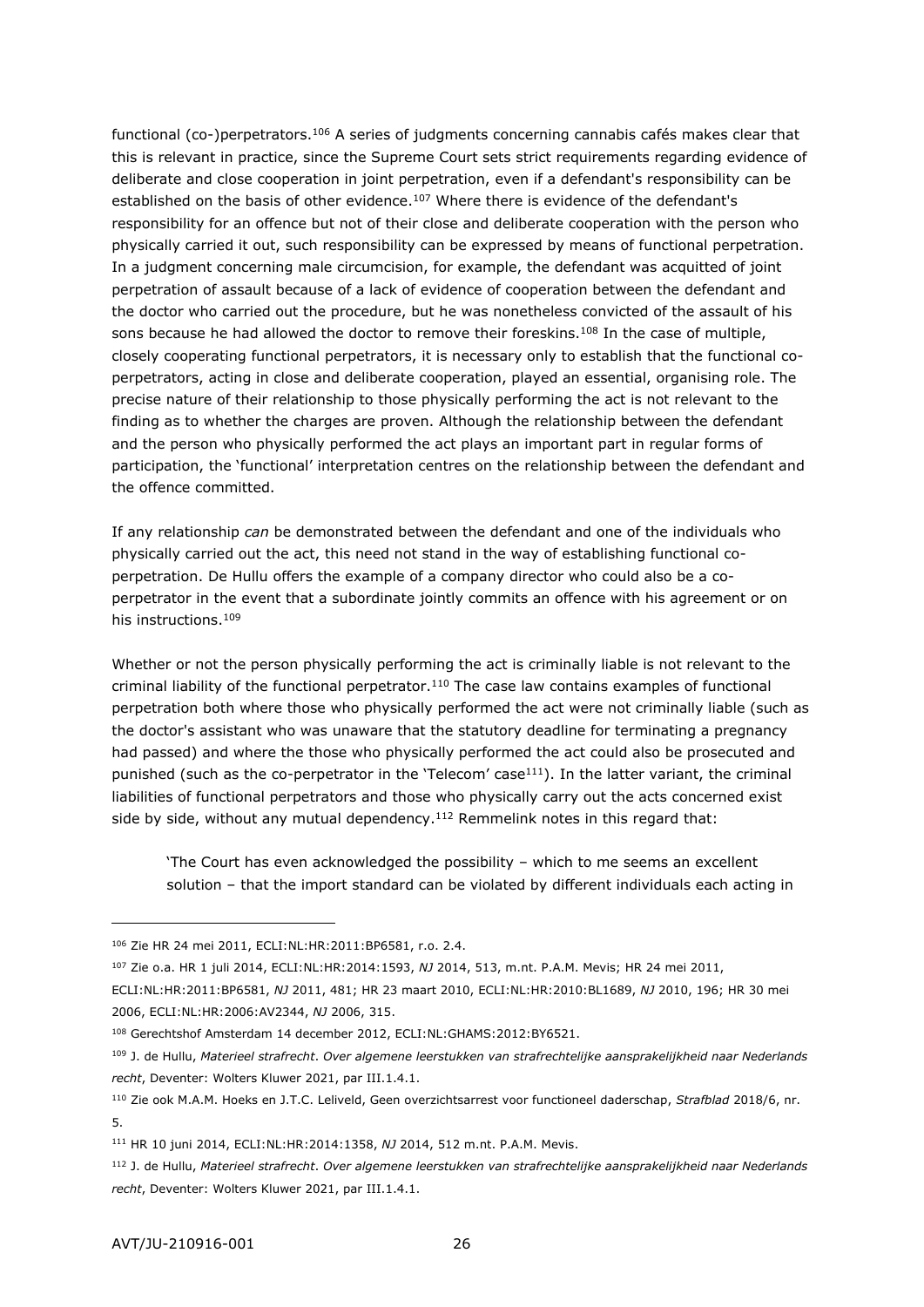their own capacity. C.f. Supreme Court, 21 December: 1954, as above: Forwarders and contractors can both 'import' goods. This case does not involve joint perpetration: in essence the import standard is interpreted in such a way that it comprises various standards that exist side by side, each addressing a different party.'<sup>113</sup>

## <span id="page-26-0"></span>6.7 Relationship to 'regular' forms of participation

The case law shows that the Public Prosecution Service and the courts have a great deal of scope to hold perpetrators who act through others criminally liable. Within that scope there is no clear delineation between 'regular' perpetration, 'regular' joint perpetration and functional perpetration. Sometimes a finding that charges are proven does not specify whether the court considers the perpetration to be 'regular' or 'functional' in nature.<sup>114</sup> Functional perpetration is often interchangeable with 'regular' perpetration, solicitation or procurement. Frequently a finding that both perpetration and participation are proven appears to be possible, and both with and without functional perpetration being (explicitly) observed. For example, writing about the 'Abortion judgment', Knigge points out that '[i]f the public prosecutor had prosecuted the doctor [in the Abortion judgement] not on account of (functional) perpetration but rather procurement (or [...] solicitation), that would surely also have been viewed favourably by the Supreme Court',  $115$  and Wolswijk notes that the perpetrator of forgery in the 'Telecom judgment' could also have been convicted of joint perpetration.<sup>116</sup> Conversely, the co-perpetrator in the 'Container theft judgment' could also have been viewed as someone who in a 'functional' capacity had removed goods, and thus could have been convicted of functional perpetration.<sup>117</sup> The boundaries of functional perpetration thus cannot be sought by delineating the concept from regular forms of participation. Whatever construction is chosen for the indictment, the primary consideration in cases of indirect perpetration remains the Supreme Court's observation from 1887 that 'a person must be considered to have done himself anything that he has another person do.'<sup>118</sup>

# <span id="page-26-1"></span>6.8 Conclusion

-

Functional perpetration is a manner of interpreting an offence that facilitates a judicial finding of fact in respect of an act that the defendant did not physically perform but is responsible for. That responsibility may arise both from the defendant's active conduct and from inaction where intervention was required. Perpetration, joint perpetration, solicitation and being an accessory can all be interpreted in 'functional' terms. Definitions of criminal offences in which the causing of a certain result are criminalised in general terms – such as articles 168 and 289 of the Criminal Code – are particularly suited to a 'functional' interpretation.

<sup>113</sup> Conclusie AG Remmelink bij HR 15 juni 1975, ECLI:NL:HR:1976:AD6927, *NJ* 1976, 565.

<sup>114</sup> Zie H.D. Wolswijk, *plegen en/of deelnemen*, Deventer: Wolters Kluwer 2015, p.10-11 en J.M. ten Voorde, Van containers en growshops. Over functioneel daderschap als alternatief voor medeplegen, *Tijdschrift voor Bijzonder Strafrecht en handhaving* 2016 p.3-11, p. 6.

<sup>115</sup> G. Knigge, 'Doen en laten; enkele opmerkingen over daderschap', *DD* 1992/2, p. 152.

<sup>116</sup> H.D. Wolswijk, *plegen en/of deelnemen*, Deventer: Wolters Kluwer 2015, p. 1 en K. Lindenberg en H.D. Wolswijk, Het materiële strafrecht. Deventer: Wolters Kluwer 2021, p. 341.

<sup>117</sup> A. Postma, *Opzet en toerekening bij medeplegen. Een rechtsvergelijkend onderzoek*, diss. Groningen, Oisterwijk: Wolf Legal Publishers 2014, p.20 en H.D. Wolswijk, *plegen en/of deelnemen*, Deventer: Wolters Kluwer 2015, p. 10. <sup>118</sup> Zie in dezelfde zin PHR 28 augustus 2007, ECLI:NL:PHR:2007:BA5659, randnummer 9.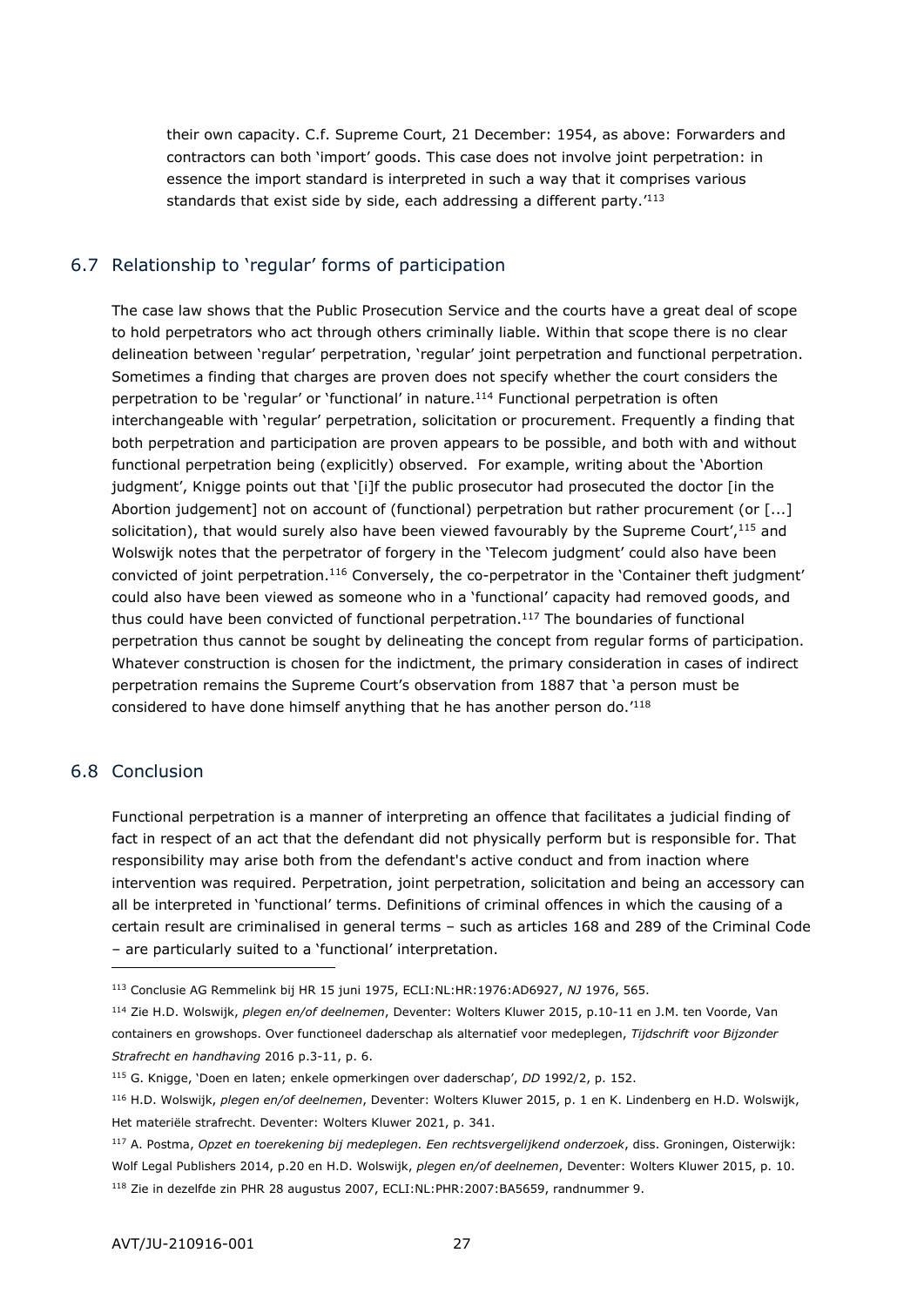<span id="page-27-0"></span>There is no exclusive assessment framework for functional perpetration. The assessment is always guided by the serious offence and form of participation specified in the indictment. A hierarchical relationship between the functional perpetrator and a person in a subordinate position who physically carried out the act can help establish functional perpetration, but is not a requirement. Whether or not the person who physically performed the act is criminally liable is not relevant to the criminal liability of the functional perpetrator.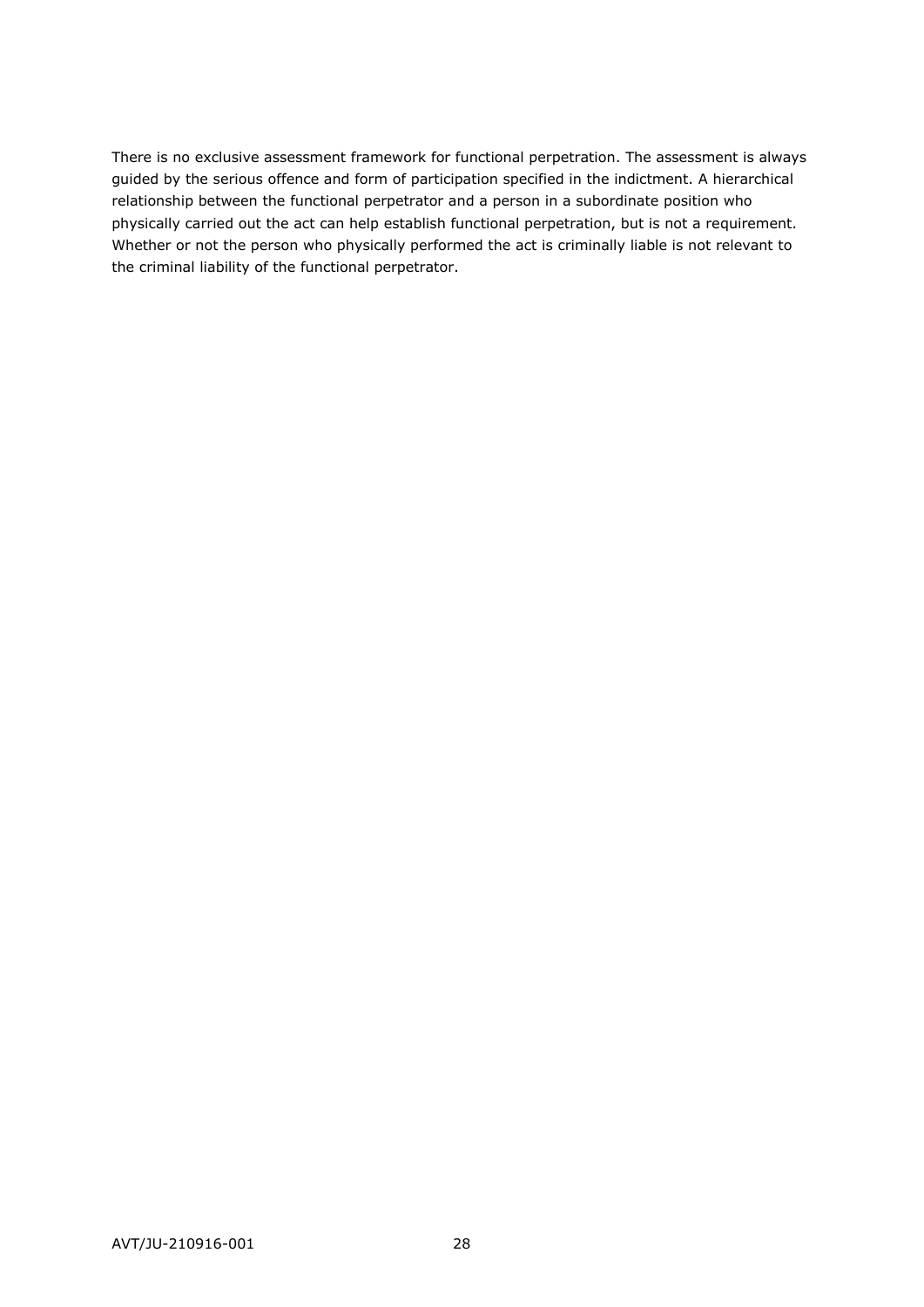# 7 Participation

#### <span id="page-28-0"></span>7.1 Introduction

<span id="page-28-1"></span>Pursuant to article 47 of the Criminal Code, those who commit, jointly commit or solicit the commission of an offence are punished as the perpetrators of the offence. Article 48 of the Criminal Code sets out who can be punished as accessories to an offence.

## 7.2 Joint perpetration

#### **7.2.1 General ruling on joint perpetration**

<span id="page-28-2"></span>In its general ruling on joint perpetration, the Supreme Court stressed that in order to prove that a person is guilty of joint perpetration, there must have been sufficient close and deliberate cooperation with one or more other persons, with the emphasis on the cooperation rather than the question as to who carried out which specific acts (consideration  $3.1$ ).<sup>119</sup> The court must establish that the defendant's intellectual and/or material contribution was of sufficient weight (consideration 3.2.1). If the defendant's contribution in its essence does not comprise joint execution, but rather actions that are generally associated with being an accessory, a finding of joint perpetration will require further substantiation. The Supreme Court pointed to the following non-exhaustive list of factors to consider: the intensity of the cooperation, the division of tasks, the role in the preparation, execution or implementation of the offence and the importance of the defendant's role, their presence at key moments and their failure to extricate themselves at an appropriate moment (consideration 3.2.2). If the defendant's contribution was not made during the commission of the offence in the form of joint execution, but in the form of various acts before and/or during and/or after the offence, it must be clear from the evidence why the contribution was of sufficient weight (consideration 3.2.3).

#### **7.2.2 Deliberate and close cooperation**

<span id="page-28-3"></span>The assessment of whether the defendant's contribution was of sufficient weight depends strongly on the details of the case. In any case a contribution that is of *sufficient* weight does not mean that it has to have been necessary or indispensable.<sup>120</sup> Nor does the defendant's contribution have to have been of equal weight to those of the co-perpetrators.<sup>121</sup> After all, it follows from the above-mentioned general ruling that contributions that are generally associated with being an accessory can also lead to the conclusion that joint perpetration has taken place, as long as reasons are given to substantiate that conclusion.<sup>122</sup> These contributions can have been made before and/or during and/or after the offence. Acts that were carried out largely *after* the offence can in exceptional cases independently support the conclusion that joint perpetration took place, $123$ 

<sup>119</sup> HR 2 december 2014, ECLI:NL:HR:2014:3474, gevolgd door HR 24 maart 2015, ECLI:NL:HR:2015:718 en HR 5 juli 2016, ECLI:NL:HR:2016:1316.

<sup>120</sup> J. de Hullu, *Materieel strafrecht. Over algemene leerstukken van strafrechtelijke aansprakelijkheid naar Nederlands recht*, Deventer: Wolters Kluwer 2021, par. VII.2.2.2.

<sup>121</sup> Ibid., zie ook HR 12 juni 2018, ECLI:NL:HR:2018:893.

<sup>122</sup> HR 2 december 2014, ECLI:NL:HR:2014:3474, r.o. 3.2.2.

<sup>123</sup> HR 2 december 2014, ECLI:NL:HR:2014:3474, r.o. 3.2.3, HR 20 januari 2015, ECLI:NL:HR:2015:713, r.o. 3.2.3.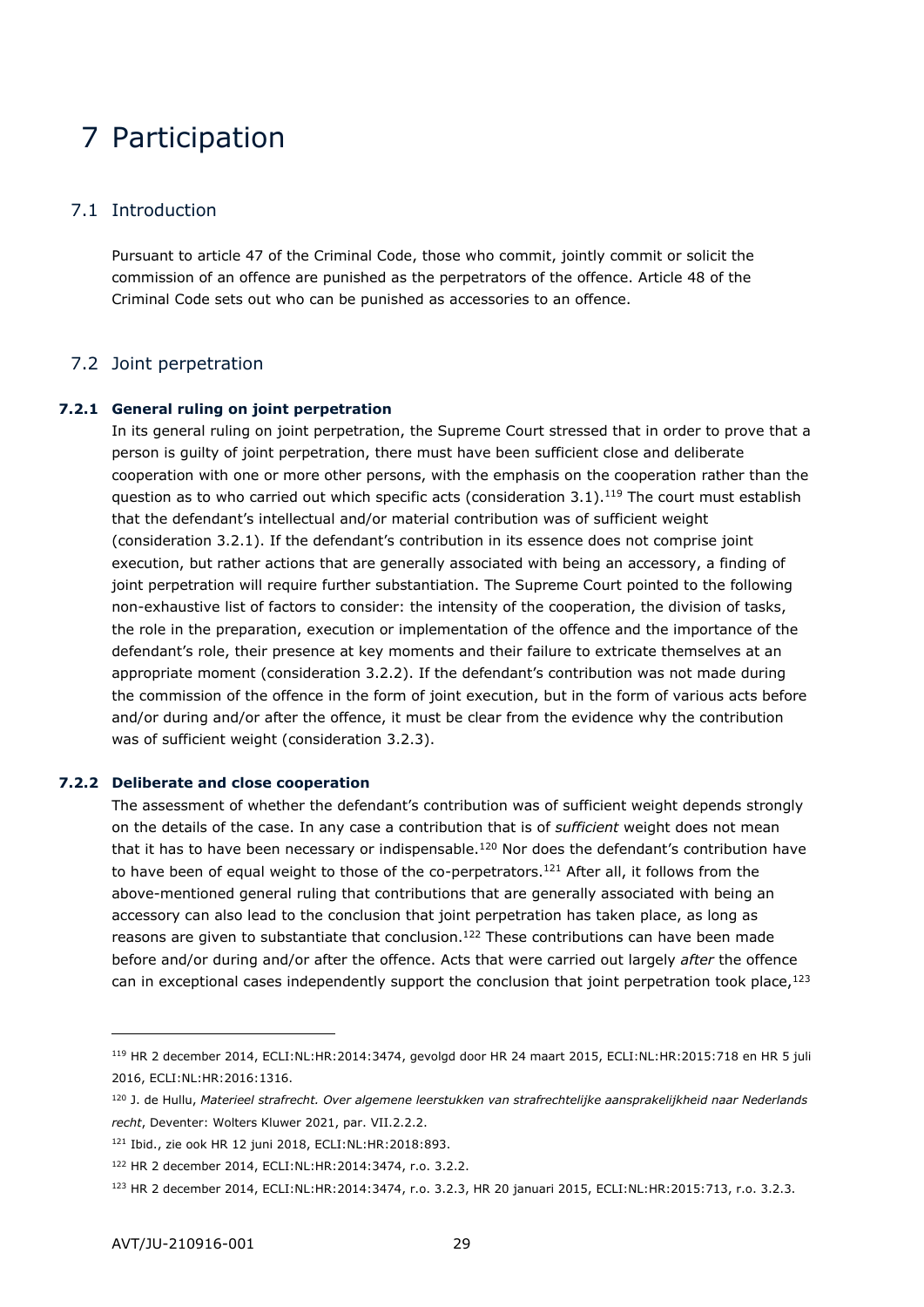but in any case they can strengthen the plausibility of a 'substantial' contribution.<sup>124</sup> For instance, they could shed light on the role played by the defendant in the whole chain of events.<sup>125</sup> The existence and content of communication that took place *after* the offence can also contribute to the conclusion that joint perpetration took place.

For instance, in a certain liquidation case, in establishing joint perpetration importance was given to the fact that the defendant was informed of a liquidation immediately after it had taken place.<sup>126</sup> And in a case concerning an arms transport, messages sent after the arms transport containing the phrases 'the things we didn't receive' and 'can you fix the last pieces for me' were considered to support the conclusion that joint perpetration had taken place.<sup>127</sup>

A defendant can therefore be held criminally liable for acts that were carried out (exclusively) by co-defendants. The fact that the defendant did not actually carry out any such acts need not preclude proof of joint perpetration. The absence of a physical act at the scene of the crime can be compensated by other factors, such as the role of the defendant in the planning and preparation of the offence.<sup>128</sup>

In addition to the Supreme Court's non-exhaustive list of factors, it appears that in assessing whether joint perpetration has taken place, great importance is also given to the *intention* with which the defendant acted with regard to the accomplishment of the offence.<sup>129</sup> A co-perpetrator sees the offence as 'their own' offence, whereas an accessory provides assistance in the commission of the offence, but sees it mainly as the other person's offence, thus as it were submitting themselves to the will of the other person or persons.<sup>130</sup> Therefore, in assessing joint perpetration both the defendant's objective contribution and their subjective intentions play a role: these can be viewed as communicating vessels.<sup>131</sup> According to Advocate General Aben, this means that if a defendant has made a 'direct and indispensable contribution' to an offence, less weight can be given to shared intent. Conversely, a 'limited, more indirect role in an offence' can

<sup>124</sup> PHR 20 januari 2015, ECLI:NL:PHR:2015:309, randnummer 25, zie ook J. de Hullu, *Materieel strafrecht.* Wolters Kluwer 2021, par VII.1.3.1.

<sup>125</sup> PHR 9 maart 2010, ECLI:NL:PHR:2010:BJ7275.

<sup>126</sup> Hof Arnhem-Leeuwarden 26 april 2013, ECLI:NL:GHARL:2013:BZ8949.

<sup>&</sup>lt;sup>127</sup> Zie bijv. PHR 10 december 2019, ECLI:NL:PHR:2019:1287 pt. 24 (the things we didn't received' en 'can you fix the last pieces for me').

<sup>128</sup> PHR 20 april 2021, ECLI:NL:PHR:2021:390, randnummer 26.

<sup>129</sup> W. Albers, T. Beekhuis en R. ter Haar, 'Medeplegen: van wezenlijke bijdrage naar planverwezenlijking?', *DD* 2020/23, Noot J.S. Nan onder HR 13 oktober 2020, ECLI:NL:HR:2020:1606, pt. 6, T.J. Noyon, G.E. Langemeijer en J. Remmelink (voortgezet door J.W. Fokkens, E.J. Hofstee en A.J.M. Machielse), *Het Wetboek van Strafrecht*, Deventer: Kluwer, aantekening 21 bij artikel 47 (bijgewerkt t/m 17 juli 2017 door A.M. Machielse), J. de Hullu, *Materieel strafrecht. Over algemene leerstukken van strafrechtelijke aansprakelijkheid naar Nederlands recht*, Deventer: Wolters Kluwer 2021, par. VII.2.2.2.

<sup>130</sup> W. Albers, T. Beekhuis en R. ter Haar, 'Medeplegen: van wezenlijke bijdrage naar planverwezenlijking?', *DD* 2020/23, pt. 2.

<sup>131</sup> M. Cupido, T. Kooijmans & L.D. Yanev, 'De grondslag en reikwijdte van medeplegen, hoe het Nederlandse strafrecht inspiratie kan putten uit het internationale strafrecht'. *DD* 2018/29. Ook De Hullu ziet in de geldende rechtspraak hier aanknopingspunten voor en vindt die benadering aansprekend: J. de Hullu, *Materieel strafrecht. Over algemene leerstukken van strafrechtelijke aansprakelijkheid naar Nederlands recht*, Deventer: Wolters Kluwer 2021, par. VII.2.2.2.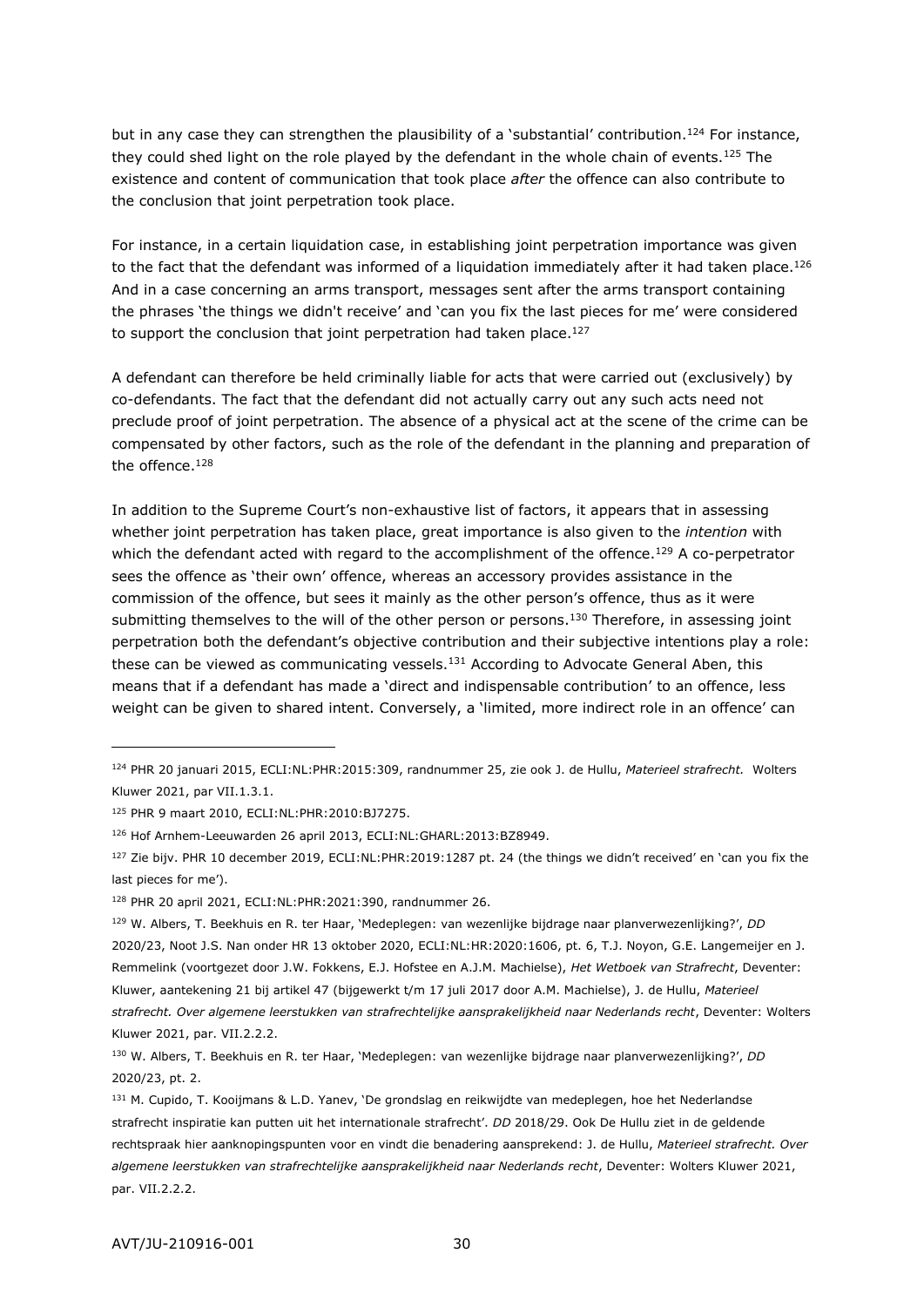still be characterised as joint perpetration if 'the defendant committed to a joint plan aimed at committing the offence in question' whereby the essence lies in the subjective aspect.<sup>132</sup> In such cases, the actual acts of the defendants must be specifically assessed in conjunction with one another and in connection with the intention shared by the group.<sup>133</sup> Rozemond concludes the following on defendants who are part of a group of perpetrators focused on a particular aim: 'The shared intention that is apparent from the joint actions is more important in these cases than the weight of the contribution that the defendant makes to the offence.<sup>'134</sup>

The Hague Court of Appeal noted the following recently, in line with the case law of the Supreme Court,<sup>135</sup> with regard to the conviction, for joint perpetration of attempted murder, of a defendant who had travelled with a co-defendant to the vicinity of the victim's building but had not entered with the co-defendant nor been present during the commission of the violence:

'In order to be considered a co-perpetrator of this attempted murder, there must have been sufficient close and deliberate cooperation with another person or persons *for the purpose of accomplishing the shared criminal aim* [italics added]. The emphasis is on the cooperation rather than the question as to who carried out which specific acts.'<sup>136</sup>

The importance of the defendant's intention when considering whether joint perpetration has taken place is widely accepted in case law. A *joint plan*, for instance, can help answer the question as to whether an offence committed by the co-perpetrator can be deemed part of the collaboration.

This proved true in a case in 2003 in which the mother of an Afghan girl was convicted of joint perpetration of the murder of her daughter, who had brought shame upon the family. The mother drove with other family members and her daughter to a house to which she had the key, knowing that her daughter would be killed there.

The Supreme Court held that the appeal court was entitled to find that there had been deliberate and close cooperation.<sup>137</sup>

It can be deduced from recent case law of the Supreme Court on joint perpetration that in the past few years the existence of *a plan that is clear to all participants* has increasingly become a relevant point in assessing whether joint perpetration has occurred. In the event of several people acting together with a view to accomplishing a joint plan, joint perpetration may have taken place, even if a defendant's actions cannot be considered, when viewed in isolation, to be a contribution of sufficient weight to the charges in the indictment.<sup>138</sup>

<sup>132</sup> PHR 10 december 2019, ECLI:NL:PHR:2019:1286, randnummer 13.

<sup>133</sup> Ibid., randnummer 16.

<sup>134</sup> Noot Rozemond bij HR 5 juli 2016, ECLI:NL:HR:2016:1316, *NJ* 2016, 411, pt. 11. Zie ook: PHR 24 juni 2014, ECLI:NL:PHR:2014:1680, randnummer 21, met verwijzing naar HR 9 juni 1992, ECLI:NL:HR:AC0934, *NJ* 1992, 772 m.nt Knigge.

<sup>135</sup> HR 2 december 2014, ECLI:NL:HR:2014:3474, r.o. 3.1.

<sup>136</sup> Hof Den Haag 17 maart 2021, ECLI:NL:GHDHA:2021:430.

<sup>137</sup> HR 14 oktober 2003, ECLI:NL:HR:2003:AJ1457, *NJ* 2005, 183 m.nt. Knigge.

<sup>&</sup>lt;sup>138</sup> Zie ook PHR 22 juni 2021, ECLI:NL:PHR:2021:609, randnummer 16, PHR 10 december 2019,

ECLI:NL:PHR:2019:1286, PHR 11 februari 2020, ECLI:NL:PHR:2020:124, randnummer 15 en PHR 19 mei 2020, ECLI:NL:PHR:2020:472, randnummer 10, HR 4 februari 2020, ECLI:NL:HR:2020:187, *NJ* 2020, 140 m.nt. W.H.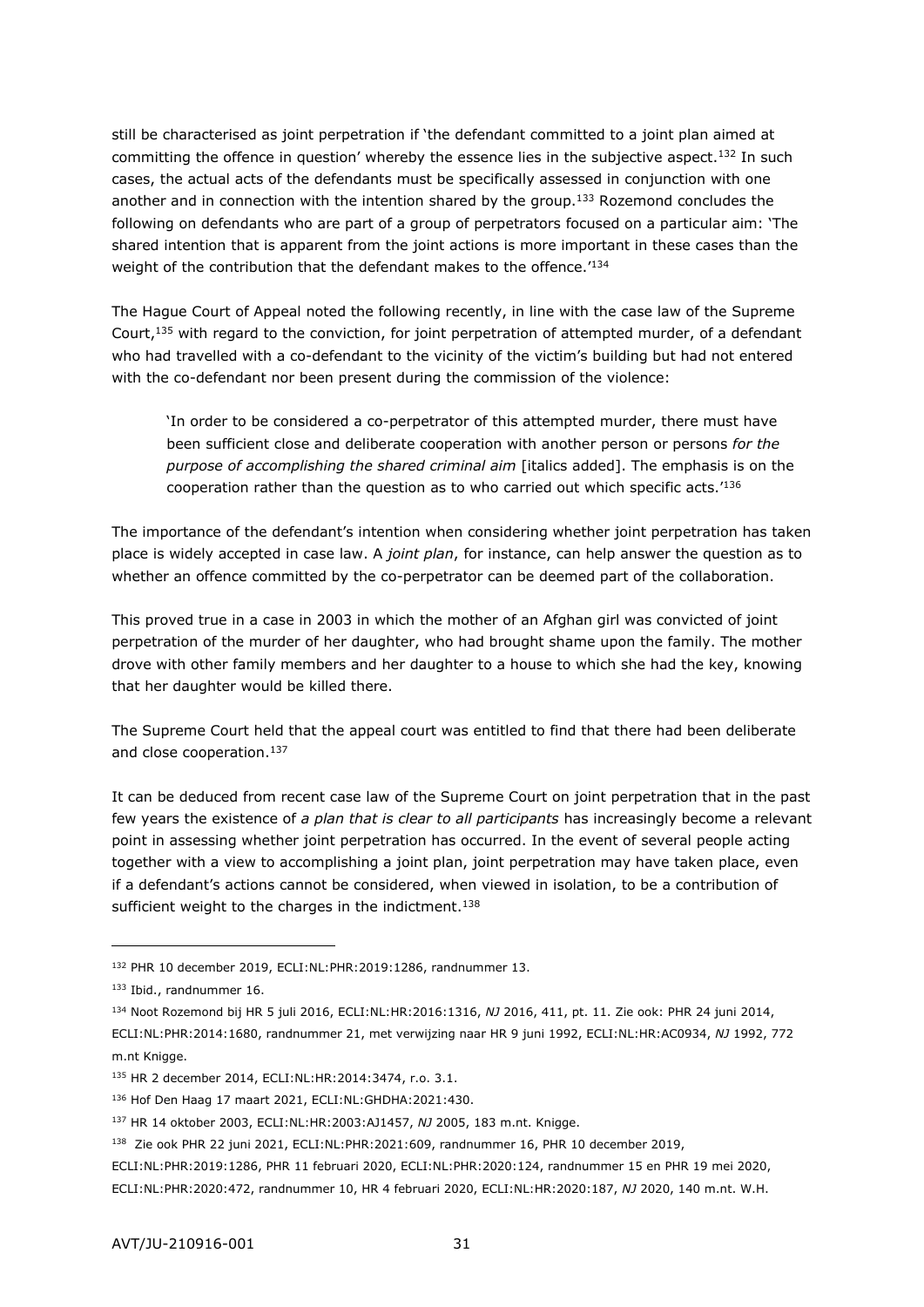The defendant's *own interest* in the accomplishment of the offence can be included in the assessment of joint perpetration.<sup>139</sup> For instance, a more or less equal division of the proceeds of a robbery can be a significant indication of joint perpetration.<sup>140</sup>

The actual authority or *functional position* of a defendant can also play a significant role in concluding that joint perpetration has taken place.<sup>141</sup> This was already clear from the 'Container theft judgment',<sup>142</sup> but was explicitly confirmed in a Supreme Court judgment of 2012, in which it was held in an extortion case that, in assessing deliberate and close cooperation, it could be taken into account that:

'the defendant, given his position in his father's contracting firm and his involvement in its business operations, was not only "aware from the outset of the decision by [co-defendant 1] to have the disputed debts (...) collected by [individual 6]", but that he had also supported that decision from the outset'.<sup>143</sup>

The above also means that in the case of criminal joint perpetration, it does not have to have been established who the other person or persons are who are or were involved in the offence. The fact that there is an unknown person who has carried out an attempted murder does not preclude the conviction of the other persons involved for joint perpetration.<sup>144</sup> Closely connected with this is the fact that a defendant need not know the identity of all their co-perpetrators, nor do they have to have been in (direct) contact with all the other co-perpetrators. For instance, blocking a motorway with a group of unknown persons in response to a call on Facebook to do so also leads to joint perpetration.<sup>145</sup>

It also does not have to be apparent to what degree a co-perpetrator is liable to prosecution and punishable as a co-perpetrator.<sup>146</sup> Nor does an indictment focusing on joint perpetration have to

ECLI:NL:HR:2016:1321, *NJ* 2016/416 m.nt. Rozemond onder *NJ* 2016, 420 ("we wilden geld maken"), W. Albers, T. Beekhuis en R. ter Haar, 'Medeplegen: van wezenlijke bijdrage naar planverwezenlijking?', *DD* 2020/23, HR 22 november 2011, ECLI:NL:HR:2011:BR2355, HR 31 oktober 2017, ECLI:NL:HR:2017:2799, HR 24 april 2018,

Vellinga ("een vooraf voor alle deelnemers duidelijk plan om inbraken te plegen"), HR 5 juli 2016,

ECLI:NL:HR:2018:662 en 967, HR 18 juni 2019, ECLI:NL:HR:2019:967, *NJ* 2019, 264, HR 13 oktober 2020,

ECLI:NL:HR:2020:1606 en PHR 1 april 2014, ECLI:NL:PHR:2014:480, randnummer 12.

<sup>139</sup> R. ter Haar, 'Opzet op het grondfeit bij medeplegen en medeplichtigheid: wanneer is sprake van een exces?', *TPWS* 2019/52.

<sup>140</sup> PHR 19 mei 2020, ECLI:NL:PHR:2020:472, randnummer 14, met verwijzing naar CAG Knigge voorafgaand aan HR 9 maart 2010, ECLI:NL:HR:2010:BJ7275, *NJ* 2010, 194 m.nt Mevis, HR 3 april 2018, ECLI:NL:HR:2018:494, *NJ* 2018, 255 m.nt. Rozemond, PHR 24 juni 2014, ECLI:NL:PHR:2014:1680, randnummer 21.

<sup>141</sup> J. de Hullu, *Materieel strafrecht*. *Over algemene leerstukken van strafrechtelijke aansprakelijkheid naar Nederlands recht*, Deventer: Wolters Kluwer 2018, par VII.2.2.2 (voetnoot 9). Hij schaart dit onder 'belang van de rol van de verdachte'.

<sup>142</sup> HR 17 november 1981, ECLI:NL:HR:1981:AC7387, *NJ* 1983, 84.

<sup>143</sup> HR 3 juli 2012, ECLI:NL:HR:2012:BW8766, r.o. 2.3.

<sup>144</sup> Rb 's-Gravenhage 28 juni 2019, ECLI:NL:RBDHA:2019:6416.

<sup>145</sup> Hof Arnhem-Leeuwarden 31 oktober 2019, ECLI:NL:GHARL:2019:9292 (project P).

<sup>146</sup> J. de Hullu, *Materieel strafrecht. Over algemene leerstukken van strafrechtelijke aansprakelijkheid naar Nederlands recht*, Deventer: Wolters Kluwer 2021, par. VII.2.2.3.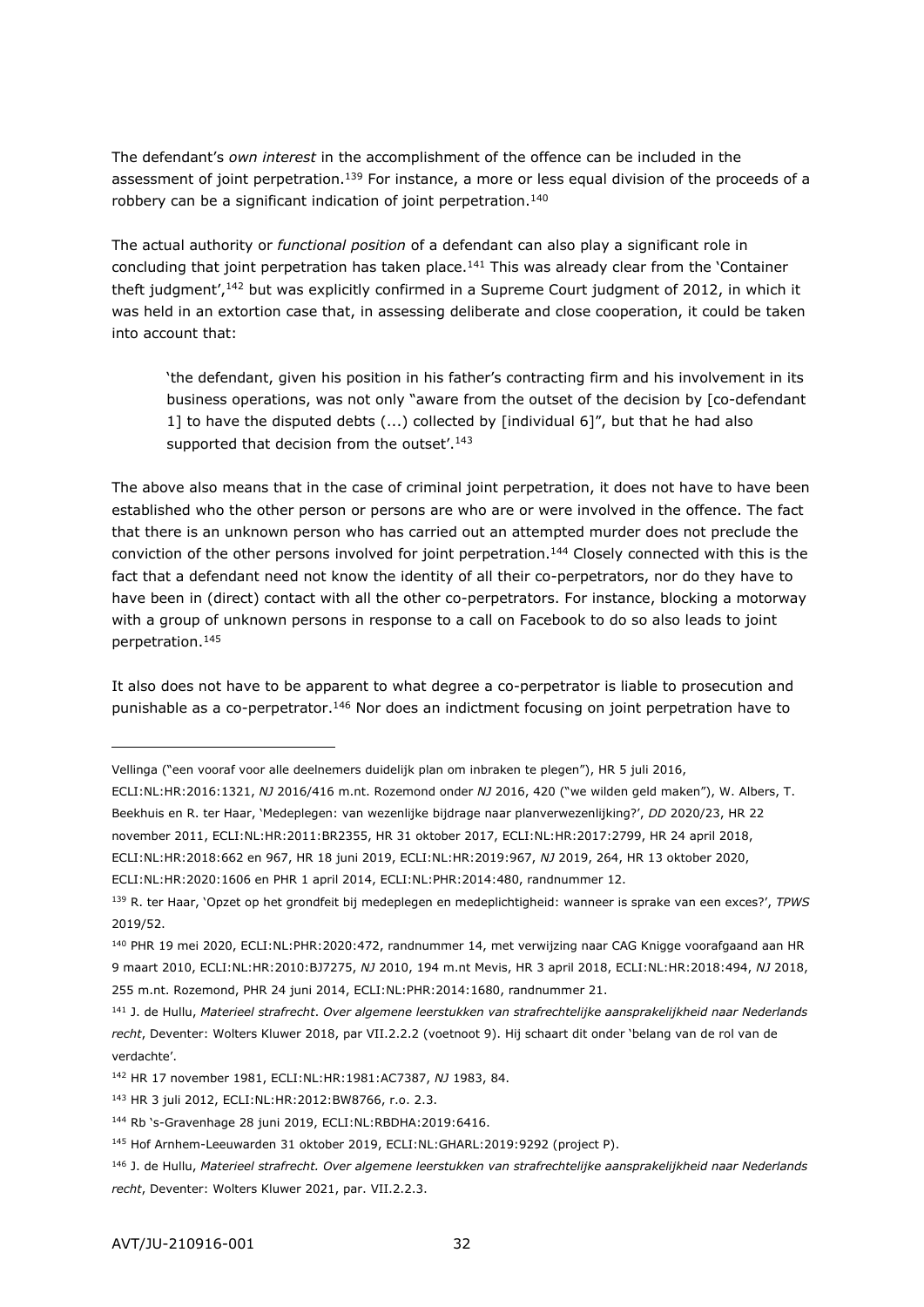specify whether, and if so which specific acts the defendant or the co-perpetrators have performed.<sup>147</sup> It is also not a requirement that all the co-perpetrators have performed the same acts, nor that it is established who did what.<sup>148</sup> If an indictment contains a charge of joint perpetration of murder it is not necessary to establish who inflicted the fatal violence and the fact that, in addition to the persons named in the indictment, another person was involved in the offence, is no impediment to proof of guilt.<sup>149</sup> It is sufficient for the intended offence to have been accomplished by means of close and deliberate cooperation with the defendant, regardless of how, where and by whom exactly it was carried out.<sup>150</sup>

In the assessment of joint perpetration, the course of action adopted by the defendant in the proceedings can play a role. In assessing the evidence, the fact can be taken into account that, with regard to a circumstance that in itself or in conjunction with other evidence can be considered to substantiate the evidence for the charge brought against the defendant, the defendant has given no plausible explanation that negates that substantiation.<sup>151</sup> In practice, this often plays a role in situations in which the defendant is found with the stolen goods shortly after a theft, but the rule that a failure to provide a plausible explanation can be taken into account when assessing the evidence also applies in equal measure to homicide cases.<sup>152</sup> Even in cases where, as regards the circumstances, it has not been established that co-perpetrators performed the acts in question, a failure to provide such an explanation can be taken into account when establishing whether the defendant can be considered a co-perpetrator.<sup>153</sup>

#### **7.2.3 Double intent**

-

<span id="page-32-0"></span>Advocate General Paridaens describes the conditions for intent with regard to joint perpetration as follows:<sup>154</sup>

'Joint perpetration requires double intent: intent with regard to the cooperation and intent with regard to the accomplishment of the main offence.<sup>155</sup> This is an inherent part of the joint perpetration requirement of close and deliberate cooperation with regard to the commission of the main offence. If the various persons involved did not have identical intent – if they were cooperating with a view to different offences – the concept of conditional intent can often qualify this problem considerably, particularly with regard to the details of the events.<sup>156</sup> For conditional intent, it is not a requirement that the defendant was aware of the exact actions of the co-perpetrator(s).<sup>157</sup> However, if the intent of the various persons involved diverges excessively or fundamentally, and the

<sup>147</sup> HR 2 december 2014, ECLI:NL:HR:2014:3474 en vgl. HR 6 juli 2004, ECLI:NL:HR:2004:AO9905.

<sup>148</sup> PHR 20 januari 2015, ECLI:NL:PHR:2015:309, randnummer 10.

<sup>149</sup> HR 13 oktober 2020, ECLI:NL:HR:2020:1606.

<sup>150</sup> Noot J.S. Nan onder HR 13 oktober 2020, ECLI:NL:HR:2020:1606 (Enschedese voogdijmoord), randnummer 5.

<sup>151</sup> HR 5 juli 2016, ECLI:NL:HR:2016:1315 en ECLI:NL:HR:2016:1323, zie ook HR 30 juni 2020,

ECLI:NL:HR:2020:1162.

<sup>152</sup> HR 5 juni 2018, ECLI:NL:HR:2018:796.

<sup>153</sup> HR 28 november 2017, ECLI:NL:HR:2017:3022, *NJ* 2018, 310, m.nt. Wolswijk.

<sup>154</sup> PHR 19 januari 2021, ECLI:NL:PHR:2021:47, randnummer 13.

<sup>155</sup> HR 6 december 2005, ECLI:NL:HR:2005:AU2246, *NJ* 2007, 455.

<sup>156</sup> J. de Hullu, *Materieel strafrecht. Over algemene leerstukken van strafrechtelijke aansprakelijkheid naar Nederlands recht*, Deventer: Wolters Kluwer 2021, par VII.2.2.4.

<sup>157</sup> HR 10 april 2007, ECLI:NL:HR:2007:AZ5713, *NJ* 2007, 224.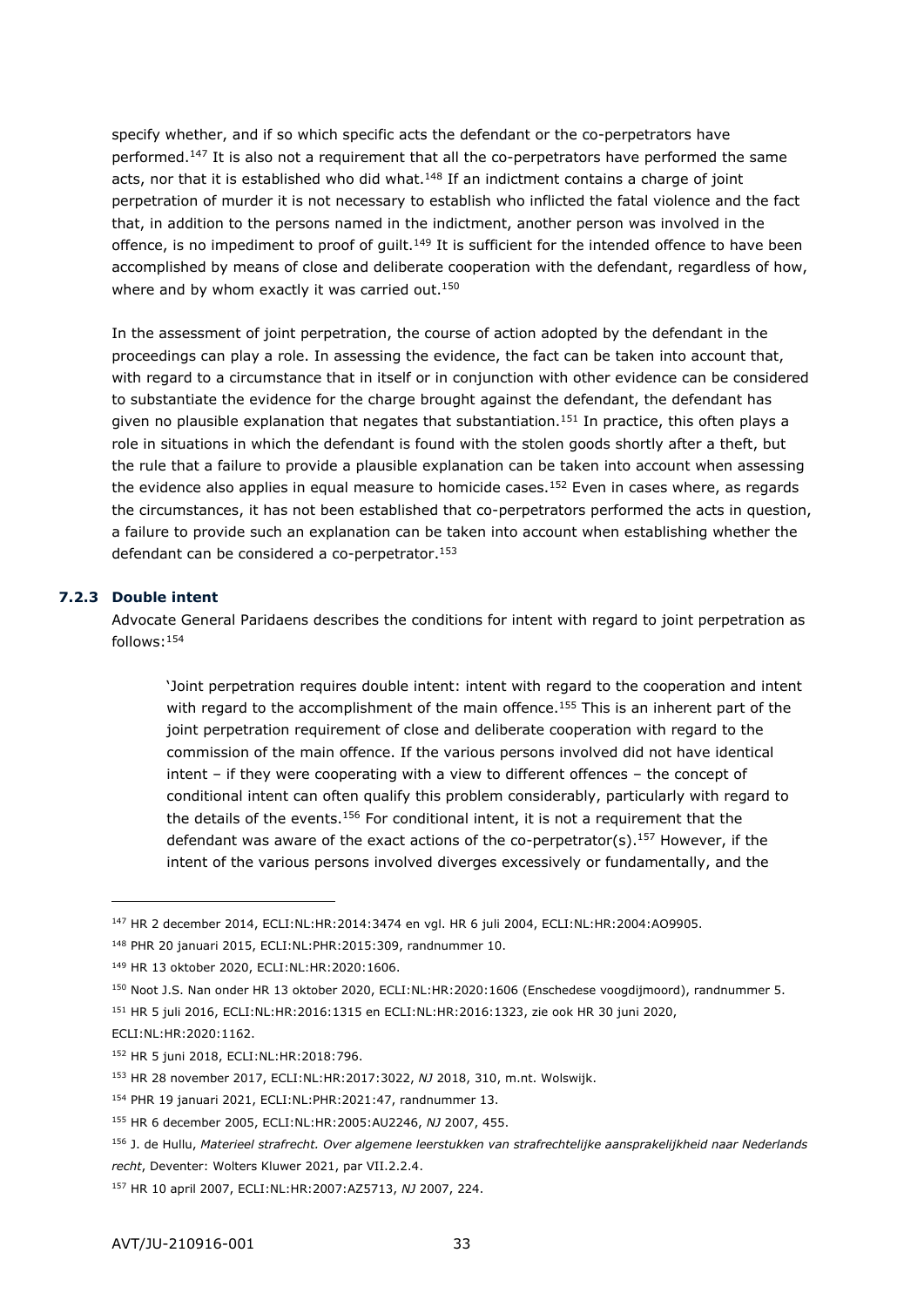actual perpetrator goes substantially further than the aim of the co-perpetrator's intent, the co-perpetrator cannot be held criminally liable for that, in which case the coperpetrator will have to be assessed and qualified according to their own intent. In that case no 'deliberate and close cooperation' can be established, and the co-perpetrator's own intent, and not that of the other person, determines their own liability.'<sup>158</sup>

The then Advocate General Wortel summarises it as follows:

'Put plainly: in order to prove "joint perpetration" there must be evidence available from which it is apparent that the defendant intended for the prohibited situation to be brought about, also wanted this to happen, and moreover intended to become a "partner in crime" with one or more other persons.'<sup>159</sup>

If there is intent with regard to the main offence, the participant follows the perpetrator in the sense that the participant, too, must have intent with regard to the elements of the main offence to which intent applies. Conditional intent suffices in this respect. That intent must be aimed at the *elements* of the indictment.

In the 'Firework bomb judgment'<sup>160</sup> the defendant helped make a firework bomb that was to be detonated at night in a shopping centre. The bomb destroyed a telephone box. The (conditional) intent regarding the *elements* of the indictment could be deduced from, *inter alia*, the nature of the bomb. Although the defendant's intent with the bomb related to *a* form of damage, that intent did not pertain to *that particular* form of damage, i.e. the telephone box as mentioned in the indictment. However, the Supreme Court made it clear in this judgment that the object of the intent need not be specified so precisely. The defendant's knowing that this specific telephone box would be destroyed is not a requirement for the existence of intent regarding the damage charge in the indictment.<sup>161</sup> Nan phrases it as follows in an annotation:

'It has become even clearer that to establish joint perpetration, it is really not necessary that the precise form of the actual execution of the main offence was predetermined and was known or became known to all co-perpetrators. It is sufficient for the intended offence to have been accomplished by means of – and in – close and deliberate cooperation, regardless of how, where and by whom exactly it was carried out. With (conditional) intent as a limit, this leads to reasonable criminal liability. I think it would lead to too many evidential problems if joint perpetration also required the specific way in which the offence was carried out to have been known to everyone. It is sufficient (also in terms of the law of evidence) that every co-perpetrator consciously accepted the significant chance *that* the offence would take place (and therefore wanted that to happen) and to that end carried out sufficient intellectual and/or physical acts themselves.'<sup>162</sup>

<sup>158</sup> PHR 20 november 2012, ECLI:NL:PHR:2012:BY0267, randnummer 8.

<sup>159</sup> PHR 18 maart 2008, ECLI:NL:PHR:2008:BC6157 (Rijswijkse stoeptegel) randnummer 14.

<sup>160</sup> HR 13 november 2001, ECLI:NL:HR:2001:AD4372, *NJ* 2002, 245.

<sup>161</sup> Ibid. r.o. 3.4, zie ook Postma, A. (2014), opzet en toerekening bij medeplegen: een rechtsvergelijkend onderzoek. Nijmegen: Wolf Legal Publisher, p. 98-99.

<sup>162</sup> J.Nan, annotatie bij HR 13 oktober 2020, ECLI:NL:HR:2020:1606, *SR* 2020-0324.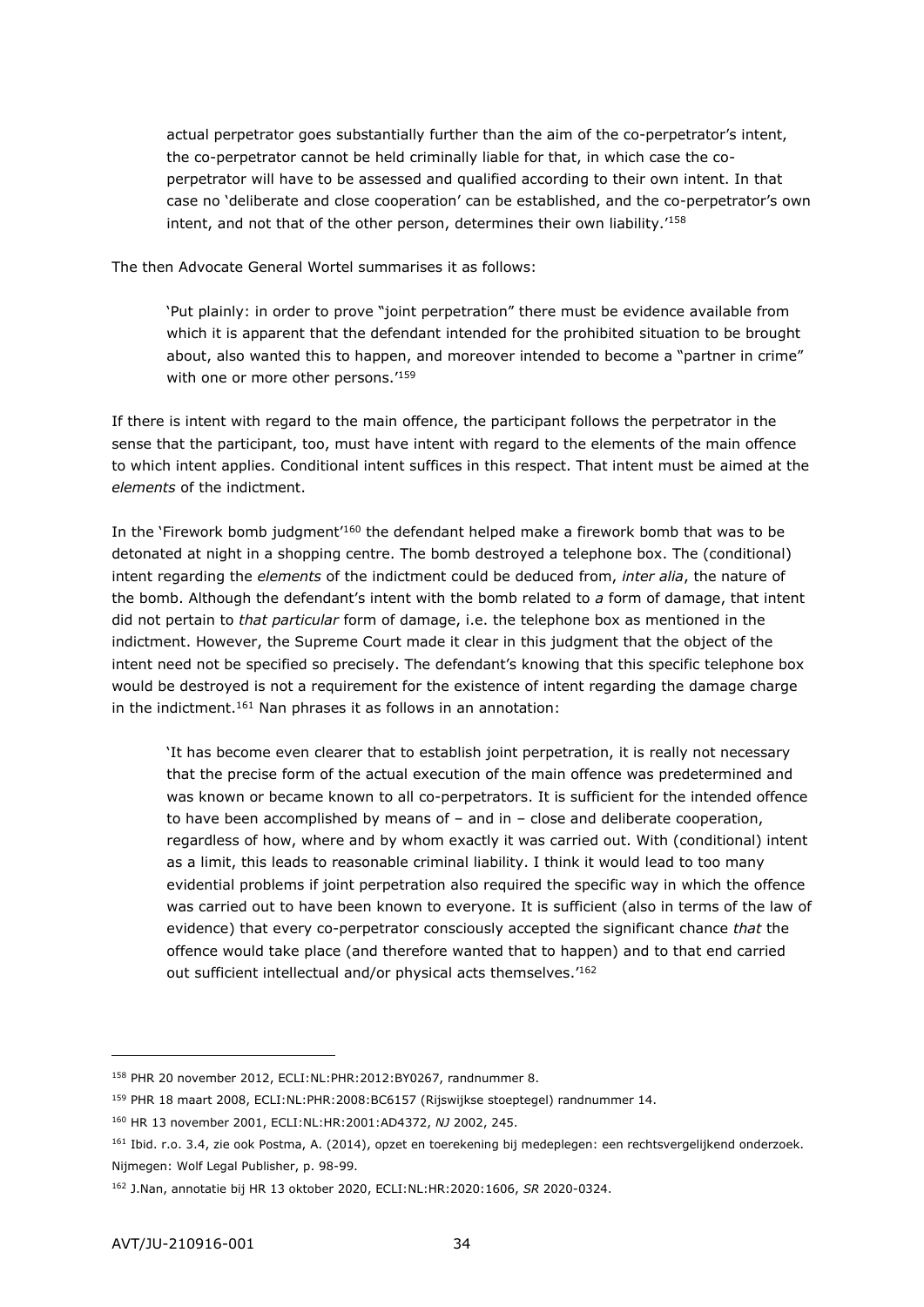Conditional intent has a qualifying effect in cases where the execution of the plan deviates from what the co-perpetrator had in mind. This was apparent, for instance, in the case of a shooting at a school in Veghel.<sup>163</sup> In this case the defendant's plan was to have his son kill his daughter's exboyfriend. However, the son hit four other students who were near the ex-boyfriend. As initiator and organiser of the shooting, the father was convicted as a co-perpetrator of the shooting of these persons. In his advisory opinion on the 'Nijmegen scooter case', <sup>164</sup> the then Advocate General Knigge considered regarding the Veghel case that the bullets that hit the students had been fired for the purpose of the execution of a joint plan and that because the risk that other persons would be hit was inherent to that plan, the defendant had conditional intent with regard to that eventuality. It sufficed that the defendant had intent with regard to the fact that 'other persons' were hit. He did not need to have intent with regard to the exact number of persons, 165 let alone their identities. Knigge points out that not all criminal plans are equally well thought out, and that even, or particularly, well-considered plans should take account of unforeseen circumstances. This does not detract from the co-perpetrator's intent.<sup>166</sup> A co-perpetrator therefore does not need to have been aware of the precise actions of their co-perpetrator(s).<sup>167</sup> Nor does there have to be evidence of the intent of the other co-perpetrators in a particular defendant's case.<sup>168</sup>

If an element of the indictment has been excluded from the requirement of intent for the perpetrator, for instance if there are objective aggravating circumstances, this obviously also applies to the co-perpetrator.<sup>169</sup>

Besides intent regarding the accomplishment of the main offence, the defendant must also have intent with regard to the cooperation. That deliberate cooperation will often be based on agreements and (possibly brief) consultations, but can also be tacit.<sup>170</sup> Not distancing oneself from other persons' actions can also point to intent with regard to the cooperation.<sup>171</sup> Often, the evidence of intent regarding the cooperation in question follows from the evidence for the objective aspect of the cooperation.<sup>172</sup> After all, people do not break into a building together by mistake.

<sup>163</sup> HR 17 september 2002, ECLI:NL:HR:2002:AE6118.

<sup>164</sup> PHR 29 oktober 2013, ECLI:NL:PHR:2013:1080, randnummer 3.16.

<sup>165</sup> Vgl HR 14 oktober 2003, ECLI:NL:HR:2003:AJ1396, *NJ* 2004, 103 (één extra dode).

<sup>166</sup> PHR 29 oktober 2013, ECLI:NL:PHR:2013:1080, randnummer 3.17.

<sup>167</sup> HR 10 april 2007, ECLI:NL:HR:2007:AZ5713, *NJ* 2007, 224.

<sup>168</sup> HR 6 maart 2012, ECLI:NL:HR:2012:BQ8596, *NJ* 2012, 176.

<sup>169</sup> J. de Hullu, *Materieel strafrecht. Over algemene leerstukken van strafrechtelijke aansprakelijkheid naar Nederlands recht*, Deventer: Wolters Kluwer 2021, par VII.2.2.4. Zie expliciet Modderman (Smidt, I, p.439) en impliciet HR 20 januari 1998, ECLI:NL:HR:1998:BX5506, *NJ* 1998, 426 en voorts HR 20 februari 2007, ECLI:NL:HR:2007:AZ2105, *NJ*  2007, 263 m.nt. Reijntjes.

<sup>170</sup> HR 18 maart 2008, ECLI:NL:HR:2008:BC6157, *NJ* 2008, 209 en PHR 20 april 2021, ECLI:NL:PHR:2021:390, randnummer 39.

<sup>171</sup> HR 11 januari 2000, ECLI:NL:HR:2000:ZD1700, *NJ* 2000, 228.

<sup>172</sup> J. de Hullu, *Materieel strafrecht. Over algemene leerstukken van strafrechtelijke aansprakelijkheid naar Nederlands recht*, Deventer: Wolters Kluwer 2021, par VII.2.2.2.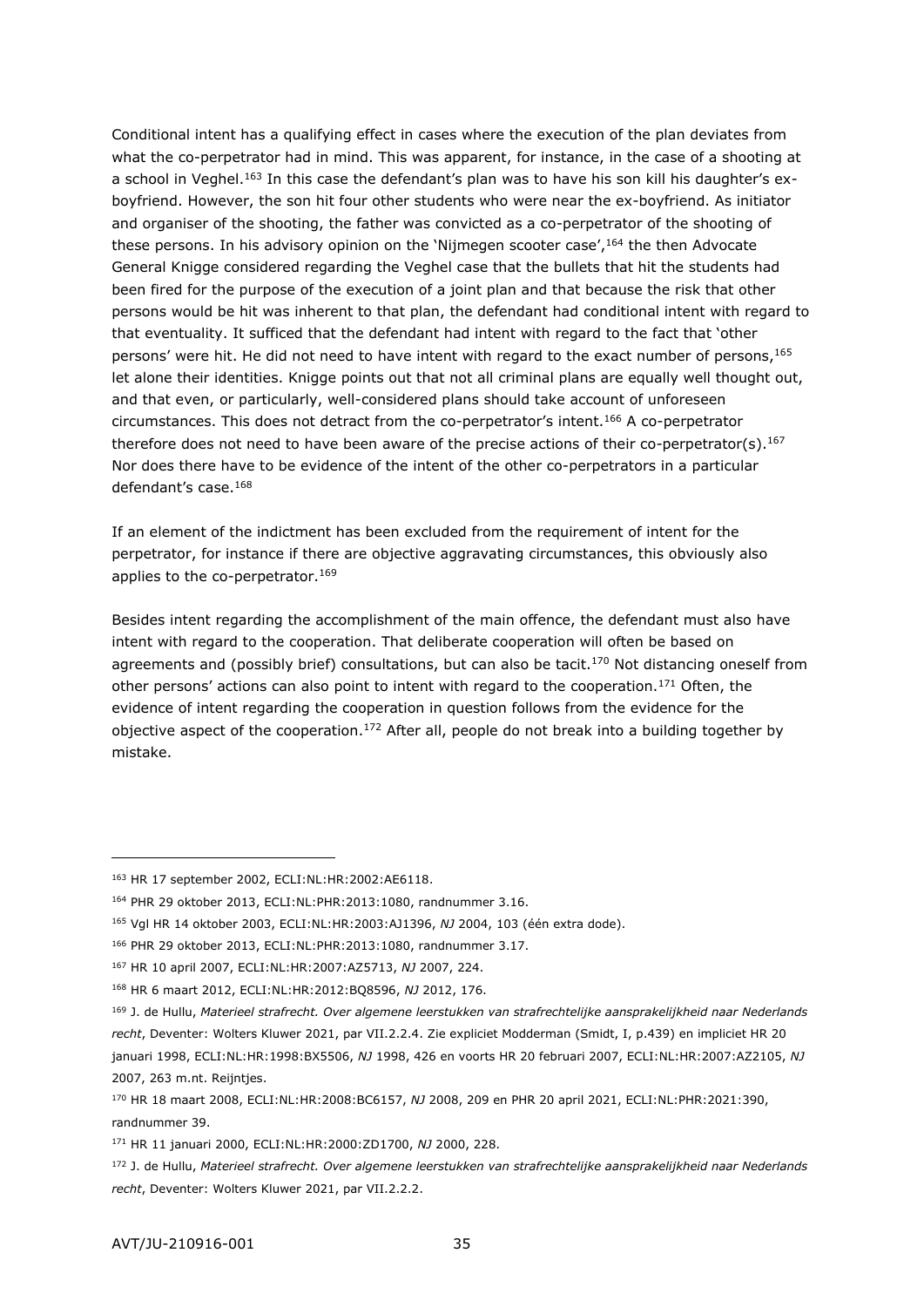#### <span id="page-35-0"></span>7.3 Perpetrator by solicitation

Solicitation in essence means to deliberately induce a person by way of a means of solicitation to commit an offence. At first the 'solicitee' did not want to do something, at least not definitely; after the instigator's actions with certain means, they did want to do it *and* acted accordingly.<sup>173</sup>

It is not the case that the solicitee must not have thought about the act in question at all before the instigator comes into the picture. Machielse describes it as follows:

'An inclination, an as yet immature intention, a conditional will, can exist beforehand. If a person offers to commit an offence for payment, the person to whom the offer was made is the instigator if the offer is taken up and the offence follows. After all, the will, the decided intention to commit the offence, was evoked by the gift of money. The material perpetrator did not intend beforehand to commit the offence without reward; his will was not aimed at doing so. Had the offer not been made, and the money not been given, the offence would not have been committed. The instigator's actions can have given concrete shape to a certain willingness that the other person already had.<sup>'174</sup>

Direct contact between the instigator and the solicitee is not necessary in order for solicitation to be proven. De Hullu gives the example of newspaper advertisements that can serve as a means of solicitation.<sup>175</sup> It is (therefore) not a requirement that the defendant knew who was eventually persuaded to commit the intended offence.<sup>176</sup> Nor does the solicitee have to be liable to punishment.<sup>177</sup> The instigator has an offence in mind and it does not matter to them how or by whom that offence is committed. The important factor is the fact that the offence was solicited. If the offence is committed by two co-perpetrators, the instigator need not have solicited both coperpetrators, as long as it is established that that person solicited the offence in question.<sup>178</sup>

Solicitation must take place by use of one of the means mentioned in the exhaustive list in article 47 of the Criminal Code. These are: gifts, promises, misuse of authority, violence, threats or deception, or by affording opportunity, means or information. Misuse of authority means 'any use

<sup>173</sup> J. de Hullu, *Materieel strafrecht*. *Over algemene leerstukken van strafrechtelijke aansprakelijkheid naar Nederlands recht*, Deventer: Wolters Kluwer 2021, par VII.4.4

<sup>174</sup> T.J. Noyon, G.E. Langemeijer en J. Remmelink (voortgezet door J.W. Fokkens, E.J. Hofstee en A.J.M. Machielse), *Het Wetboek van Strafrecht*, Deventer: Kluwer, aantekening 32 bij artikel 47 (bijgewerkt t/m 17 juli 2017 door A.M. Machielse), met verwijzing naar HR 29 september 1992, *NJB* 1992, 193; HR 8 juli 1992, *NJB* 1992, 148 p. 385. Aldus ook HR 1 januari 1934, *NJ* 1934, 549, w 12 725.

<sup>175</sup> J. de Hullu, *Materieel strafrecht*. *Over algemene leerstukken van strafrechtelijke aansprakelijkheid naar Nederlands recht*, Deventer: Wolters Kluwer 2021, par VII.4.1. en HR 12 oktober 1982, ECLI:NL:HR:1982:AC2660, *NJ* 1983, 799 en H.G.M. Krabbe, Uitlokking, in: J.B.J. van der Leij, *Plegen en deelnemen* (facetten van strafrechtspleging: vol 17), Deventer: Kluwer 2007, p.136 en 137.

<sup>176</sup> T.J. Noyon, G.E. Langemeijer en J. Remmelink (voortgezet door J.W. Fokkens, E.J. Hofstee en A.J.M. Machielse), *Het Wetboek van Strafrecht*, Deventer: Kluwer, aantekening 33 bij artikel 47 (bijgewerkt t/m 17 juli 2017 door A.M. Machielse) en A.M. van Woensel, A.M., *In de daderstand verheven: Beschouwingen over functioneel daderschap in het Nederlandse strafrecht*, Arnhem: Gouda Quint 1993, p.150-151.

<sup>177</sup> J. de Hullu, *Materieel strafrecht*. *Over algemene leerstukken van strafrechtelijke aansprakelijkheid naar Nederlands recht*, Deventer: Wolters Kluwer 2021, par VII.4.1 en HR 29 januari 1917, *NJ* 1917, p.209. <sup>178</sup> HR 2 maart 1982, ECLI:NL:HR:1982:AB7914, *NJ* 1983, 492.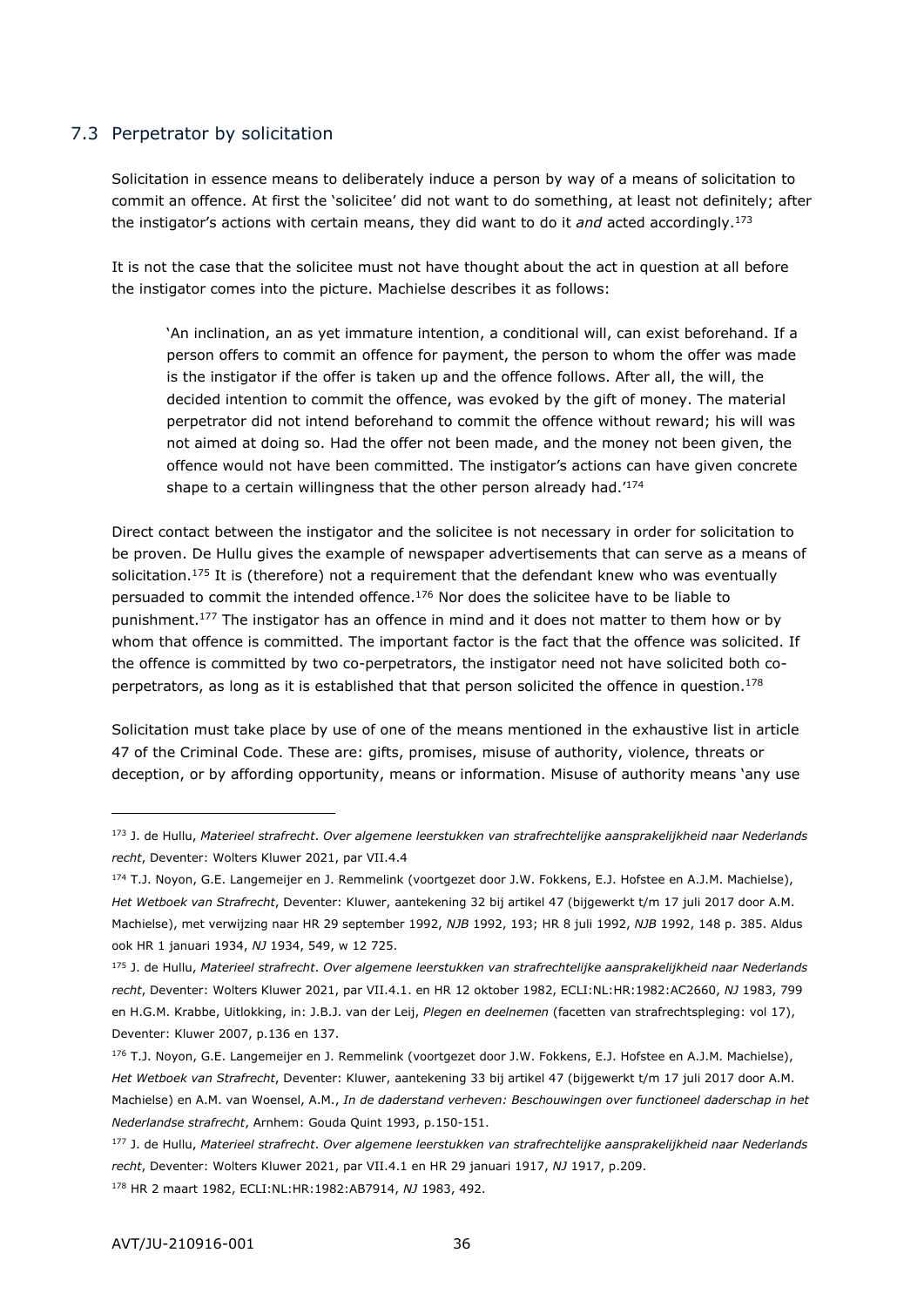of authority to provoke an offence'.<sup>179</sup> The existence of a (legal or actual) relationship of authority suffices in this respect.<sup>180</sup> Generally this will entail ordering criminal conduct,<sup>181</sup> but encouraging and in some circumstances even requesting it can also be considered to be 'misuse' of authority.<sup>182</sup>

Machielse points out that if the solicitee commits an offence that deviates somewhat from the aim of the instigator, this does not detract from the latter's criminal liability because the acts of the solicitee do fall within the scope of the instigator's wishes, albeit that the desired result did not ensue.<sup>183</sup> The (conditional) intent of the instigator must in essence be aimed at the elements of the offence. Because the instigator opts for a hands-off position and leaves the commission of the offence to others, possible deviations can easily be inherent to the instigator's intent.<sup>184</sup> For instance, intent can be established with regard to the theft of an undesired item because the instigator consciously accepts the significant chance of the thief stealing an item other than the desired one.<sup>185</sup> Or, as Knigge remarks: 'it is the case more so than in general that anyone who gets other people to do their criminal dirty work for them takes a certain risk (...) Anyone who does not want to take the blame for other people's mistakes must therefore do the job themselves.'<sup>186</sup>

If the intent of the instigator and that of the solicitee diverge, it follows from article 47, paragraph 2 of the Criminal Code that the instigator can be held liable only as far as their own intent reaches.<sup>187</sup> The objective elements of an (intentional) offence are also excluded from the requirement of intent for an instigator.<sup>188</sup> Under article 47, paragraph 2 of the Criminal Code, aggravating consequences are attributed to the instigator, even if their intent was not aimed at those consequences; after all such consequences are objective.

ECLI:NL:RBLIM:2019:10220 (vergismoord).

<sup>179</sup> HR 6 juni 1910, w.9045, HR 28 februari 1921, ECLI:NL:HR:1921:54, *NJ* 1921, p.524, HR 12 januari 1942, ECLI:NL:HR:1921:54, *NJ* 1921, p.524 en T.J. Noyon, G.E. Langemeijer en J. Remmelink (voortgezet door J.W. Fokkens, E.J. Hofstee en A.J.M. Machielse), *Het Wetboek van Strafrecht*, Deventer: Kluwer, aantekening 40.2 bij artikel 47 (bijgewerkt t/m 17 juli 2017 door A.M. Machielse).

<sup>180</sup> Van Woensel, A.M., *In de daderstand verheven: Beschouwingen over functioneel daderschap in het Nederlandse strafrecht*. Arnhem: Gouda Quint 1993, p.155, vgl HR 14 mei 1991, ECLI:NL:HR:1991, *NJ* 1991, 769.

<sup>181</sup> Vgl. conclusie Remmelink onder HR 29 juni 1971, *NJ* 1972, 116 (Postwissel).

<sup>182</sup> HR 29 mei 1984, ECLI:NL:HR:1984:AC8436, *NJ* 1985, 6 m.nt. Van Veen, Hof 's-Hertogenbosch 20 november 2017, ECLI:NL:GHSHE:2017:5111 en vgl. H.G.M. Krabbe, Uitlokking, in: J.B.J. van der Leij (2007) *plegen en deelnemen*  (facetten van strafrechtspleging: vol 17)*,* Deventer: Wolters Kluwer, p.148.

<sup>183</sup> T.J. Noyon, G.E. Langemeijer en J. Remmelink (voortgezet door J.W. Fokkens, E.J. Hofstee en A.J.M. Machielse), *Het Wetboek van Strafrecht*, Deventer: Kluwer, aantekening 30 bij artikel 47 (bijgewerkt t/m 17 juli 2017 door A.M. Machielse) en zie bijvoorbeeld HR 17 december 1917, *NJ* 1918, 79.

<sup>184</sup> J. de Hullu, *Materieel strafrecht*. *Over algemene leerstukken van strafrechtelijke aansprakelijkheid naar Nederlands recht*, Deventer: Wolters Kluwer 2021, par VII.4.2.

<sup>185</sup> HR 29 april 1997, NJ 1997, 654 (kleurenkopieerapparaat) en vgl rb Limburg 13 november 2019,

<sup>186</sup> G. Knigge, 'Het opzet van de deelnemer', in: Groenhuijsen M.S. en Simmelink J.B.H.M. (red.) *Glijdende schalen* (De Hullu-bundel), Nijmegen: Wolf legal publishers, p. 291-321.

<sup>187</sup> J. de Hullu, *Materieel strafrecht*. *Over algemene leerstukken van strafrechtelijke aansprakelijkheid naar Nederlands recht*, Deventer: Wolters Kluwer 2021, par VII.4.2.

<sup>188</sup> HR 5 juli 2011, ECLI:NL:HR:2011:BL:8997, vgl. HR 29 maart 1966, ECLI:NL:HR:1966:AB6309 *NJ* 1966, 395 over 'gemeen gevaar voor goederen' in artikel 157 Sr.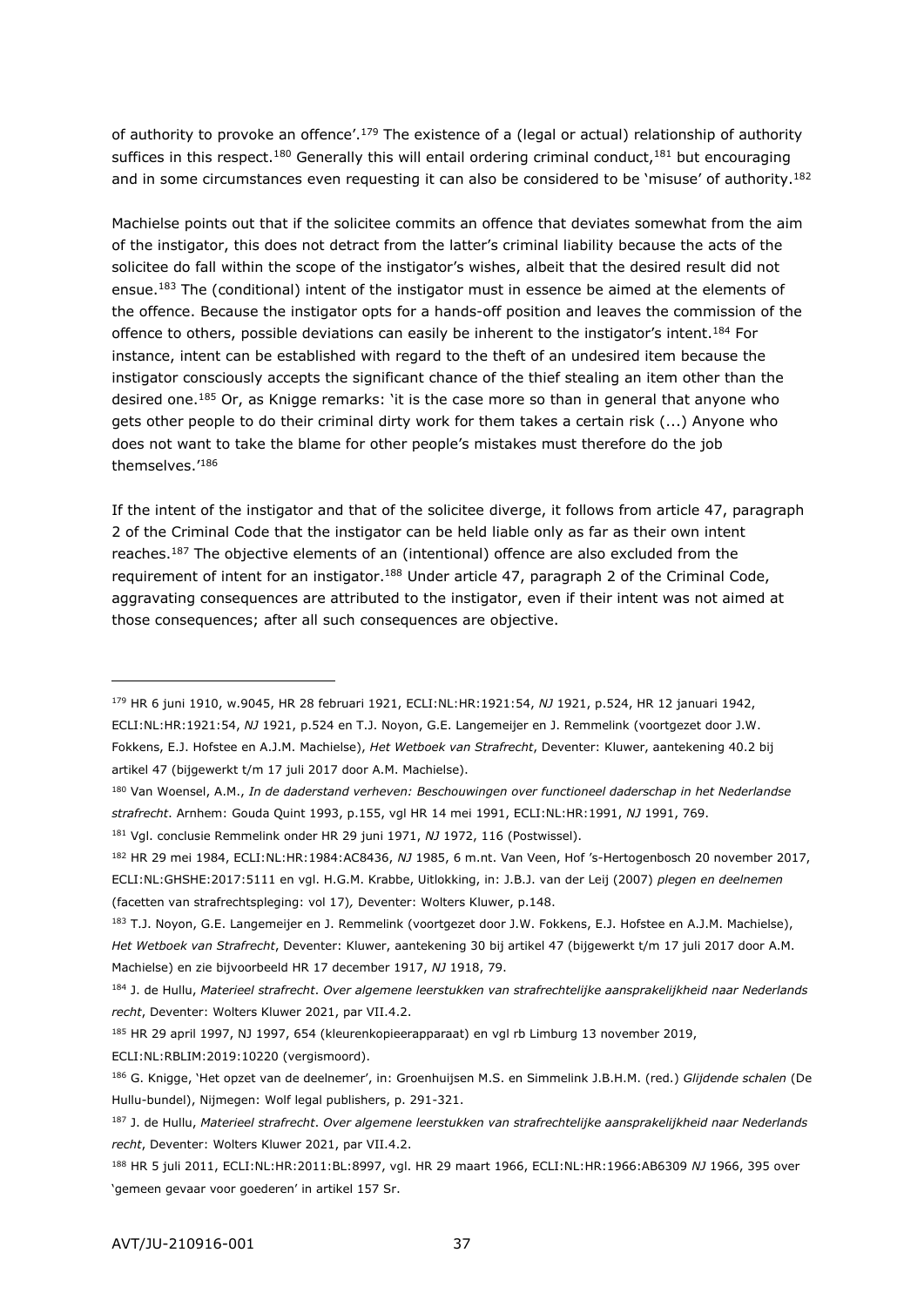## <span id="page-37-0"></span>7.4 Being an accessory

Article 48 of the Criminal Code deals with being an accessory to an offence. A person can be an accessory prior to the offence, if they intentionally provide opportunity, means or information. Or during the commission of the offence, if they intentionally aid and abet the commission of of the offence Actions *after* the commission of the offence cannot as such result in a person being an accessory, but they can point to prior or simultaneous involvement.<sup>189</sup>

The main accusation with regard to being an accessory is 'aiding and abetting or facilitating an offence committed by another person'.<sup>190</sup> Whereas a co-perpetrator sees the offence as 'their own' offence, an accessory sees it mainly as the other person's offence, thus as it were submitting themselves to the will of the other person.<sup>191</sup> The accessory's (conditional)<sup>192</sup> intent must be aimed at the offence they are supporting and also at that support.<sup>193</sup> The requirement of intent for an accessory does not comprise 'the exact manner in which the offence is committed', 194 or the question as to whether the offence was committed in association with one or more persons.<sup>195</sup> An accessory is willing to be of assistance in the commission of an offence; how that offence is accomplished is of less importance. The assistance provided by the accessory need not be indispensable, not does there have to have been an 'adequate causal contribution' to the accomplishment of the main offence.<sup>196</sup> Mere support (in the sense of aiding and abetting or facilitating) suffices.

The accessory also does not have to know the identity of the person who actually carries out the offence, whom they have supported.<sup>197</sup> Machielse gives the following example:

'anyone who, knowing that another person intends to break into building, lays down a ladder can in doing so make themselves an accessory to burglary, with conditional intent, even though there was no consultation with the burglar.'<sup>198</sup>

Given that the accessory does not determine the course of events, on account of their subordinate role, it is logical for the qualification of the accessory's actions to follow that of the perpetrator. That matching of the qualification of the perpetrator's actions is conditional upon the accessory's intent (conditional or otherwise) at least partly tying in with the main offence committed.

<sup>189</sup> C.P.M. Cleiren, J.H. Crijns & M.J.M. Verpalen (red.), *Strafrecht. Tekst & Commentaar*, Deventer: Wolters Kluwer 2020, aantekening 1 op artikel 48 Sr (Dolman).

<sup>190</sup> Vgl HR 22 maart 2011, ECLI:NL:HR:2011:BO2629, *NJ* 2011, 341.

<sup>191</sup> W. Albers, T. Beekhuis en R. ter Haar (2020), 'Medeplegen: van wezenlijke bijdrage naar planverwezenlijking?', *DD* 2020/23, punt 2.

<sup>192</sup> HR 18 februari 2014, ECLI:NL:HR:2014:385.

<sup>193</sup> HR 18 juni 2019, ECLI:NL:HR:2019:964.

<sup>194</sup> HR 4 maart 2008, ECLI:NL:HR:2008:BC0780, *NJ* 2008, 156.

<sup>195</sup> HR 23 januari 2018, ECLI:NL:HR:2018:67.

<sup>196</sup> HR 8 januari 1985, ECLI:NL:PHR:1985:AC0142, *NJ* 1988, 6, m.nt. Th.W. van Veen.

<sup>197</sup> HR 4 maart 2008, ECLI:NL:HR:2008:BC0780, *NJ* 2008, 156, r.o. 3.6.

<sup>198</sup> T.J. Noyon, G.E. Langemeijer en J. Remmelink (voortgezet door J.W. Fokkens, E.J. Hofstee en A.J.M. Machielse), *Het Wetboek van Strafrecht*, Deventer: Kluwer, aantekening 7 bij artikel 48 (bijgewerkt t/m 17 juli 2017 door A.M. Machielse).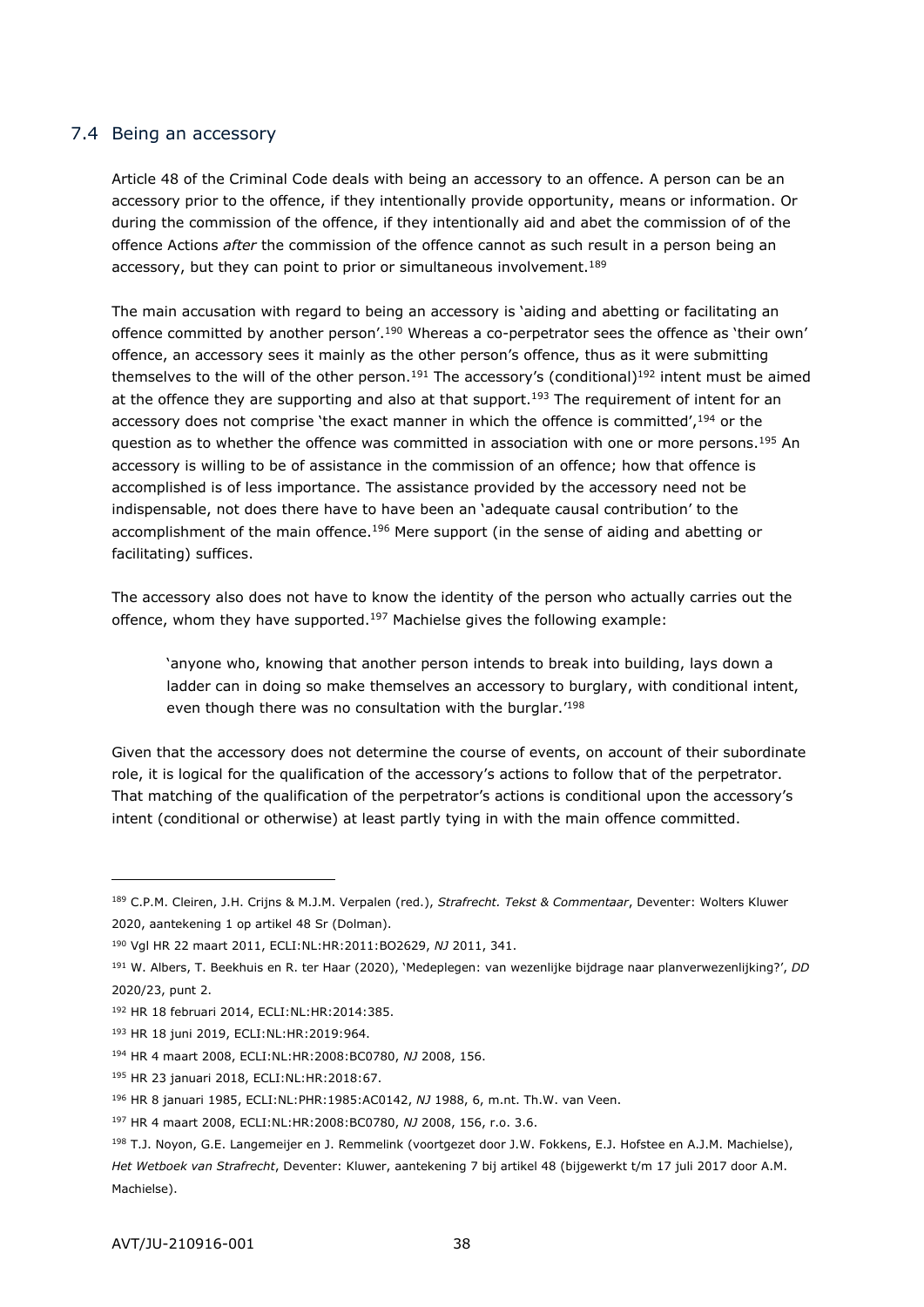According to Advocate General Hofstee, 'a certain incongruity (...) in that respect is acceptable'.<sup>199</sup> The only condition is that the offence with regard to which the accessory *does* have intent is sufficiently connected to the eventual main offence.

For instance, in a case where the defendant provided a knife with intent regarding threatening behaviour, but in the end the knife was used to stab other persons, a finding of being an accessory to attempted manslaughter and attempted serious assault was nonetheless made.<sup>200</sup> If the intent of the perpetrator and that of the accessory do not match exactly, the maximum penalty for the accessory is not determined by the qualification but by the accessory's intent.<sup>201</sup> In other words, an accessory to murder therefore does not have to have acted with premeditation, and any absence of premeditation will be accounted for in sentencing.<sup>202</sup> Consequences and circumstances that have been excluded from the requirement of intent *can* play a role in sentencing (article 49, paragraph 4 of the Criminal Code).<sup>203</sup>

If the perpetrator goes less far than the aim of the accessory's intent, the accessory can only be punished for that lesser charge. For instance if the perpetrator commits common theft instead of burglary.<sup>204</sup>

In addition, in relation to being an accessory (as is the case for joint perpetration and solicitation) the accessory's liability to prosecution does not depend on the liability to prosecution of the perpetrator of the main offence.<sup>205</sup>

# <span id="page-38-0"></span>7.5 Combined forms of participation

-

Besides singular participation, which involves only two persons, there are also combined forms of participation. The judiciary has accepted the criminality of 'participation in participation' in an offence without any substantial limitations. For instance joint perpetration of being an accessory to joint perpetration of attempted murder.<sup>206</sup>

<sup>199</sup> PHR 12 maart 2013, ECLI:NL:PHR:2013:BZ3622.

<sup>200</sup> HR 22 maart 2011, ECLI:NL:HR:2011:BO4471, r.o. 2.5.3.

<sup>201</sup> HR 27 oktober 1987, ECLI:NL:PHR:1987:AD0021, *NJ* 1988, 492, HR 2 oktober 2007, ECLI:NL:HR:2007:BA7932, *NJ*  2007, 553, HR 22 maart 2011, ECLI:NL:HR:2011:BO4471 en HR 6 maart 2018, ECLI:NL:HR:2018:304.

<sup>202</sup> HR 2 oktober 2007, ECLI:NL:HR:2007:BA7932.

<sup>203</sup> J. de Hullu, *Materieel strafrecht*. *Over algemene leerstukken van strafrechtelijke aansprakelijkheid naar Nederlands recht*, Deventer: Wolters Kluwer 2021, par VII.5.3.

<sup>204</sup> C.P.M. Cleiren, J.H. Crijns & M.J.M. Verpalen (red.), *Strafrecht. Tekst & Commentaar*, Deventer: Wolters Kluwer 2020, aantekening 4b. op artikel 48 Sr (Dolman).

<sup>205</sup> HR 29 januari 1894, W 6467; vgl HR 22 mei 2001, ECLI:NL:HR:2001:AB1761, *NJ* 2001, 698 Alleen bij algemene vervolgingsuitsluitingsgronden (zoals ontbreken klacht bij een klachtdelict) kan de medeplichtige ook niet worden vervolgd.

<sup>206</sup> J. de Hullu, *Materieel strafrecht*. *Over algemene leerstukken van strafrechtelijke aansprakelijkheid naar Nederlands recht*, Deventer: Wolters Kluwer 2021, par VII.7.1. HR 24 januari 1950, ECLI:NL:HR:1950:220, *NJ* 1950, 287, HR 24 maart 1959, ECLI:NL:HR:1959:29, *NJ* 1959, 559 (uitlokking van uitlokking van een strafbaar feit), HR 13 maart 1990, ECLI:NL:HR:1990:ZC8505, *NJ* 1991, 56 (medeplichtigheid aan medeplichtigheid aan valsheid in geschrift), HR 22 mei 2001, ECLI:NL:HR:2001:AB1761, *NJ* 2001, 698 (feitelijk leidinggeven aan medeplichtigheid van een rechtspersoon),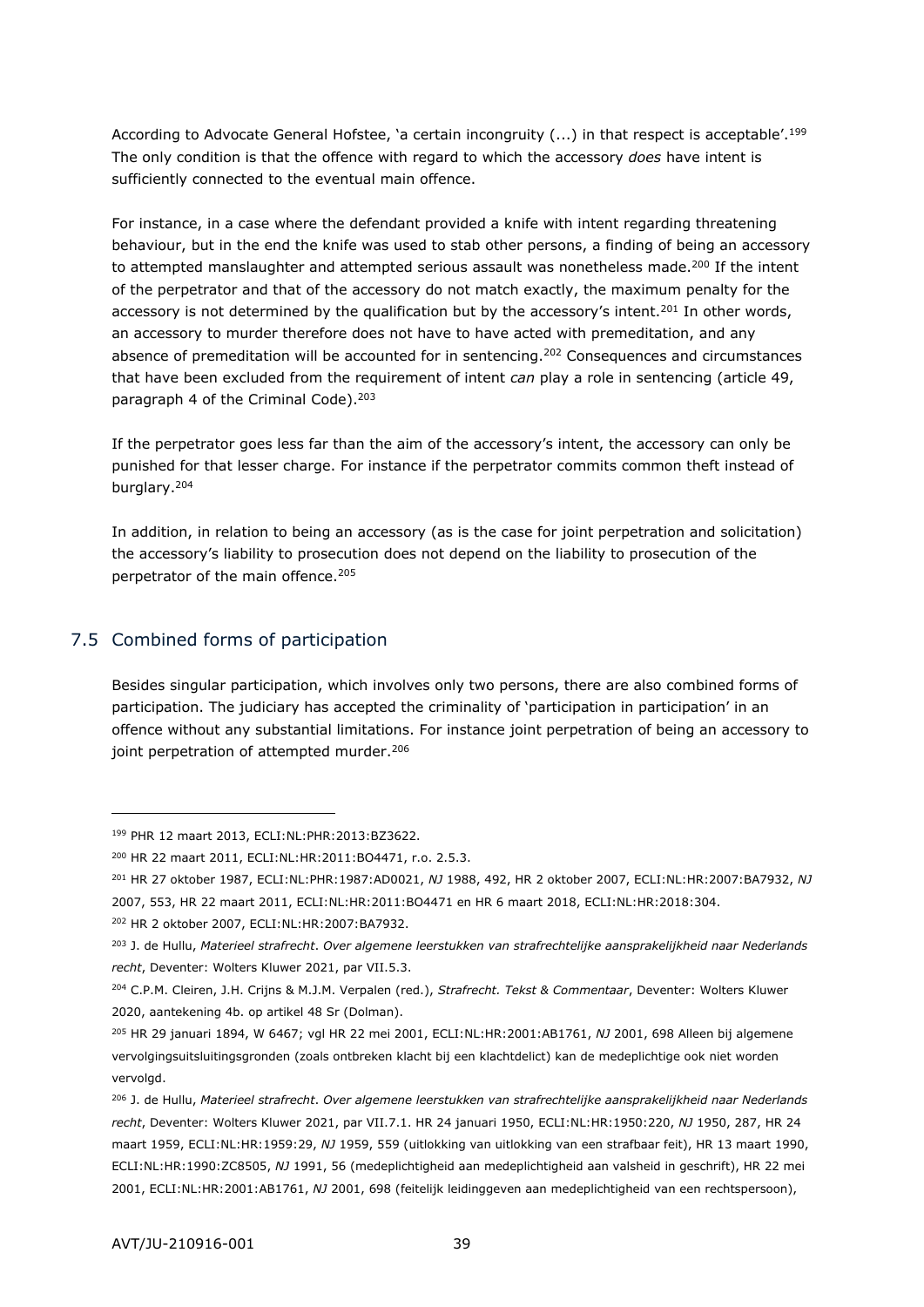## <span id="page-39-0"></span>7.6 Overlap between forms of participation

There is no precise boundary between joint perpetration and other forms of participation.<sup>207</sup> This is certainly the case for joint perpetration and solicitation, given that joint perpetration need not have comprised joint execution and does not even require a physical presence.<sup>208</sup> For example a request or an order to carry out certain acts and, for instance, the promising of a reward to the other person for doing so can result in both solicitation and joint perpetration.<sup>209</sup>

Another possibility is multiple participation, i.e. when a person involved in the commission of an offence carries out several participatory acts themselves. For instances, one of the main persons involved in the theft of paintings from the Van Gogh museum was convicted of joint perpetration, but also of soliciting the theft.<sup>210</sup>

<sup>208</sup> HR 17 november 1981, ECLI:NL:HR:1981:AC7388, *NJ* 1983, 84 m.nt. ThWvV; HR 17 december 1985,

HR 13 maart 2007, ECLI:NL:HR:2007:AZ5461 (medeplegen van medeplichtigheid aan medeplegen van poging tot moord).

<sup>207</sup> HR 2 december 2014, ECLI:NL:HR:2014:3474, *NJ* 2015, 390 m.nt. Mevis, r.o. 3.3.1. Zie ook HR 1 juli 1993,

ECLI:NL:HR:1993:AB7635, *NJ* 1994,55, waarin de Hoge Raad oordeelde dat de stelling dat medeplegen en uitlokking vormen van daderschap zijn die elkaar uitsluiten, geen steun vindt in het recht.

ECLI:NL:PHR:1985:AC9145, *NJ* 1986, 427; HR 15 april 1986, ECLI:NL:HR:1986:AC4107, *NJ* 1986, 740.

<sup>209</sup> HR 27 januari 1998, *DD* 98.155, r.o. 7.1. Zie ook HR 24 januari 2017, ECLI:NL:HR:2017:375, *NJ* 2017, 375 m.nt.

Keulen, waarin het medeplegen van een poging tot doodslag, waarin verdachte's bijdrage hoofdzakelijk bestond in het aansporen van en het aanwijzingen en opdrachten geven aan de medeverdachte.

<sup>210</sup> J. de Hullu, *Materieel strafrecht*. *Over algemene leerstukken van strafrechtelijke aansprakelijkheid naar Nederlands recht*, Deventer: Wolters Kluwer 2021, par VII.7.4, HR 1 juni 1993, ECLI:NL:HR:1993:AB7635, *NJ* 1994, 55.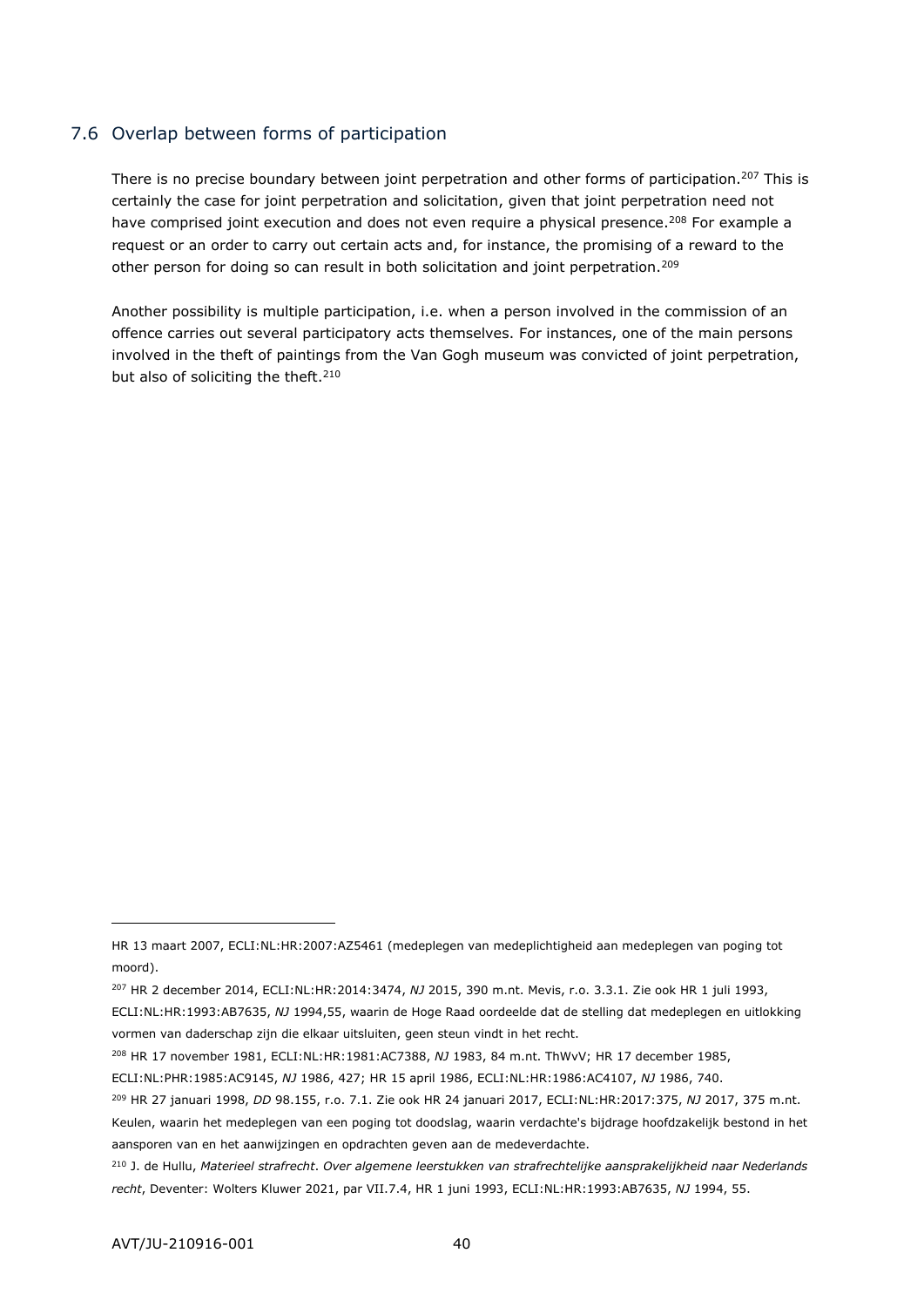# <span id="page-40-0"></span>8 *Error in objecto/persona*

# <span id="page-40-1"></span>8.1 Introduction

Given the indications in the case file that the defendants may have intended to hit an aircraft other than flight MH17, it is logical for a discussion of the legal framework to look at the question of whether a possible target error will affect the decisions the court must make in this case. We will limit our discussion to an error in the target: the Public Prosecution Service sees no indications in the case file to suggest that the defendants intended to commit any other offence, or intended to use any other method to commit it, than that which took place.

# <span id="page-40-2"></span>8.2 *Error in objecto/persona* and the perpetrator's liability to prosecution

*Error in objecto* means the wrong object is hit; *error in persona* means the wrong person (as an 'object') is hit.<sup>211</sup>

When the current Criminal Code was introduced, the then justice minister Anthony Modderman commented briefly on the consequences of *error in persona* for the perpetrator's criminal liability. During a debate in the House of Representatives on 1 November 1880 he said:

'When *will* and *deed*, although both present in accordance with the indictment, do not correspond in full, in my opinion this only removes intent if the error, the mistake, the intervening coincidence – in other words the difference between deed and will – pertains to the *essential* factors, not the *accidental* factors. Imagine a person is hiding in the twilight in order to ambush and kill another person, but he doesn't hit the person he intended, but someone else instead, with fatal consequences. In my opinion this is not attempted murder *plus* negligent manslaughter, but one single crime: *murder*. No matter that the human being he wanted to kill was named A and the person he actually killed was named B; that does not detract from the fact at all in my opinion. For murder is not the killing of A or of B, but of a human being. He wanted to kill a human being, and a human being he did kill.'<sup>212</sup>

Mr Modderman's approach to the perpetrator's criminal liability has been generally adhered to in the case law.

In 1997 the Supreme Court had to give judgment in a murder case where the victim's identity had been mistaken. The Joint Court of Justice of the Netherlands Antilles and Aruba had deduced from the evidence that the defendant had intentionally, after calm consideration and consultation, aimed a loaded pistol at the person he took to be R.G.F., then shot that person and fatally wounded that person, who later turned out to be C.I.S. According to the Supreme Court, the Joint Court had clearly and understandably interpreted the indictment as accusing the defendant of intentionally and premeditatedly taking the life of a person, who later turned out to be C.I.S., by

<sup>&</sup>lt;sup>211</sup> 'Hit' should be understood in the broadest sense. It includes, for instance, stealing the wrong object.

<sup>212</sup> H.J. Smidt (herziening en aanvulling door J.W. Smidt), *Geschiedenis van het Wetboek van Strafrecht*, deel II, Haarlem: H.D. Tjeenk Willink 1891, p. 130.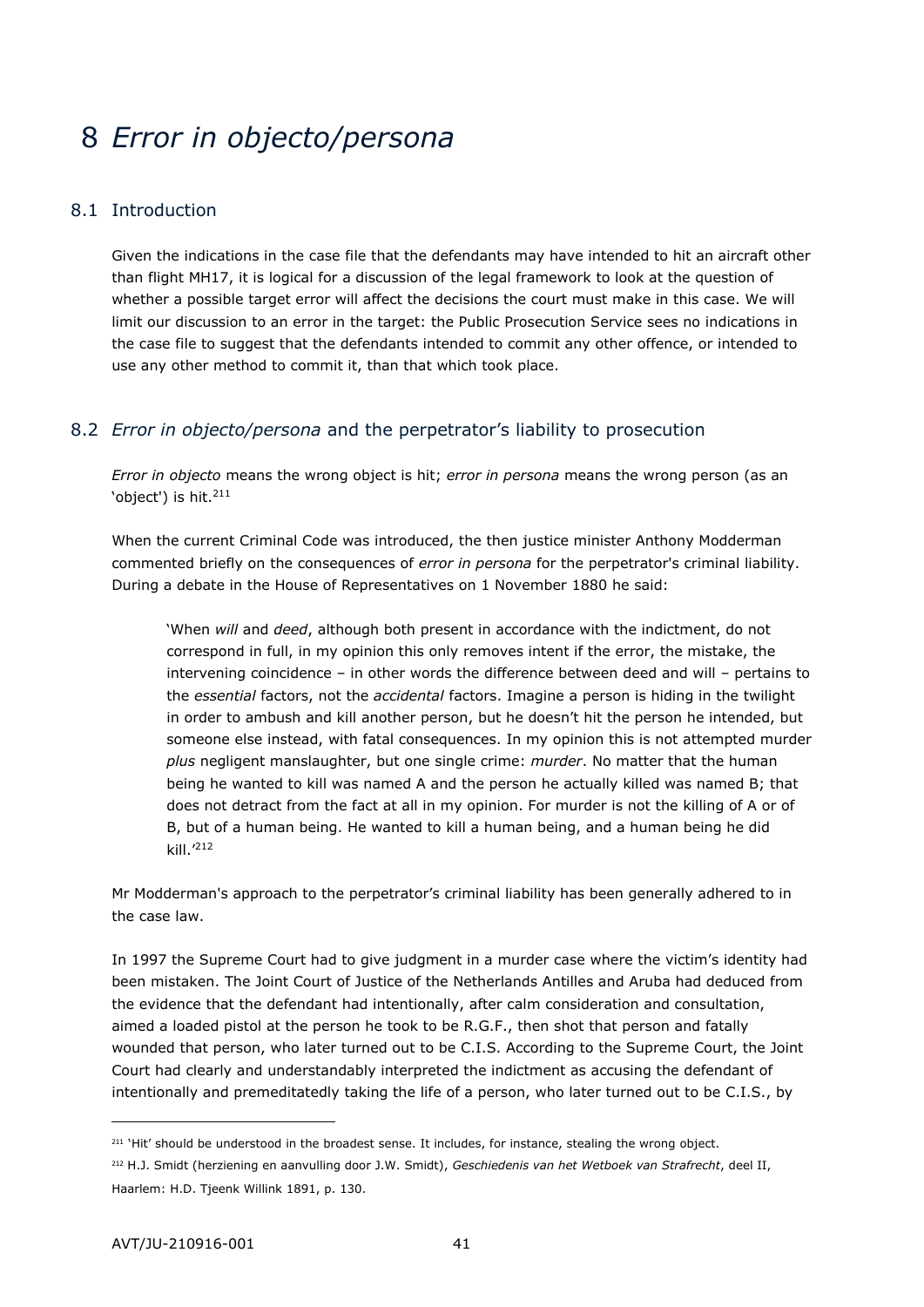firing a bullet from a loaded pistol at that person, after calm consideration and consultation. In that interpretation, the Supreme Court held, the offence with which the defendant was charged and which was found proven could be deduced from the evidence submitted. The murder conviction was upheld.<sup>213</sup>

In a later case heard by 's-Hertogenbosch District Court in 2007, the defendant said she had intended to murder her psychiatrist. She had deliberately stabbed a knife in the direction of the neck of the person – an investigating officer – who entered the consultation room in question. The court convicted the defendant of attempted murder, among other charges. The court considered it irrelevant that the defendant had stated that she thought it was her psychiatrist entering the consultation room, because in the court's opinion under the applicable law a possible case of mistaken identity does not preclude proof of premeditation.<sup>214</sup>

In 2012 Dordrecht District Court heard a case in which the defendant was tried for, *inter alia*, a 'mistaken identity murder'. He had – in his view, due to humiliations suffered – wanted to kill his ex-girlfriend, but shot her elder sister dead by mistake. He was subsequently convicted of murder; the court considered that the occurrence of a mistake in the victim's identity was no impediment to establishing premeditation.<sup>215</sup> The Hague Court of Appeal agreed on appeal.<sup>216</sup>

In 2018 Amsterdam District Court held in a mistaken identity murder case that 'the circumstance that someone else was mistaken for the intended victim does not change the assessment of the defendant's intent with regard to the killing' and that 'the circumstance that someone else was mistaken for the intended victim is no impediment to establishing premeditation.'<sup>217</sup>

Also relevant is the case in which the defendant intended to use an explosive to damage another person's houseboat because that person had allegedly sexually assaulted his younger sister 10 years previously. He had hoped that person would move house if he no longer had a boat. However, the defendant made a mistake in the execution of his plan. He confused the houseboat in question with a nearby houseboat belonging to a man and his girlfriend, attached the explosive to the latter houseboat and detonated it. The explosion killed the occupant and seriously injured his girlfriend. The mistake did not preclude the defendant's conviction in 2017 by Amsterdam Court of Appeal for intentionally causing an explosion, while there was reason to fear that the act would present a general danger to property and there was reason to fear that the act would endanger the lives of others or cause them serious bodily injury and the act resulted in a person's death.<sup>218</sup>

<sup>213</sup> HR 8 april 1997, ECLI:NL:HR:1997:ZD0681, *NJ* 1997, 443. Ook dit arrest komt (onder nr. 62) kort ter sprake in PHR 17 november 2009, ECLI:NL:PHR:2009:BI2315, zijnde de conclusie van A-G Jörg vóór HR 17 november 2009, ECLI:NL:HR:2009:BI2315, *NJ* 2010, 143 m.nt. T.M. Schalken.

<sup>214</sup> Rb Den Bosch 24 december 2007, ECLI:NL:RBSHE:2007:BC1039.

<sup>215</sup> Rb Dordrecht 11 oktober 2012, ECLI:NL:RBDOR:2012:BX9919.

<sup>216</sup> Hof Den Haag 19 januari 2015, ECLI:NL:GHDHA:2015:37. Het cassatieberoep in deze zaak werd verworpen in HR

<sup>19</sup> december 2017, ECLI:NL:HR:2017:3185 na het tussenarrest HR 5 juli 2016, ECLI:NL:HR:2016:1325, *NJ* 2016, 348 m.nt. T. Kooijmans. In de procedure bij de Hoge Raad kwam de error in persona-problematiek niet aan de orde.

<sup>217</sup> Rb Amsterdam 9 mei 2018, ECLI:NL:RBAMS:2018:3223.

<sup>218</sup> Hof Amsterdam 20 september 2017, ECLI:NL:GHAMS:2017:3783.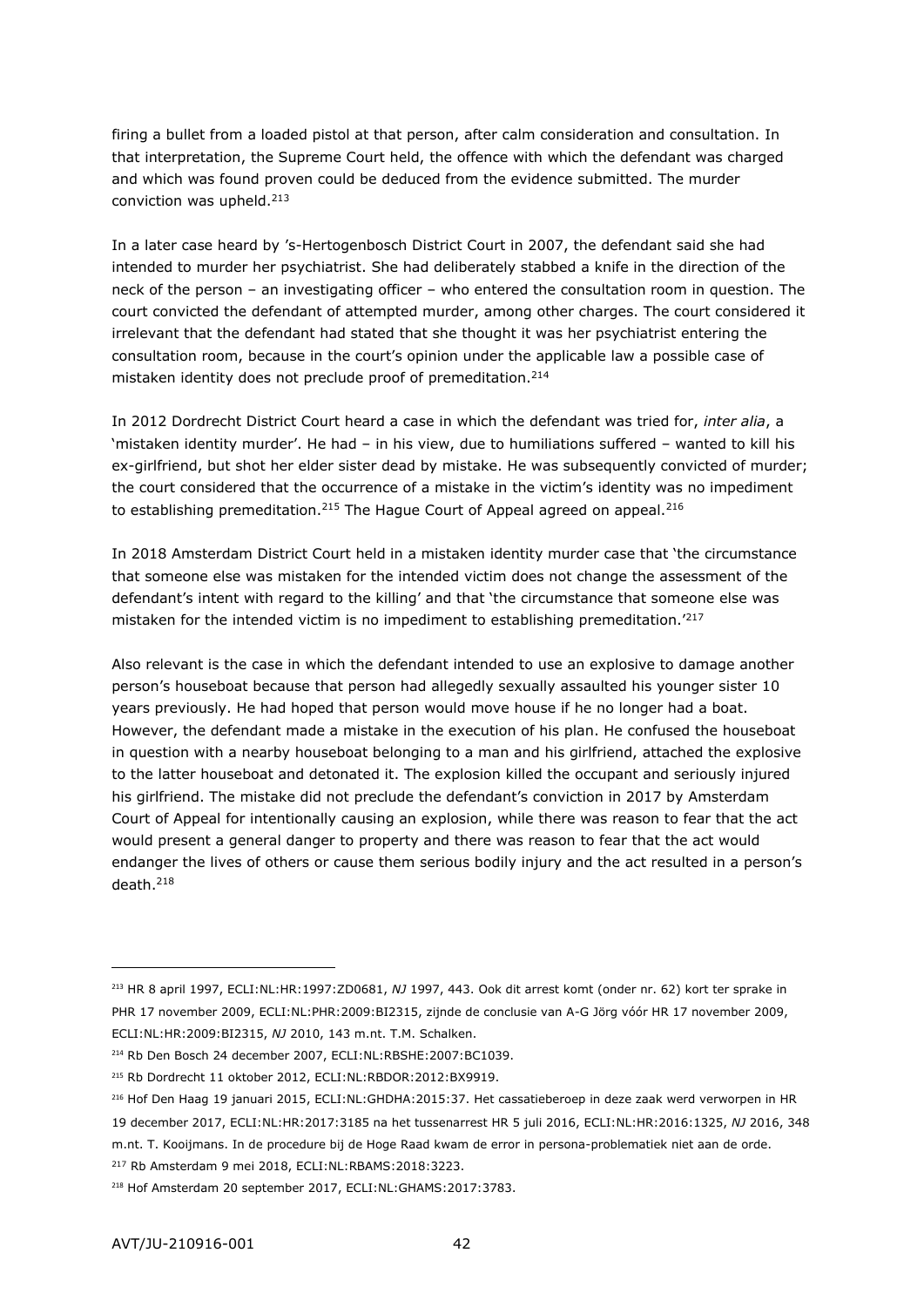In the legal literature regarding *error in objecto* and/or *in persona* we see the same approach as in the case law. Particularly with regard to abstractly worded definitions of offences (in which the object or the person that is the focus of the act is described in general terms), *error in objecto* or *error in persona* does not affect intent, nor does it preclude the perpetrator's criminal liability. In other words: the way in which an offence is executed is excluded from the requirement of intent for the perpetrator if the relevant elements are abstract in nature.

In this respect De Hullu refers to the concept of *dolus generalis* – in other words, general intent: the more general the concept of intent is, the less correspondence is required between what was intended and what was actually done. $219$ 

#### Postma writes:

'In the literature no high requirement is set in terms of substantive law for the degree of specificity of the perpetrator's intent. The dominant opinion seems to be that it suffices for their intent to pertain to the *elements* of the offence to which the requirement of intent applies (the essentials of the offence). Those elements are often general in nature: the removal of "a good" (article 310 of the Criminal Code), or the taking of "another person's" life (article 287 of the Criminal Code). In those cases the intent only needs to be aimed at those general aspects.

As a consequence, the intent for instance does not have to be aimed at the killing of a *specific* victim. A practical mistake – a "wrong idea" of an actual situation that "was (in part) decisive for the act" – also does not as a rule preclude that intent, since the intent does not by any means have to be aimed at the specific way in which the elements of the offence were executed. For instance, intent with regard to killing is not affected by a practical mistake with regard to the causal manner of accomplishment of manslaughter or an *error in persona/objecto* in that context.'<sup>220</sup>

So if a person wanted to kill A on impulse, but it later turns out he killed B, he has still 'simply' committed manslaughter. Even though he did not kill the person he intended to kill, but someone else instead, what he has done still 'simply' falls within the scope of the definition of the offence laid done in article 287 of the Criminal Code. The person he saw before him at the time of the offence and killed is, after all, 'another person' within the meaning of that article and, in view of the general phrase 'another person', intent aimed at the killing of (a person who can be considered to be) 'another person' suffices. For the purposes of manslaughter, there is no difference in legal terms between A and B. Legally they are equivalent.

Both articles 168 and 289 of the Criminal Code are drafted in abstract terms. Article 168 of the Criminal Code criminalises causing 'any aircraft' to crash. The definition of the offence of murder criminalises premeditatedly taking the life of 'another person'. These articles express the fact that causing an aircraft to crash and killing another person is in principle unlawful. The nature of the

<sup>219</sup> J. de Hullu, *Materieel strafrecht*. *Over algemene leerstukken van strafrechtelijke aansprakelijkheid naar Nederlands recht*, Deventer: Wolters Kluwer 2021, par IV.2.5.

<sup>220</sup> Zie A. Postma, *Opzet en toerekening bij medeplegen. Een rechtsvergelijkend onderzoek*, diss. Groningen, Oisterwijk: Wolf Legal Publishers 2014, p. 91.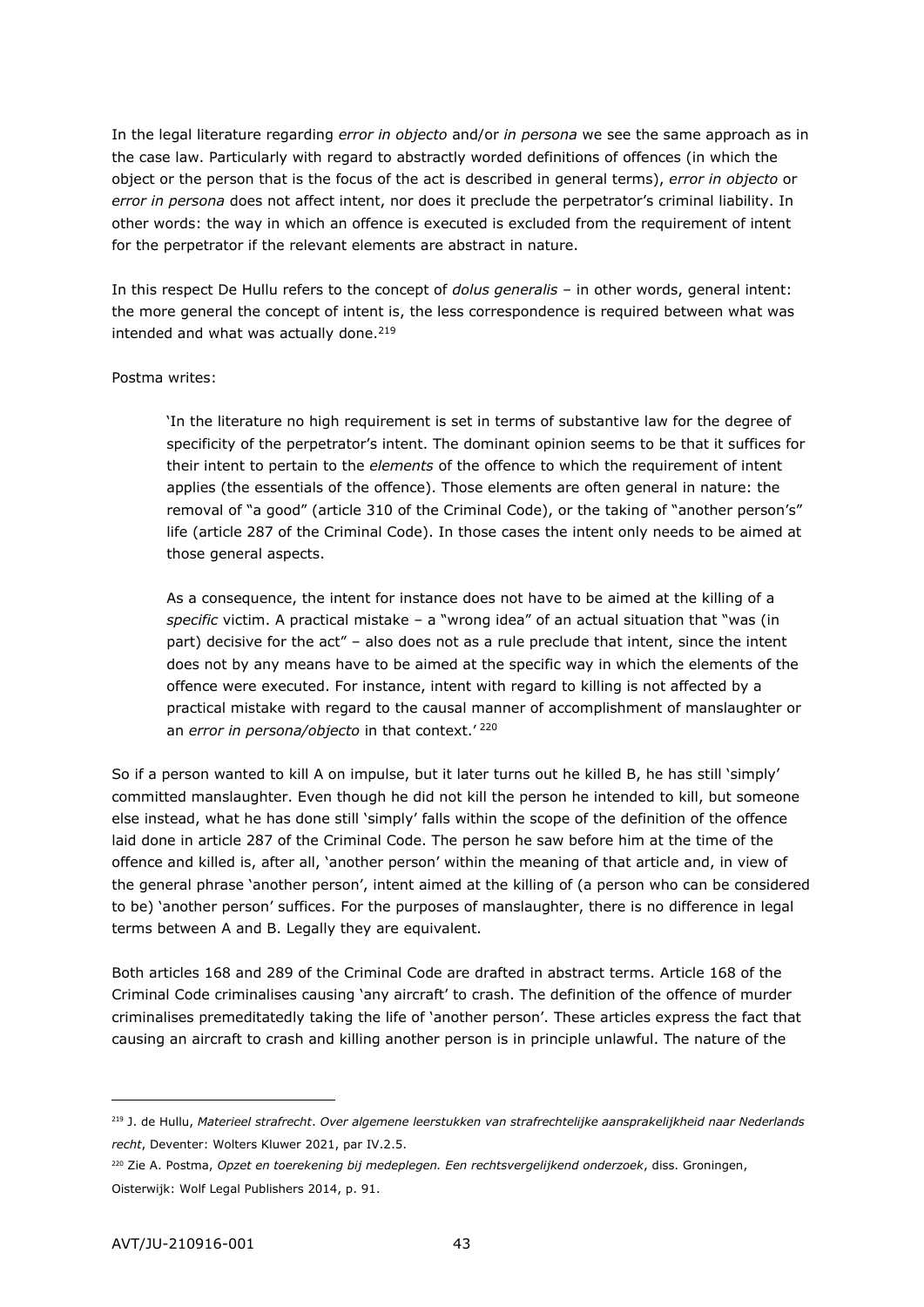<span id="page-43-0"></span>aircraft and the identity of the victims are irrelevant. The same applies to the time, the location and the way in the crash was caused and life was taken.<sup>221</sup>

## 8.3 *Error in objecto/persona* and the participant's criminal liability

It is clear from case law that for participants, too, differences between a planned offence and its execution will not easily result in impunity, regardless of whether they concern the manner of execution or the identities of the victims.

This is apparent, *inter alia*, from a Supreme Court judgment from 2018. The defendant in that case had persuaded other persons by, *inter alia*, promising them a sum of money, to 'beat up' the father of his ex-girlfriend. The persons who executed the plan then caused serious injury with a knife to someone they mistook for the intended victim. This took place in January, in the evening, in the dark, and the defendant had not been present at the scene to identify the intended victim. Moreover the persons executing the plan did not know the intended victim and the defendant had supplied them with only very limited information about the intended victim's appearance. So in this case the way in which the assault was carried out deviated from what had been agreed and the victims was a different person. The defendant had been convicted by the appeal court of joint perpetration of premeditated serious assault.<sup>222</sup> In the Supreme Court's view, the appeal court was entitled to hold that the defendant had had conditional intent with regard to inflicting serious physical injury on a person who later turned out to be the (wrong) victim. The fact that the defendant had agreed with his co-perpetrators that they would 'beat up' the intended victim did not detract from this, in the Supreme Court's view.<sup>223</sup>

Another example is the 2002 Supreme Court judgment, mentioned earlier, concerning a father who had his son enter a school in Veghel with a firearm to kill his daughter's ex-boyfriend.<sup>224</sup> During the shooting that ensued several victims were hit. The father was convicted of joint perpetration of the attempted murder of one victim and joint perpetration of the attempted manslaughter of all the (other) victims. Van Dijk writes about this case:

'In this case it is clear that the father could not know who might become a victim of the acts to be carried out by his son in the father's absence. The indeterminateness of this object – the killing of "other persons" by his son – is no impediment to establishing intent under criminal law. Viewed in isolation, the existence of intent that is relevant in a criminal law context is insufficient for criminal liability for a completed offence. Such intent only leads to criminal liability if there is sufficient correspondence between the object of the intent and the *actus reus*. In this kind of case the question is whether the vague object of

<sup>221</sup> Zie A. van Dijk, *Opzet, Kans en Keuzes : Een Analyse van Doodslag in het Verkeer*, Zutphen: uitgeverij Paris 2017, p. 240.

<sup>222</sup> De rechtbank was gekomen tot de kwalificatie uitlokken van het medeplegen van zware mishandeling, met voorbedachte raad begaan.

<sup>223</sup> HR 12 juni 2018, ECLI:NL:HR:2018:895, *NJ* 2018, 273. A-G Machielse wijst in zijn conclusie voor dit arrest op twee uitspraken van het Duitse Bundesgerichtshof (BGH 25 oktober 1990, 4 StR 371/90 en BGH 7 oktober 1997, 1 StR 635/96) volgens welke, in de omstandigheden van die zaken, error in persona bij de uitvoerders niet aan uitlokking in de weg staat. Vergelijk ook RB Limburg 13 november 2019, ECLI:NL:RBLIM:2019:10220.

<sup>224</sup> HR 17 september 2002, ECLI:NL:HR:2002:AE6118.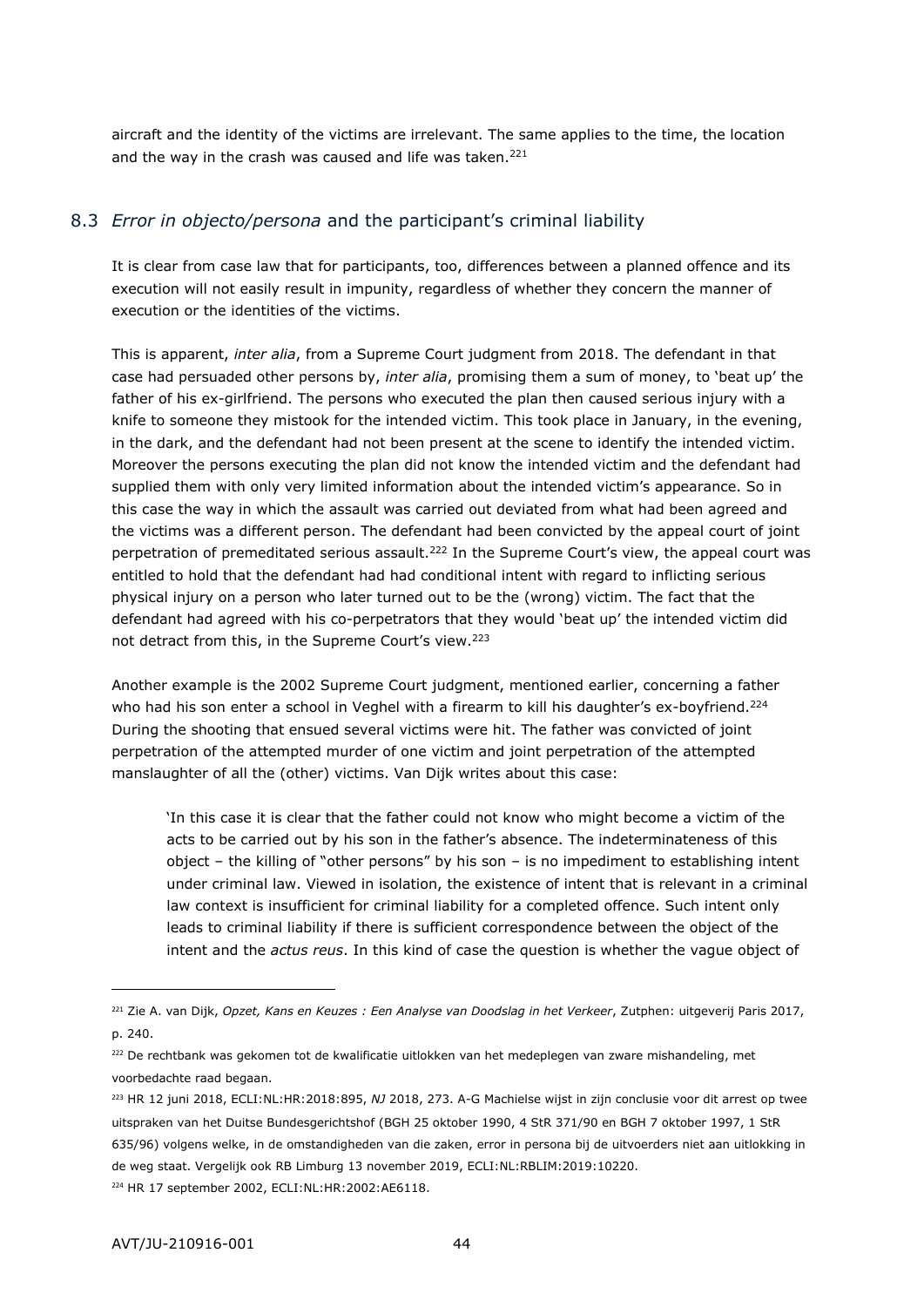the intent (another person's death) corresponds sufficiently with the very specific *actus reus* (the death of this victim). This does not lead to dogmatic problems either, however. First it can be noted that Dutch law sets relatively low requirements for correspondence. Neither a causal course of events that deviates from the initial idea nor *error in persona* will easily be an impediment to establishing correspondence. In these cases a comparison is made between a specific object of the intent and a specific *actus reus*. If the object of the intent is indeterminate, the comparison leads to even fewer issues. After all, the specific *actus reus* can easily be included in the vague object of the intent. In the abovementioned case, any person killed by the son in the school can be considered to be 'another person'. If the intent is indeterminate the question of correspondence will seldom be problematic.<sup>'225</sup>

The above-mentioned 'general nature' of the intent on the part of the perpetrator is also important in criminal participation. When other persons are involved, more or less unforeseen circumstances often occur, i.e. the course of events is slightly different to what one envisaged. De Hullu writes in this context:

'Intent is a legal concept, as is confirmed by the above, and in particular it is broader than "intention". A finding of intent includes a degree of attribution: intent can stretch to include circumstances resulting from the initiation of a chain of events, even though what exactly happened in the end was not the person's precise intention. There are many actions that cannot be completely controlled, but in that regard a slightly different course of events is, from a legal point of view, nonetheless "accepted" by the perpetrator.<sup>'226</sup>

Therefore, for participants too, a deviation in the way the offence is executed in practice will not easily be an impediment to criminal liability on their part.

In the case law we only see, including for participants, the (abstract) approach of Van Dijk and De Hullu. In the 'Colour photocopier judgment' it was said that a person who incites another person to commit theft is responsible for that, even if the persons who actually carry out the theft make a mistake and steal the wrong item.<sup>227</sup> In several criminal cases persons operating in the background have been held liable for the murders, or attempted murders, of several people, even if they intended only one person to be killed (and sometimes a completely different person).<sup>228</sup>

As mentioned above, articles 168 and 289 of the Criminal Code are drafted in abstract terms. As these articles set no specific requirements for the identity of the crashed aircraft or the 'other person' whose life is taken, intent with regard to that identity is not required, and a mistake regarding the identity of the target is not relevant to the finding that the charges are proven, including in the case of participants.

<sup>225</sup> A. van Dijk, *Opzet, Kans en Keuzes : Een Analyse van Doodslag in het Verkeer*, Zutphen: Uitgeverij Paris 2017, p. 240-241.

<sup>226</sup> J. de Hullu, *Materieel strafrecht*. *Over algemene leerstukken van strafrechtelijke aansprakelijkheid naar Nederlands recht*, Deventer: Wolters Kluwer 2021, par IV.2.5.

<sup>227</sup> HR 29 april 1997, ECLI:NL:HR:1997:ZD0148, *NJ* 1997, 654.

<sup>228</sup> Zie o.a. Rb Limburg 13 november 2019, ECLI:NL:RBLIM:2019:10220, r.o. 4.3-4.4. Hoge Raad 17 september 2002, ECLI:NL:HR:2002:AE6118 (Schietpartij school Veghel) en HR 14 oktober 2003, ECLI:NL:HR:2003:AJ1396 (Snookercentrum), Rb Amsterdam 9 mei 2018, ECLI:NL:RBAMS:2018:3196 (Djordy Latumahina).